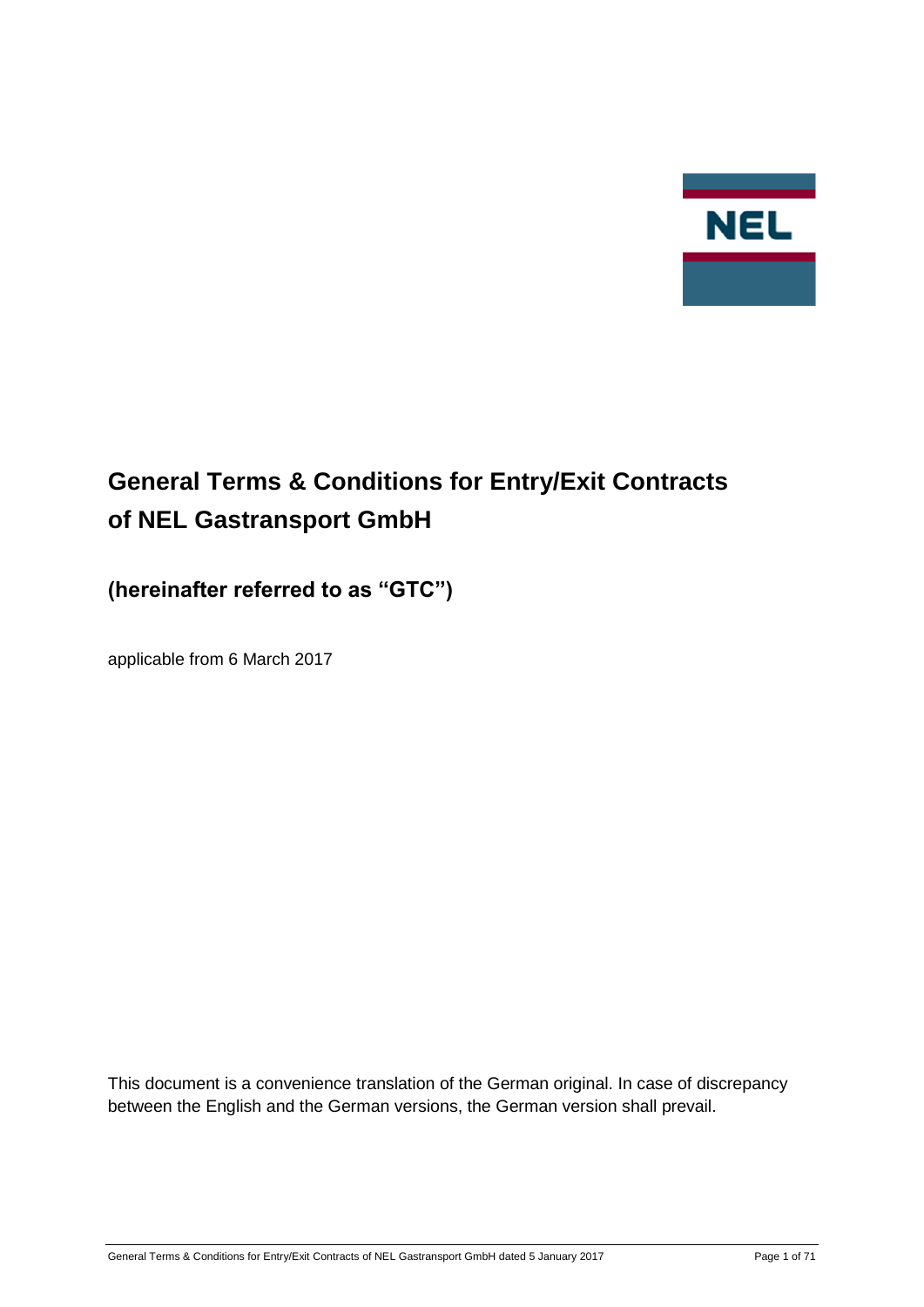

| <b>Table of contents</b>                                                                                                                     |                |
|----------------------------------------------------------------------------------------------------------------------------------------------|----------------|
| <b>Section 1 Conclusion of contract</b>                                                                                                      | 5              |
| <b>Section 2 Definitions of terms</b>                                                                                                        | $6\phantom{1}$ |
| Section 2a Admission to the primary capacity platform and to systems of the<br>transmission system operator for processing network access    | 9              |
| Section 2b Availability of the systems of the transmission system operator for<br>processing network access                                  | 10             |
| Section 3 Scope of the entry contract                                                                                                        | 11             |
| Section 4 Purpose of the exit contract                                                                                                       | 11             |
| Section 5 General entry and exit requirements                                                                                                | 12             |
| Section 6 Preconditions for use of booked capacity at market area interconnection<br>and cross-border interconnection points                 | 12             |
| Section 7 Inclusion of entry and exit points in balancing groups                                                                             | 13             |
| <b>Section 8 Bundled booking points</b>                                                                                                      | 14             |
| <b>Section 9 Capacity products</b>                                                                                                           | 15             |
| Section 10 Conversion of interruptible capacity                                                                                              | 17             |
| Section 11 Registration and deregistration of network use for supply to end-<br>consumers                                                    | 17             |
| Section 12 Nomination and renomination at market area interconnection points<br>and cross-border interconnection points                      | 18             |
| Section 13 Nomination and renomination                                                                                                       | 20             |
| Section 13a Operational processing of nominations                                                                                            | 22             |
| <b>Section 13b Communication test</b>                                                                                                        | 23             |
| Section 13c Alignment of nominations ("Matching")                                                                                            | 24             |
| Section 13d Over-nomination at market area interconnection and cross-border<br>interconnection points                                        | 24             |
| <b>Section 14 Nomination replacement procedure</b>                                                                                           | 25             |
| Section 15 Technical feed in and offtake notices                                                                                             | 26             |
| Section 16 Surrender of capacity                                                                                                             | 26             |
| Section 17 Offering by transmission system operator of firm capacity left unused<br>at short notice in accordance with Section 16 (2) GasNZV | 28             |
| Section 18 Withdrawal of capacity left unused for a significant time in accordance<br>with Section 16 (3) and (4) GasNZV                     | 28             |
| Section 18a Withdrawal of capacities insufficiently used in the long term at market<br>area and cross border interconnection points          | 29             |
| <b>Section 19 Secondary trading</b>                                                                                                          | 29             |
| <b>Section 20 Technical requirements</b>                                                                                                     | 30             |
| Section 21 Non-compliance with gas quality or pressure specification                                                                         | 32             |
| <b>Section 22 Allocation of quantities</b>                                                                                                   | 33             |
| Section 23 Meter operation and metering                                                                                                      | 34             |
| Section 24 SLP surplus and shortfall quantities                                                                                              | 37             |
| <b>Section 25 Tariffs</b>                                                                                                                    | 38             |
| Section 26 Invoicing and payment                                                                                                             | 41             |
| <b>Section 27 Taxes</b>                                                                                                                      | 41             |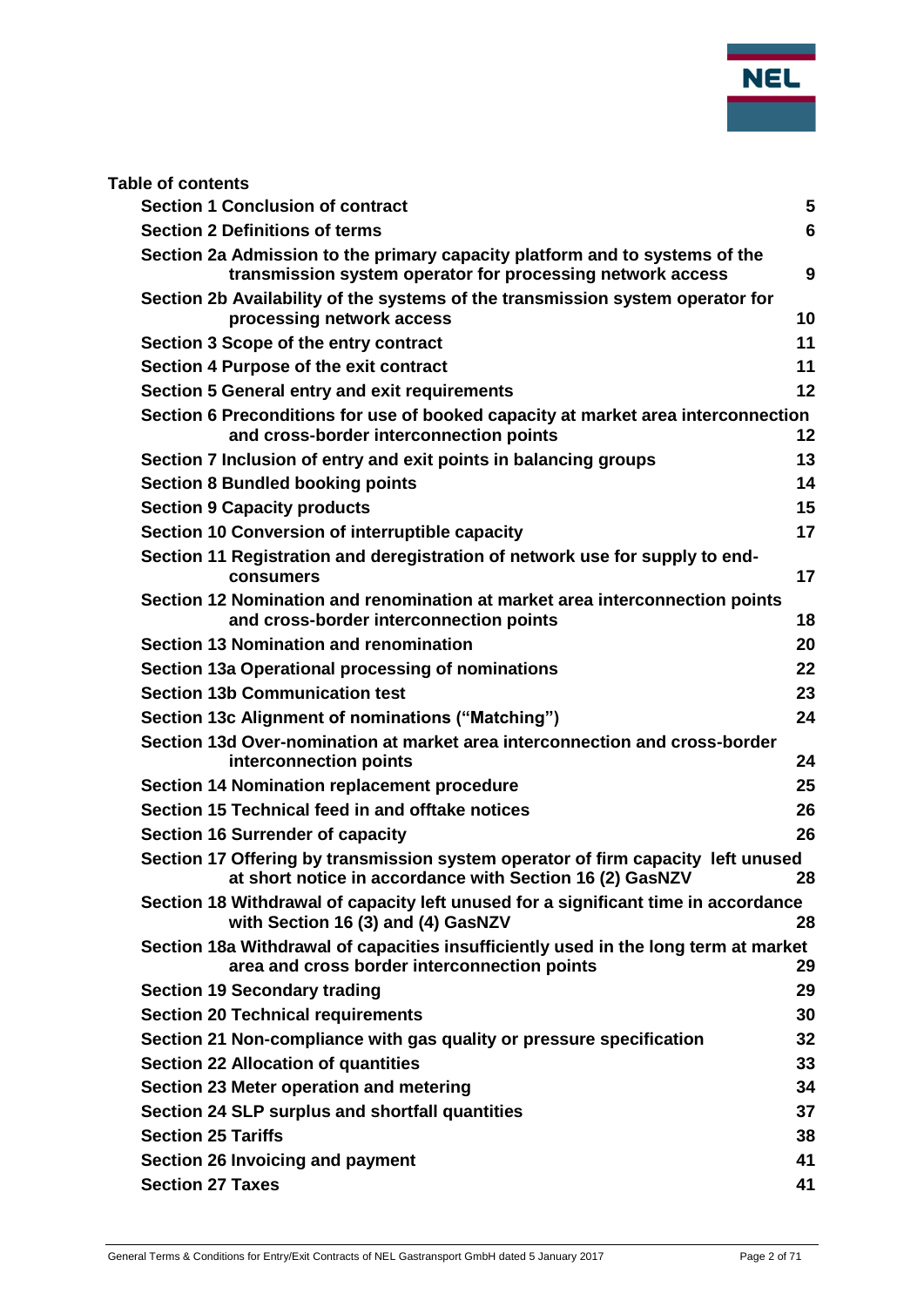

|                                                               | Maximum tariff limit for the special right of termination in accordance<br>with article 7 (2) of the Supplementary Terms and Conditions of |          |  |  |
|---------------------------------------------------------------|--------------------------------------------------------------------------------------------------------------------------------------------|----------|--|--|
|                                                               | Appendix STC 1 for allocating technical capacity:                                                                                          | 71       |  |  |
| <b>Article 8</b>                                              | List of appendices                                                                                                                         | 70       |  |  |
| <b>Article 7</b>                                              | Special right of termination                                                                                                               | 69       |  |  |
|                                                               | transport customer                                                                                                                         | 68       |  |  |
| <b>Article 6</b>                                              | Rights and obligations of the transmission system operator and the                                                                         |          |  |  |
| <b>Article 5</b><br><b>Tariffs</b>                            |                                                                                                                                            | 67       |  |  |
| <b>Article 4</b>                                              | <b>Auction process</b>                                                                                                                     | 66       |  |  |
| <b>Article 3</b>                                              | <b>Conclusion of contracts</b>                                                                                                             | 65       |  |  |
| <b>Article 2</b>                                              | <b>Marketing horizon</b>                                                                                                                   | 65       |  |  |
| <b>Article 1</b>                                              | General, scope                                                                                                                             | 64       |  |  |
| <b>March 2017</b>                                             | Appendix GTC 3: Supplementary Terms & Conditions of Business of NEL<br>Gastransport GmbH for allocating new technical capacities as of 06  | 64       |  |  |
| Section 4 Invoicing and Payment                               |                                                                                                                                            | 63       |  |  |
| Section 3 Usage of IT-portals                                 |                                                                                                                                            | 62       |  |  |
| <b>Section 2 Allocation Procedure</b>                         |                                                                                                                                            | 62       |  |  |
|                                                               | <b>Section 1 Dynamically Allocable Capacity</b>                                                                                            | 62       |  |  |
| GmbH                                                          | Appendix GTC 2: Supplementary Terms & Conditions of NEL Gastransport                                                                       | 62       |  |  |
|                                                               | (Niederdruckanschlussverordnung / NDAV)                                                                                                    | 60       |  |  |
|                                                               | Appendix GTC 1: § 18 Low Pressure Connection Ordinance                                                                                     |          |  |  |
| Section 45 List of appendices                                 |                                                                                                                                            | 58       |  |  |
|                                                               | Section 44 Venue for disputes and applicable law                                                                                           | 58       |  |  |
| <b>Section 42 Severability</b><br><b>Section 43 Text form</b> |                                                                                                                                            | 58<br>58 |  |  |
| <b>Section 41 Contract amendments</b>                         |                                                                                                                                            | 57       |  |  |
| <b>Section 40 Legal succession</b>                            |                                                                                                                                            | 56       |  |  |
| <b>Section 39 Confidentiality</b>                             |                                                                                                                                            | 56       |  |  |
| <b>Section 38 Good faith clause</b>                           |                                                                                                                                            | 55       |  |  |
|                                                               | <b>Section 37 Termination of contract</b>                                                                                                  | 55       |  |  |
| <b>Section 36a Advance payment</b>                            |                                                                                                                                            | 53       |  |  |
| <b>Section 36 Deposit</b>                                     |                                                                                                                                            | 50       |  |  |
| <b>Section 35 Liability</b>                                   |                                                                                                                                            | 49       |  |  |
| <b>Section 34 Force majeure</b>                               |                                                                                                                                            | 48       |  |  |
|                                                               | Section 33 Data transmission and data processing                                                                                           | 48       |  |  |
|                                                               | Section 32 Transmission System Operator's contact persons and availability                                                                 | 48       |  |  |
|                                                               | Section 31 Suspension or amendment of contractual obligations                                                                              | 46       |  |  |
| <b>Section 30 Capacity overrun</b>                            |                                                                                                                                            | 45       |  |  |
|                                                               | Section 29a Reduction procedure for firm capacity nomination                                                                               | 44       |  |  |
|                                                               | Section 29 Interruption of interruptible capacity                                                                                          | 43       |  |  |
| <b>Section 28 Maintenance</b>                                 |                                                                                                                                            | 42       |  |  |
|                                                               |                                                                                                                                            |          |  |  |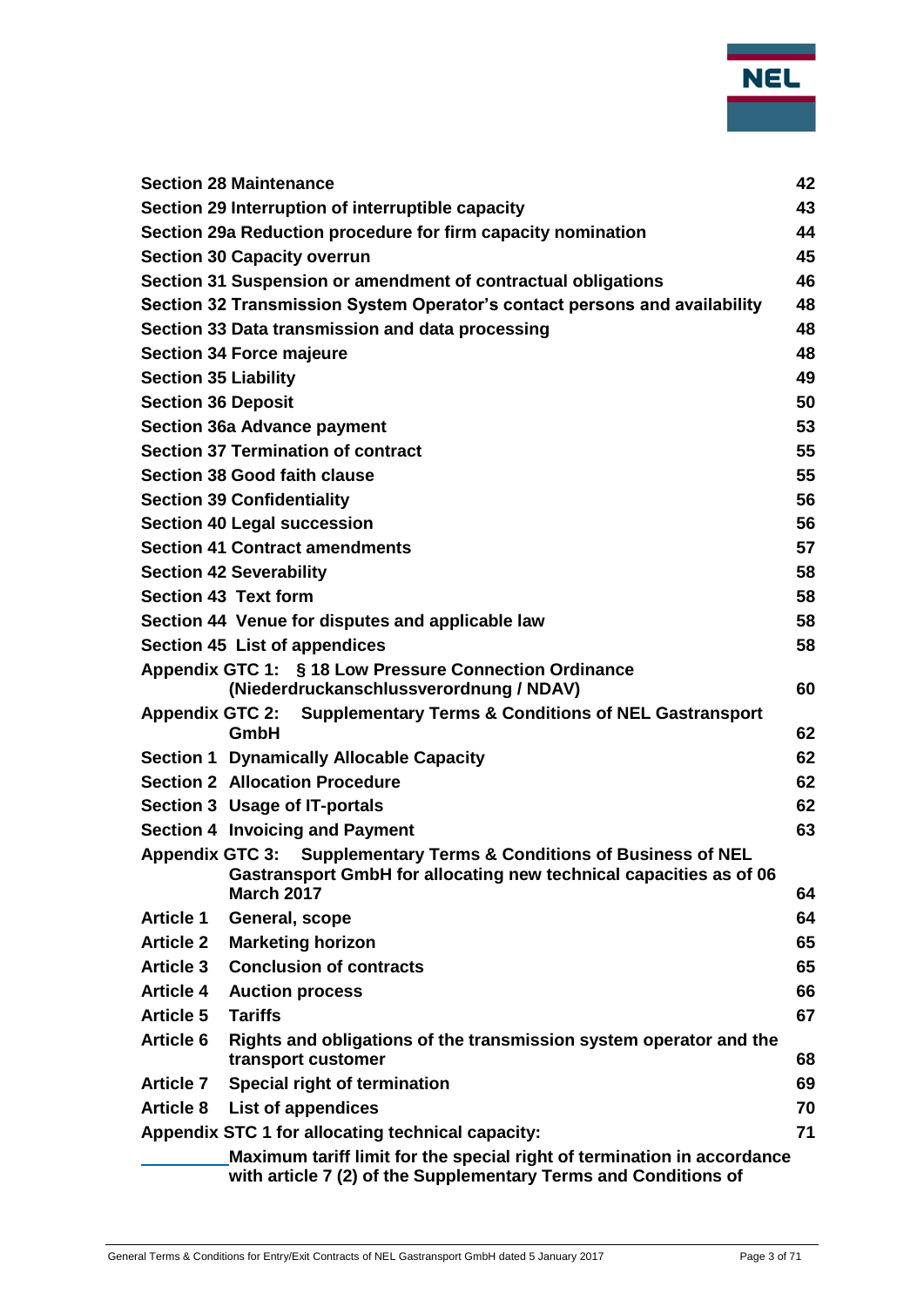

**[Business of NEL Gastransport GmbH for allocating new technical](#page-70-1)  [capacities as of 06 March 2017](#page-70-1)**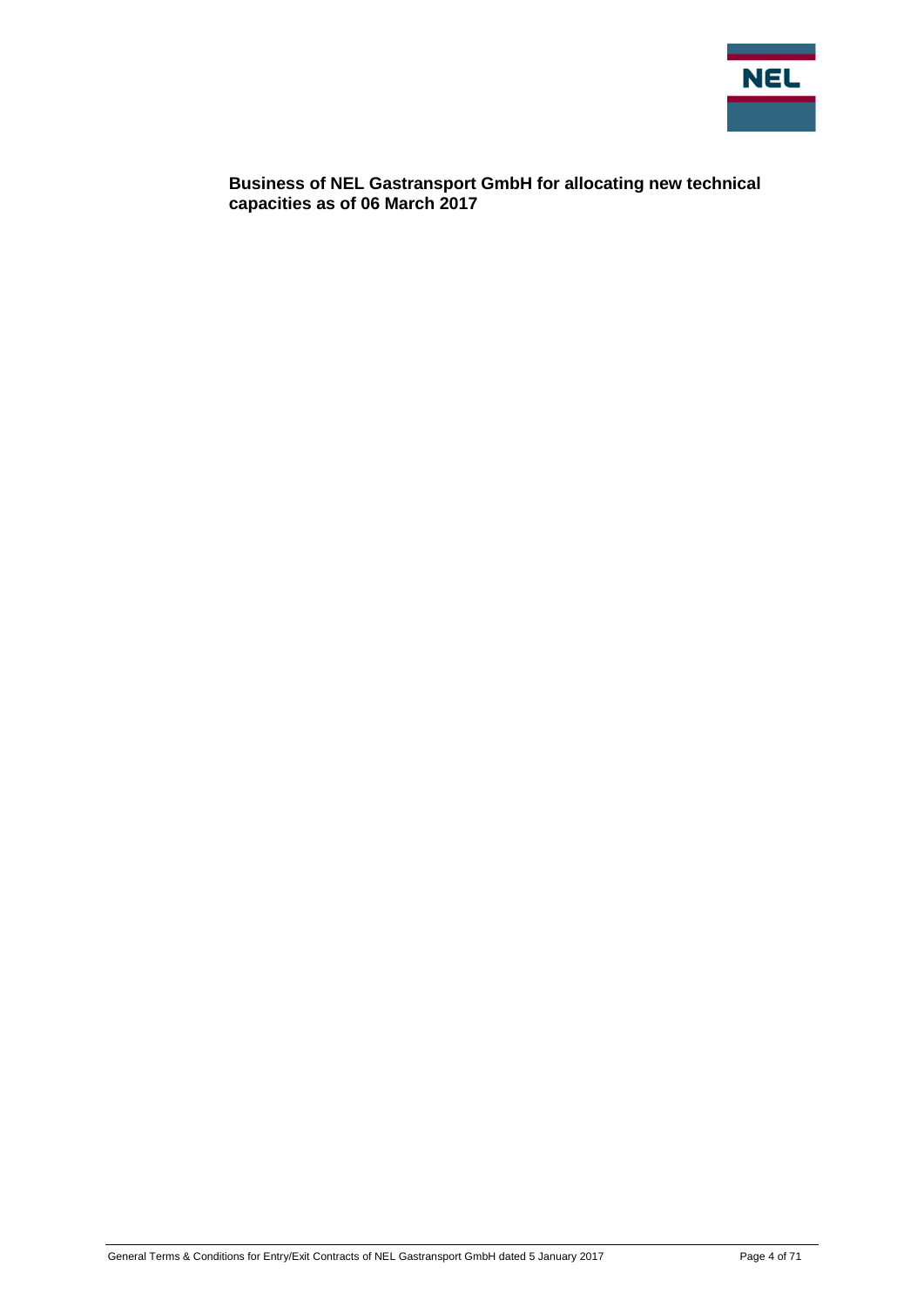

#### **Section 1 Conclusion of contract**

- <span id="page-4-0"></span>1. The shipper concludes this entry/exit contract via the primary capacity platform jointly operated by the transmission system operators. The preconditions for contract conclusion are registration as shipper on the primary capacity platform and acceptance by the transmission system operator as a shipper pursuant to Section 2a. Registration on the primary capacity platform jointly operated by the transmission system operators in accordance with Section 6 of the Gas Network Access Ordinance (GasNZV) shall be governed by the terms and conditions for the primary capacity platform published on the primary capacity platform operator's website. In the event of a failure of the primary capacity platform or the connected systems of the transmission system operators, booking requests for dayahead capacity may be forwarded in text form direct to the transmission system operator. For this, the transmission system operator may offer alternative automated facilities. In this case, capacities shall be allocated at the regulated daily capacity tariff to the best of the transmission system operator's ability and without any guarantee on the basis of the chronological order in which binding requests are received.
- 2. The entry/exit contract for entry or exit capacity at market area interconnection points as well as at cross-border interconnection points shall be concluded upon the allocation of capacity at the end of the auction. Without prejudice to the foregoing clause, the entry or exit contract for interruptible within-day entry or exit capacities shall be concluded in the over-nomination procedure according to Section 13d hereinafter.
- 3. The following capacity types shall be allocated in the chronological order in which binding requests are received:
	- a) Exit capacity to end-consumers and storage facilities,
	- b) Entry capacity from storage, production and LNG facilities, and
	- c) Entry capacity from facilities within the meaning of Section 6 of GasNZV for biogas injection.

In these cases the contract shall be concluded upon receipt by the shipper of an electronic booking confirmation. Day-ahead capacity may only be booked until 18:00 hours.

- 4. Entry/exit contracts in accordance with Paragraph 3 may be concluded as follows: with a term of
	- one year or longer at any time,
	- one quarter starting on 1 October, 1 January, 1 April or 1 July in accordance with the marketing of capacities according to Paragraph 2 no earlier than on the day of the start of the auction of quarterly products, which is published on the primary capacity platform,
	- less than one year but not equal to one quarter a minimum of 3 months prior to commencement of the contract term,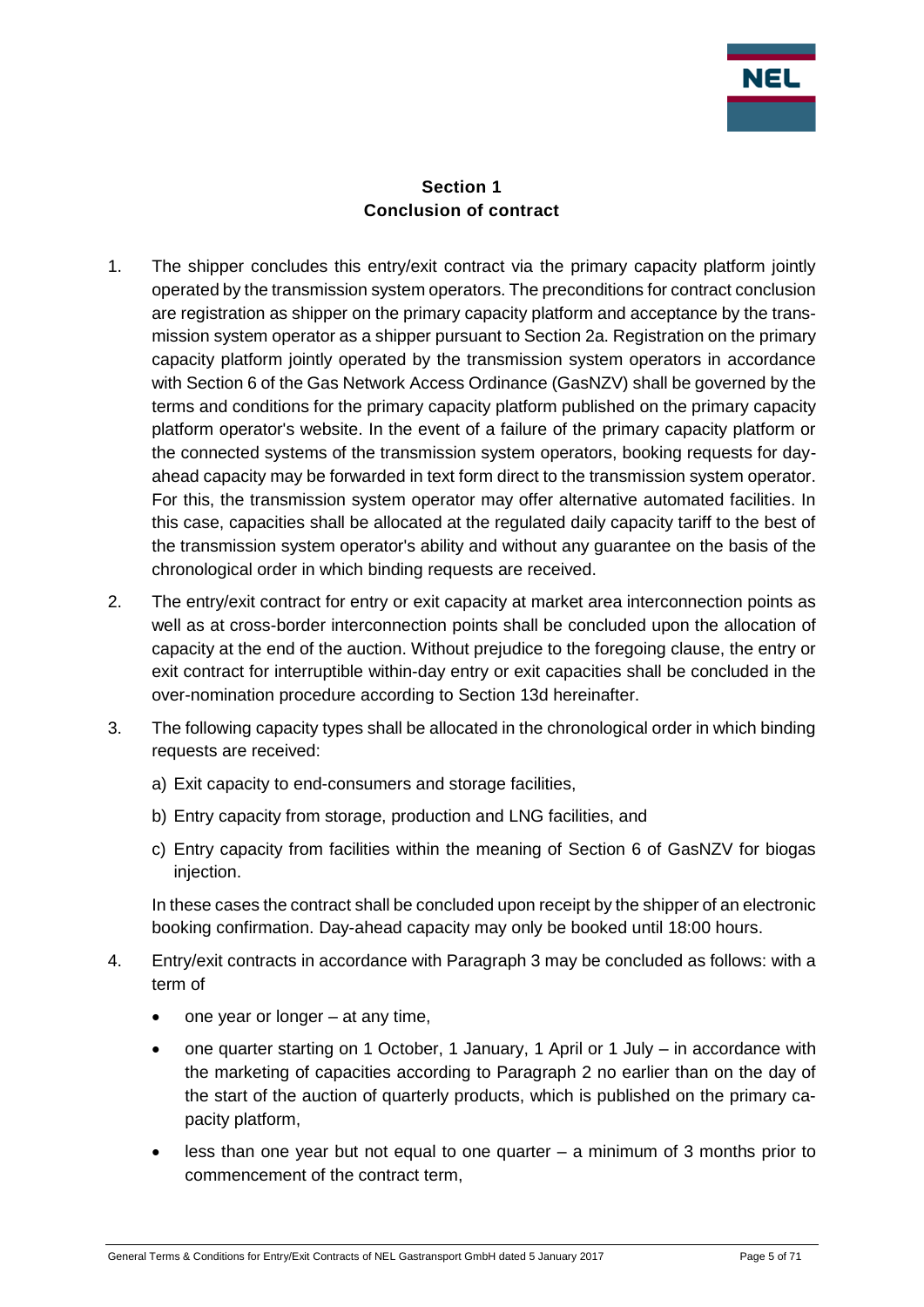

- less than one month a minimum of one month prior to commencement of the contract term.
- 5. The supplementary terms and conditions of the respective transmission system operator in the version applicable at the time of entry/exit contract conclusion shall be an integral part of this contract. In the event of conflict between the provisions of the entry/exit contract and the respective transmission system operator's supplementary terms and conditions, the terms of this entry/exit contract shall have precedence over said supplementary terms and conditions. Deviations from this entry/exit contract are possible to provide bundling at cross-border interconnection points. For the allocation of new, additional technical capacities at market area and cross-border interconnection points pursuant to Article 2 (3) of Regulation (EU) No. 984/2013 of the Commission dated 14 October 2013 as at the time these General Terms & Conditions take effect (hereinafter referred to as "new technical capacities") and prior to the implementation of the new European provisions concerning the new technical capacities in the Cooperation Agreement, the transmission system operators may specify additional and/or deviating provisions in respect of this entry/exit contract in the supplementary terms and conditions of the transmission system operator. The transmission system operator and the shipper may agree on provisions deviating from this contract to realise projects pursuant to Section 39 GasNZV.
- <span id="page-5-0"></span>6. The inclusion of any general terms and conditions of the shipper is contradicted.

## **Section 2 Definitions of terms**

The definitions of terms set forth in the following shall apply. Terms used in the singular also imply the plural.

- 1. Bundled capacity: exit capacity and the corresponding entry capacity that a shipper can book together in a single procedure.
- 2. Bundled booking point: consolidation of a bookable exit point and a bookable entry point between two domestic or one domestic and one foreign market area into a single point at which shippers can book bundled capacity.
- 3. Bundled nomination: a single nomination for a bundled booking point.
- 4. Day-ahead capacity: capacity bookable on the day before delivery as daily capacity.
- 5. Within-day capacity: capacity which after the end of the day-ahead auction can be booked by auction or over-nomination for the respective delivery day from the first hour of booking to the end of said day.
- 6. Primary capacity platform: booking platform jointly operated by transmission system operators.
- 7. Connection user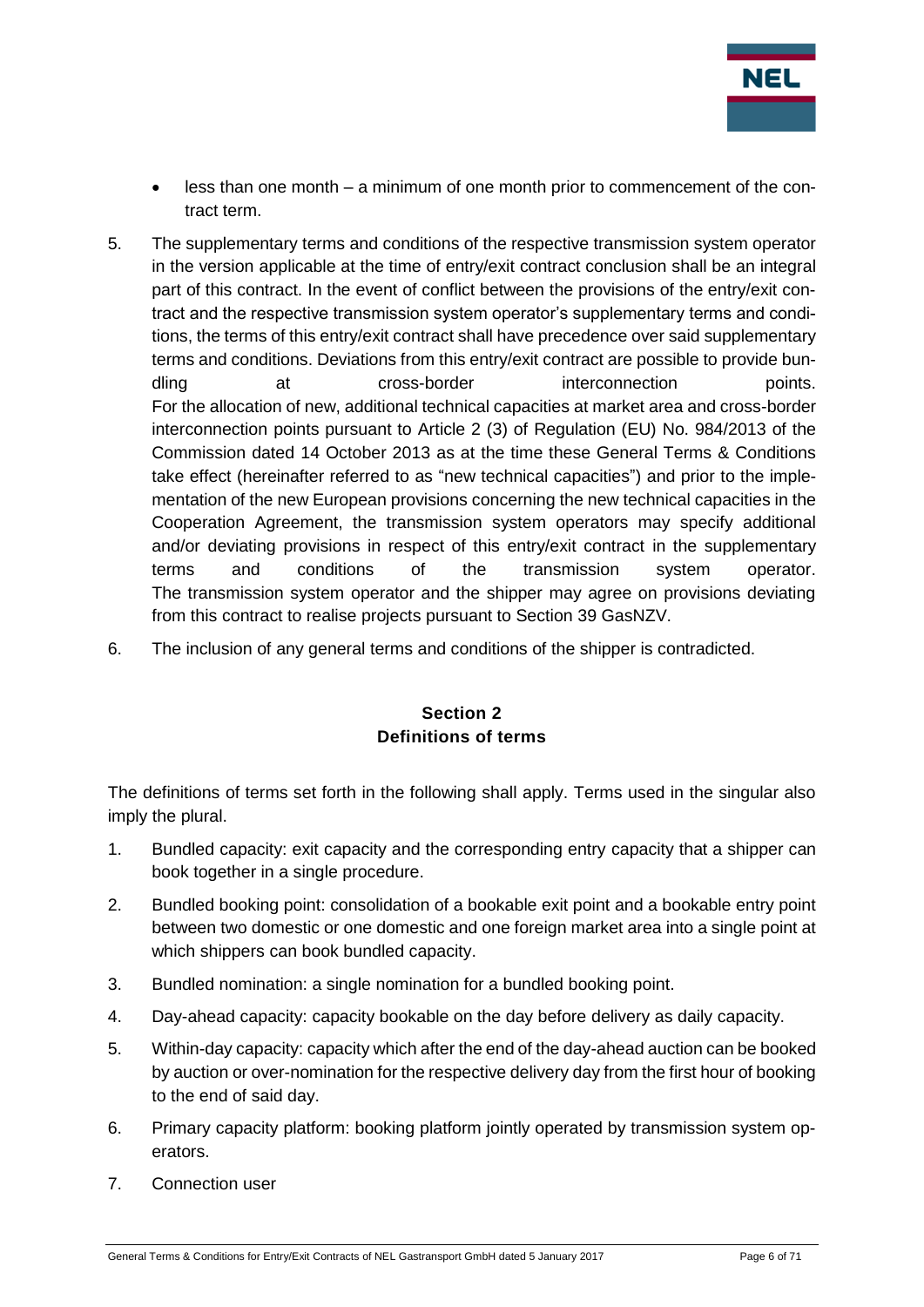

In accordance with Section 1 (3) NDAV (Ordinance Concerning General Conditions for Network Connection), shall also apply to medium and high-pressure networks.

8. Exit network operator

Network operator with whom the shipper concludes an exit/withdrawal contract in accordance with Section 3 (1) sentence 1 GasNZV, also in the form of a supplier framework agreement.

9. Exit point

A point within a market area where gas can be withdrawn by a shipper from a network operator's network to supply end-consumers or for injection into storage, or for transfer at market area boundaries and national borders. Several exit points grouped together within a zone in accordance with Section 11 (2) GasNZV shall also be deemed to be an exit point.

10. BEATE

Decision by the Federal Network Agency on provisions for the conversion of annual demand charges to demand charges for capacity rights of less than one year and for the proper determining of transport tariffs according to Section 15 (2) to (7) GasNEV of 24 March 2015 (Ref. BK9-14/608).

11. Balancing calorific value

Balancing calorific value is an advance estimate of an invoicing gross calorific value in a given calorific value area. It is subject to monthly review if necessary. A calorific value area is a network area in which a single invoicing gross calorific value is applied.

12. Balancing group number

A unique number assigned by the market area coordinator for a balancing group that principally serves the identification of gas quantity nominations/renominations.

13. Entry network operator

Network operator with whom the shipper concludes an entry/injection contract in accordance with Section 3 (1) sentence 1 GasNZV.

14. Entry point

A point within a market area where a shipper can transfer gas into the network operator's network from national borders, market area boundaries, domestic sources and production plants, LNG plants, biogas plants and storage facilities. Several entry points grouped together within a zone in accordance with Section 11 (2) GasNZV shall also be deemed to constitute an entry point.

15. Active transmission system operator

Transmission system operator designated by the transmission system operators connected at a market area interconnection point or at a cross-border interconnection point to receive the bundled nomination and to pass on said bundled nomination to the passive transmission system operator.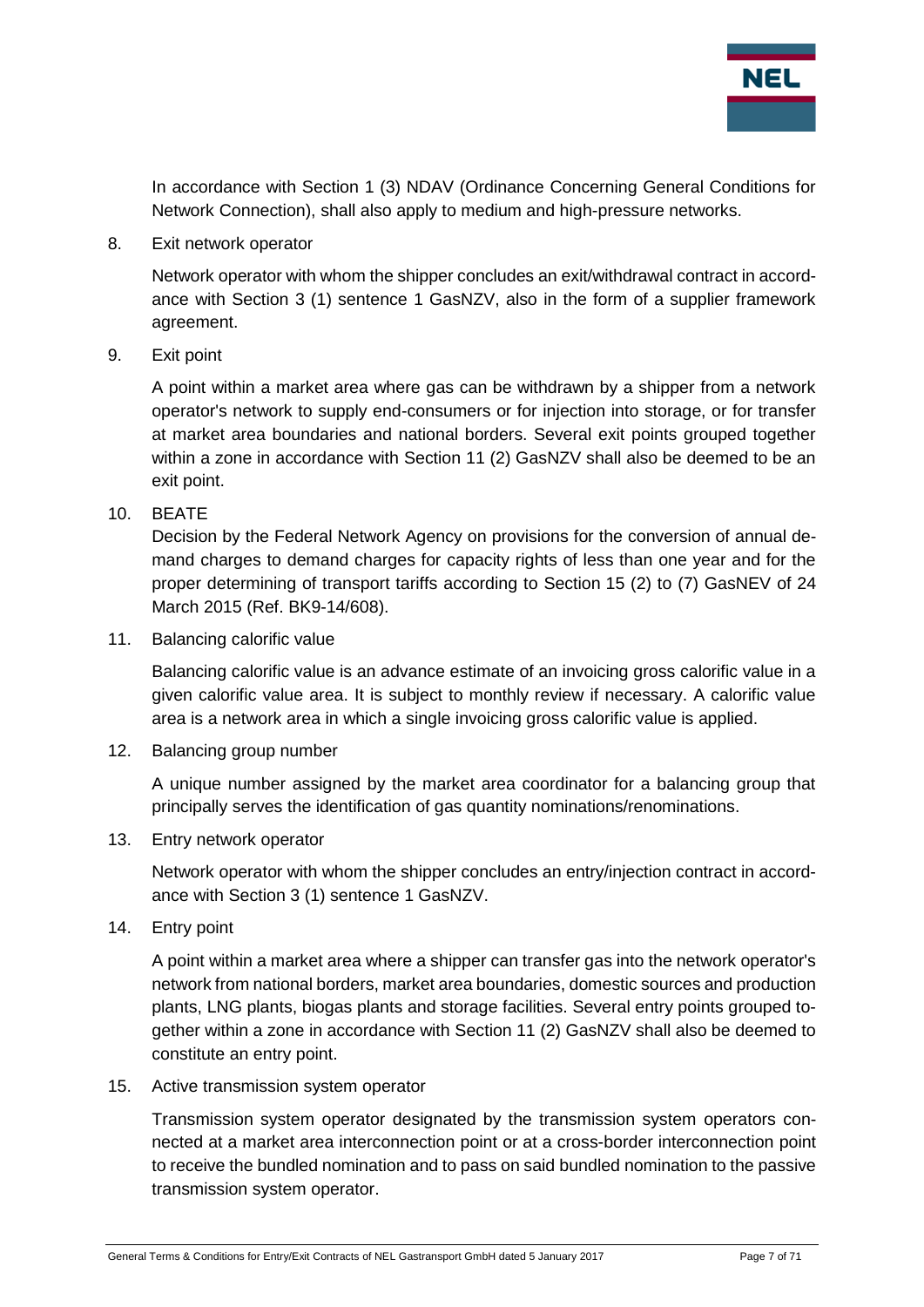

16. Passive transmission system operator

Transmission system operator receiving the bundled nomination from the active transmission system operator.

17. Active balancing group manager

Balancing group manager into whose balancing group the bundled capacity booked with the active transmission system operator has been included.

18. Passive balancing group manager

Balancing group manager into whose balancing group the bundled capacity booked with the passive transmission system operator has been included.

19. Gas business year

The period from 1 October, 06:00 a.m. of a given calendar year until 1 October, 06:00 a.m. of the following calendar year.

20. GeLi Gas (supplier business processes)

Uniform business processes and data formats determined by the Federal Network Agency (doc. no. BK7-06-067) dated 20 August 2007, or any directive replacing or amending this determination of the Federal Network Agency.

21. Capacity

Maximum hourly flow rate at an entry or exit point, expressed in kWh/h.

22. KARLA Gas

Determination in the matter of Capacity Management and Auction Proceedings in the Gas Sector issued by the Federal Network Agency (BNetzA) (Reference BK7-10-001) dated 24 February 2011 or a BNetzA determination which supplements or supersedes that determination.

23. Flow commitment

The contractual agreements outlined under Section 9 (3) sentence 2 no. 1 GasNZV.

24. Month M

Month M is the delivery month. The delivery month corresponds to the period from day 1, 06:00 hours of the delivery month until day 1, 06:00 hours of the following month.

25. Sub-balancing account

Sub-balancing accounts are accounts assigned to a balancing group that allow entry and exit quantities to be assigned to shippers and/or partial quantities to be clearly tracked.

26. Day D

Day D is the delivery day, which commences at 06:00 hours and ends on the following day at 06:00 hours

27. Interruptible capacity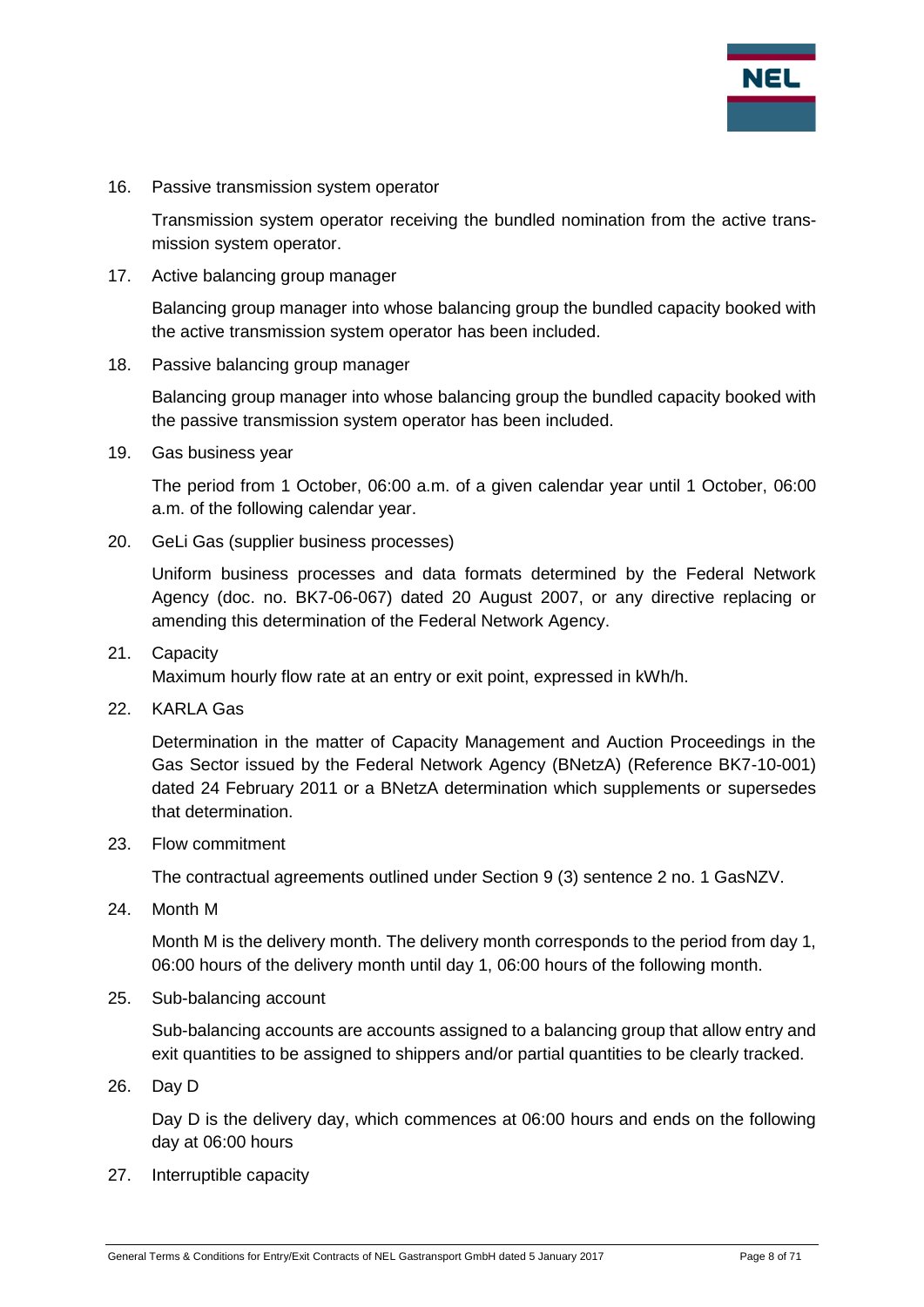

Capacity offered by the transmission system operator on an interruptible basis. The transmission system operator may interrupt the use of interruptible capacity.

28. Business days

In deviation from the definition of business days given in Section 2 no. 16 GasNZV, 'business days', with reference to deadlines, shall include every day except Saturdays, Sundays and public holidays. Any day recognised as a public holiday in any German Federal State shall be deemed to be a public holiday. 24 and 31 December shall always be deemed to be public holidays.

29. For all time indications, the official German time (Central European Time or Central European Summer Time (CET/CEST), as the case may be) shall apply.

## <span id="page-8-0"></span>**Section 2a Admission to the primary capacity platform and to systems of the transmission system operator for processing network access**

- 1. The transmission system operator may request from the shipper a copy of its entry in the register of companies or, in the case of foreign shippers, equivalent documents to provide substantiation of authority to act on behalf of the company. The form provided via the primary capacity platform shall be completed and signed by a person or persons authorised to act on behalf of the shipper, in accordance with sentence 1 of this Paragraph 1. The name of at least one person authorised to represent the shipper as a user of the primary capacity platform shall be stated in the form. Sentence 2 of this Paragraph shall also apply to any user who may be added after the completion of admission.
- 2. The transmission system operator shall be entitled not to admit the shipper to use the primary capacity platform if there are justified grounds for requesting a deposit in accordance with Section 36 or an advance payment in accordance with Section 36a and the shipper does not provide security or make an advance payment in due time.
- 3. The transmission system operator shall admit the shipper to the use of the primary capacity platform immediately, but no later than 10 business days after receipt of the complete admission request in accordance with Paragraph 1 of this Section 2a, provided that the conditions for admission stated in Paragraphs 1 and 2 of this Section 2a have been met.
- 4. The shipper shall be obligated to notify the transmission system operator promptly of any changes relevant for admission, including the loss of a user. If the transmission system operator finds that the conditions for admission stated in Paragraphs 1 and 2 of this Section 2a are no longer met or are only met in part, the transmission system operator shall promptly notify the shipper thereof. The shipper shall be obligated to meet the missing conditions for admission stated in Paragraphs 1 and 2 of this Section 2a within 10 business days.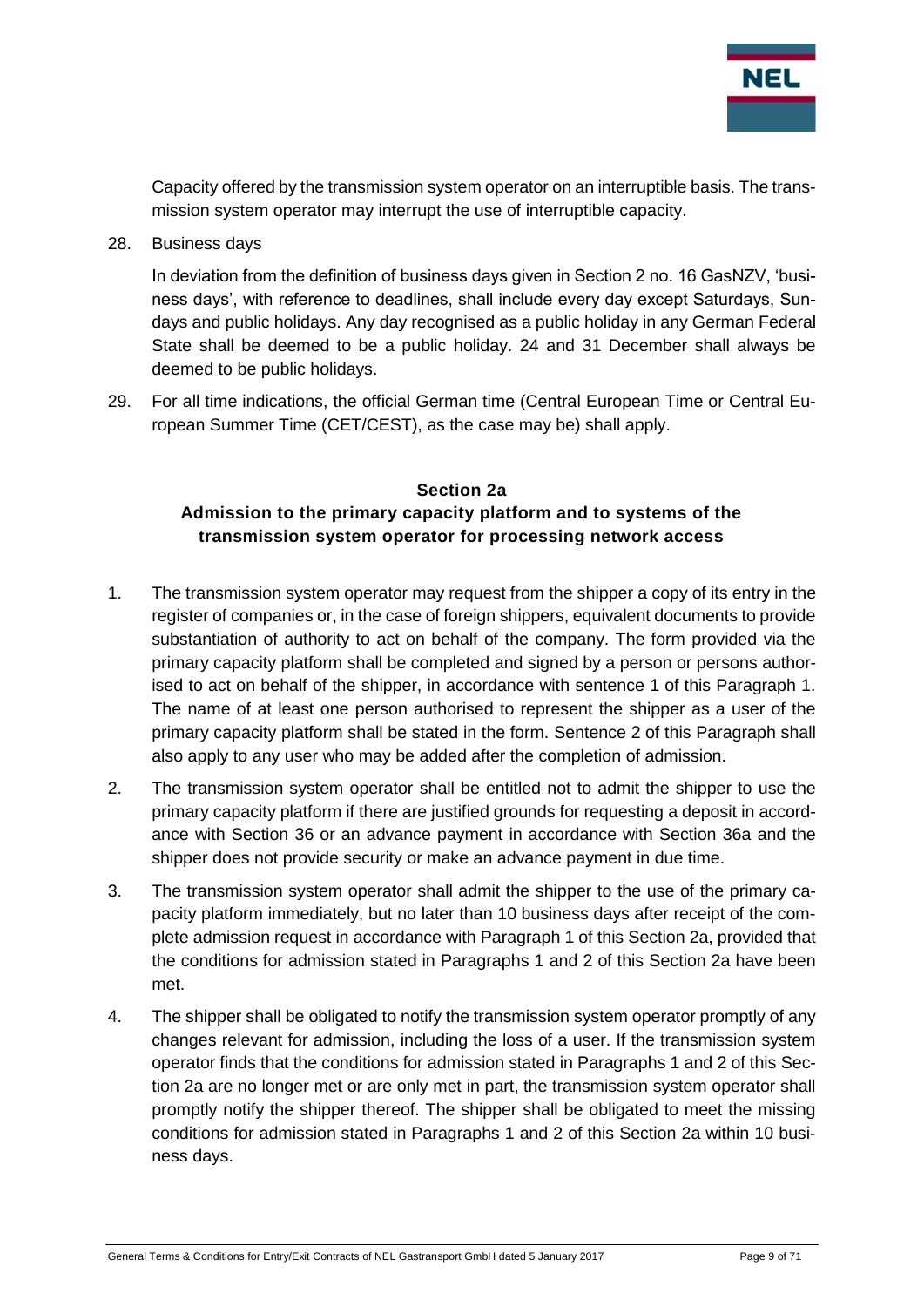

- 5. The shipper shall be obligated to use the access data provided to him with due care. Without limitation this includes protecting the access data from unauthorised use by third parties. The shipper shall promptly notify the transmission system operator if the access data have gone astray or if there is reasonable suspicion that they are in the possession of unauthorised third parties. All actions by the user confer rights and impose obligations upon the shipper.
- 6. The transmission system operator shall be entitled to withdraw any admission granted in the cases provided for in Sections 36 (9) and 37 and in the event of missing conditions for admission. The transmission system operator shall guarantee the performance of existing contracts, in particular with respect to the surrender of capacities under Section 16. In addition, the transmission system operator shall be entitled to deactivate the use of the primary capacity platform by individual users of the shipper for reasonable cause. The transmission system operator shall inform the shipper thereof promptly. The deactivation of the shipper or of individual users pursuant to the present paragraph shall entail the deactivation of the shipper and/or users for all systems of the transmission system operator. The shipper may apply for re-admission under the conditions stated above at any time.
- 7. When admitting the shipper to the primary capacity platform the transmission system operator shall also admit the shipper to the systems of the transmission system operator which are necessary for network access, and provide the shipper with the necessary access data. The provisions in Paragraphs 1-6 of this Section 2a apply mutatis mutandis to the use of said systems.

## **Section 2b Availability of the systems of the transmission system operator for processing network access**

<span id="page-9-0"></span>1. The right to use the systems of the transmission system operator for processing network access exists solely to the extent that the state of the art and the technical availability of said systems will allow. The transmission system operator may temporarily limit the service scope of the systems of the transmission system operator for processing network access if and to the extent that this is necessary to guarantee the security and integrity of said systems or to implement technical measures required to provide the services. The same applies in case of faults which are unforeseen or which, without limitation, are due to a power supply failure or to hardware and/or software faults and which result in a total or partial outage of the systems of the transmission system operator for processing network access. In such cases, there shall be no right to use the systems of the transmission system operator for processing network access. The transmission system operator shall in such cases promptly notify the shippers affected in an appropriate manner, minimise the impact on the shippers so far-as possible and without undue delay restore the availability of the systems of the transmission system operator for processing network access so far as it is commercially reasonable.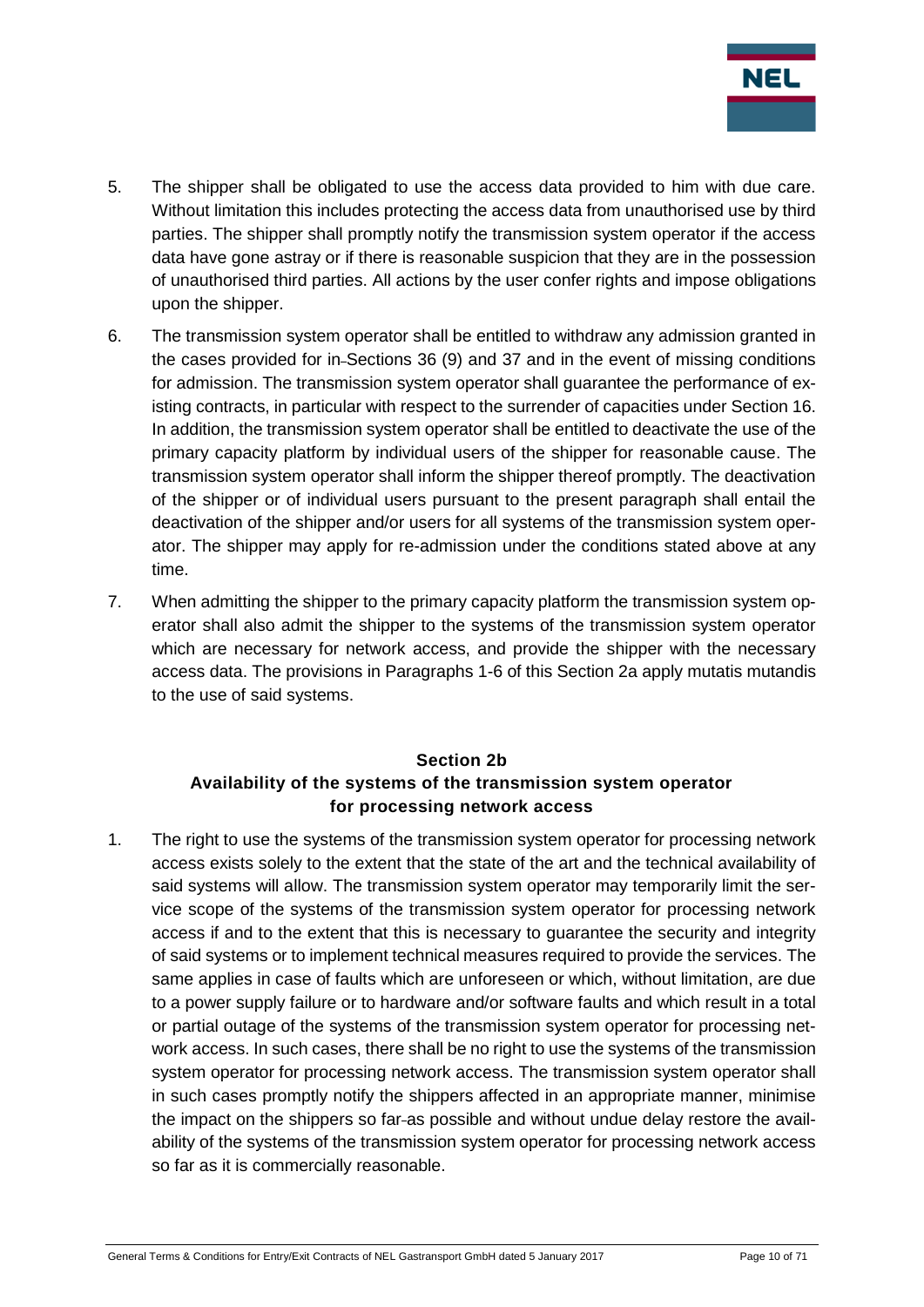

- 2. The use of the systems of the transmission system operator for processing network access is accordingly restricted or not possible for the duration of the restricted availability or non-availability as described in Paragraph 1 of this Section 2b. Ongoing processes will be aborted. The transmission system operator shall notify the shippers if said processes can be recovered at a later time.
- 3. In case of a restriction or failure of the system(s) the transmission system operator shall offer an alternative communication path – as a minimum by data portal, email or fax – for nominations and renominations.

## **Section 3 Scope of the entry contract**

- <span id="page-10-0"></span>1. Upon the conclusion of an entry contract, the entry transmission system operator shall be obligated to make available the booked capacity at the respective entry points of the transmission system operator's network for the shipper in accordance with the entry contract.
- 2. The entry contract entitles the shipper to use the network from the entry point up to the virtual trading point of the respective market area.
- 3. The shipper shall be obligated to provide the gas quantities to be transported in accordance with Sections 12, 13 and 14 at the booked entry point and deliver them to the entry transmission system operator. The entry transmission system operator shall be obligated to take delivery from the shipper of the gas quantity in accordance with sentence 1.
- 4. It is not necessary to ensure the physical identity of the gas. Gas quantities may be provided and offtaken together with other gas quantities in a commingled stream.

#### **Section 4 Purpose of the exit contract**

- <span id="page-10-1"></span>1. Upon the conclusion of an exit contract, the exit transmission system operator shall be obligated to make available the booked capacity at the respective exit points of the transmission system operator's network for the shipper in accordance with the exit contract.
- 2. The exit contract entitles the shipper to use the network from the virtual trading point up to the exit point of the respective market area.
- 3. The exit transmission system operator shall be obligated to deliver to the shipper the gas quantities to be transported in accordance with Sections 12, 13 and 14 at the booked exit point. The shipper shall be obliged to take delivery from the exit network operator of the gas quantity in accordance with sentence 1 at the booked exit point.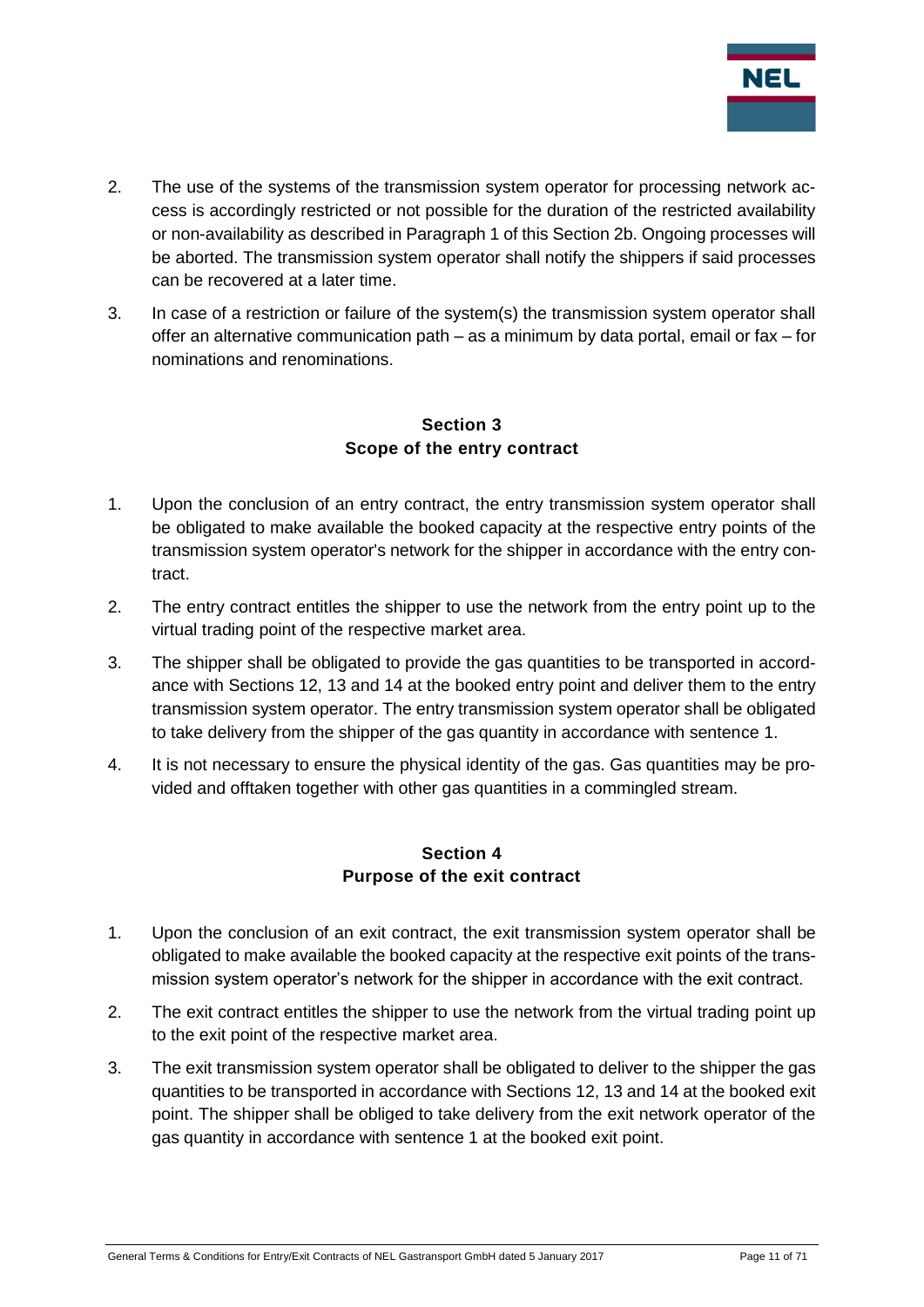

4. It is not necessary to ensure the physical identity of the gas. Gas quantities may be received or provided together with other gas quantities in a commingled stream.

#### **Section 5 General entry and exit requirements**

- <span id="page-11-0"></span>1. The shipper may feed gas to or offtake gas from the system if a balancing group contract is in place, the booked entry or exit point is included in a balancing group or sub-balancing account and the entry or exit gas quantity has been nominated if nomination requirements apply under Section 12 or 13.
- 2. Biogas quantities may be included in a separate biogas balancing group in accordance with Section 35 GasNZV. The priority transport of biogas can be ensured only if the biogas quantities concerned have been included in a separate biogas balancing group.
- 3. Booked capacity may only be used subject to any applicable capacity allocation restrictions and capacity usage restrictions.
- <span id="page-11-1"></span>4.

#### **Section 6**

## **Preconditions for use of booked capacity at market area interconnection and cross-border interconnection points**

- 1. Bundled capacity may be used only if the bundled booking point in the sense of Article 19 (3) of Regulation (EU) No. 984/2013 is included as an exit point in the delivering market area, and as an entry point in the receiving market area within the respective balancing groups formed.
- 2. Capacity may be used only subject to the prior conclusion of a balancing group contract or, in the case of bundled capacity, the prior conclusion of balancing group contracts and prior compliance with technical requirements (especially communications testing) for the use of the capacity.
- 3. The shipper shall, promptly, but no later than 18:00 hours on the day before delivery day, include in the balancing groups the bundled or non-bundled booking point at which it has acquired bundled or non-bundled day-ahead capacity. For firm within-day capacity, this inclusion shall be effected promptly after the end of the respective auction. For this purpose, the shipper shall notify the respective transmission system operators of the balancing group and/or sub-balancing account number during day-ahead and/or within-day booking. To make this inclusion possible, the shipper shall provide the transmission system operator with the selectable balancing group or sub-balancing account numbers once before their first-time use no later than 12:00 hours on the last business day prior to the booking. Inclusion in good time will only be possible if a communication test has been successfully completed in advance between the transmission system operator and the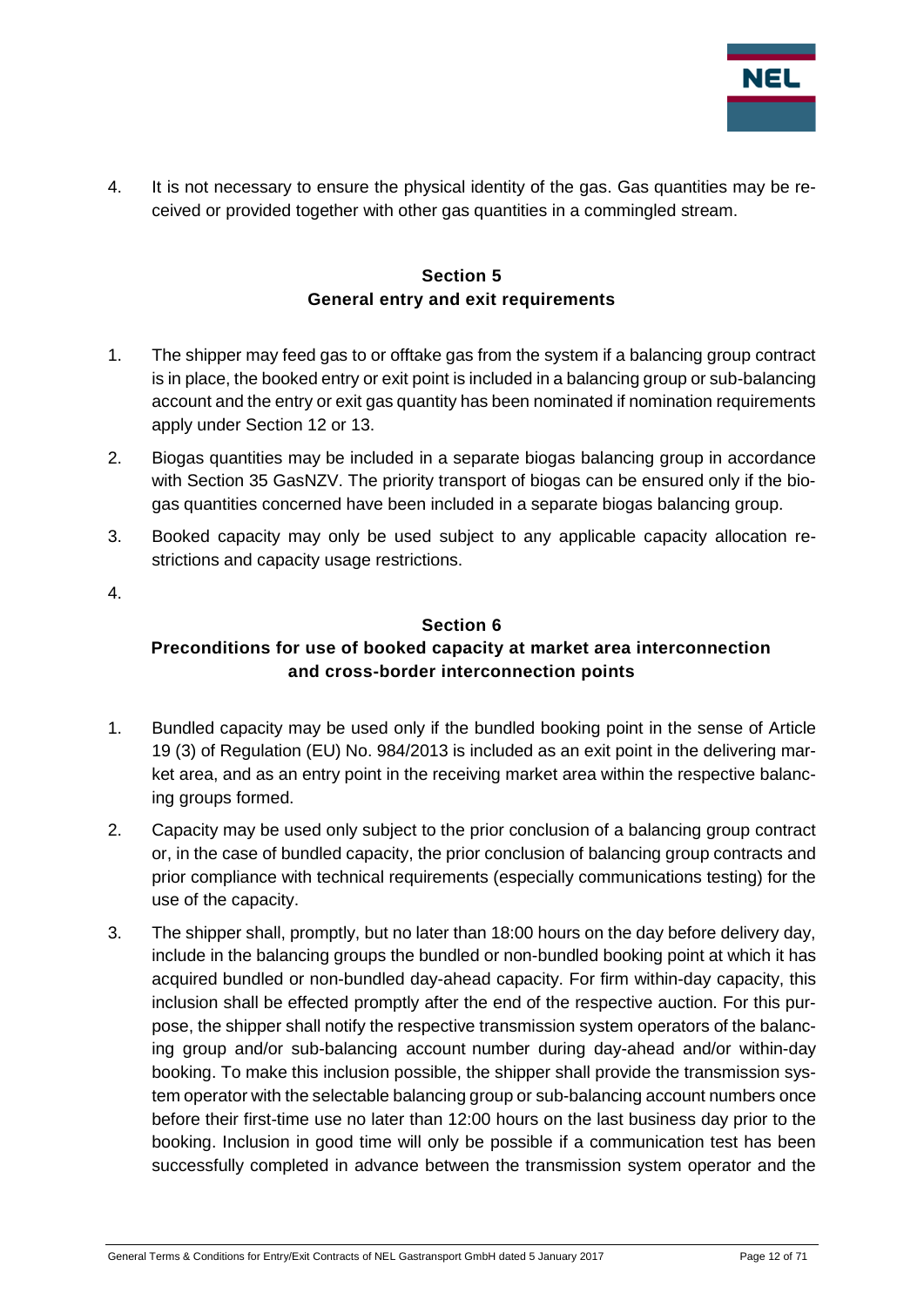

designated balancing group manager in accordance with Section 13b, and the authorisation required by Section 12 (1) has been submitted on one occasion.

- 4. A bundled booking point may be included in several balancing groups. Should the shipper wish to divide the bundled capacity booked by him at this point between several balancing groups/sub-balancing accounts, the shipper shall notify the respective transmission system operators of such division per bundled booking point. Paragraph 3 of this Section 6 shall apply mutatis mutandis. Sentences 1 and 2 shall not apply to bundled day-ahead or bundled within-day capacity.
- 5. Booked capacity may only be used subject to any applicable capacity allocation restrictions and capacity usage restrictions.
- 6. If several shippers include their bundled capacity in the same balancing group, or a single shipper or several shippers include bundled capacity in a balancing group in which nonbundled capacity has already been included, they are required to agree on the appointment of one balancing group manager who shall submit a consistent nomination for all capacities in accordance with Section 12 (1) herein below.

#### **Section 7 Inclusion of entry and exit points in balancing groups**

- <span id="page-12-0"></span>1. The shipper may include an entry or exit point in several balancing groups/sub-balancing accounts. In such case the shipper shall notify the transmission system operators of the capacity quantities include in the respective balancing group/sub-balancing account at that point. Exit points to end consumers and entry points at biogas plants may only be booked by one shipper, and only included in one balancing group.
- 2. Entry and exit points may only be included in balancing groups or sub-balancing accounts with identical gas quality (H or L-gas).
- 3. The shipper shall include the entry or exit point where it has acquired non-bundled dayahead capacity in accordance with Section 6 (3).

Any bundled or non-bundled capacity products with the exception of day-ahead and within-day capacity products shall be included no later than 12:00 hours on the business day preceding the delivery day. These capacity products can be included over the primary capacity platform or over the corresponding system of the transmission system operator for processing network access as part of the booking process. If the transmission system operator does not offer such a system the capacity products can be included by email or by fax.

4. To make this inclusion possible over the primary capacity platform or the system of the transmission system operator, the shipper shall provide the transmission system operator with the selectable balancing group or sub-balancing account numbers once before their first-time use no later than 12:00 hours on the last business day prior to the booking. The transmission system operator may waive the requirements of sentence 1 for his system.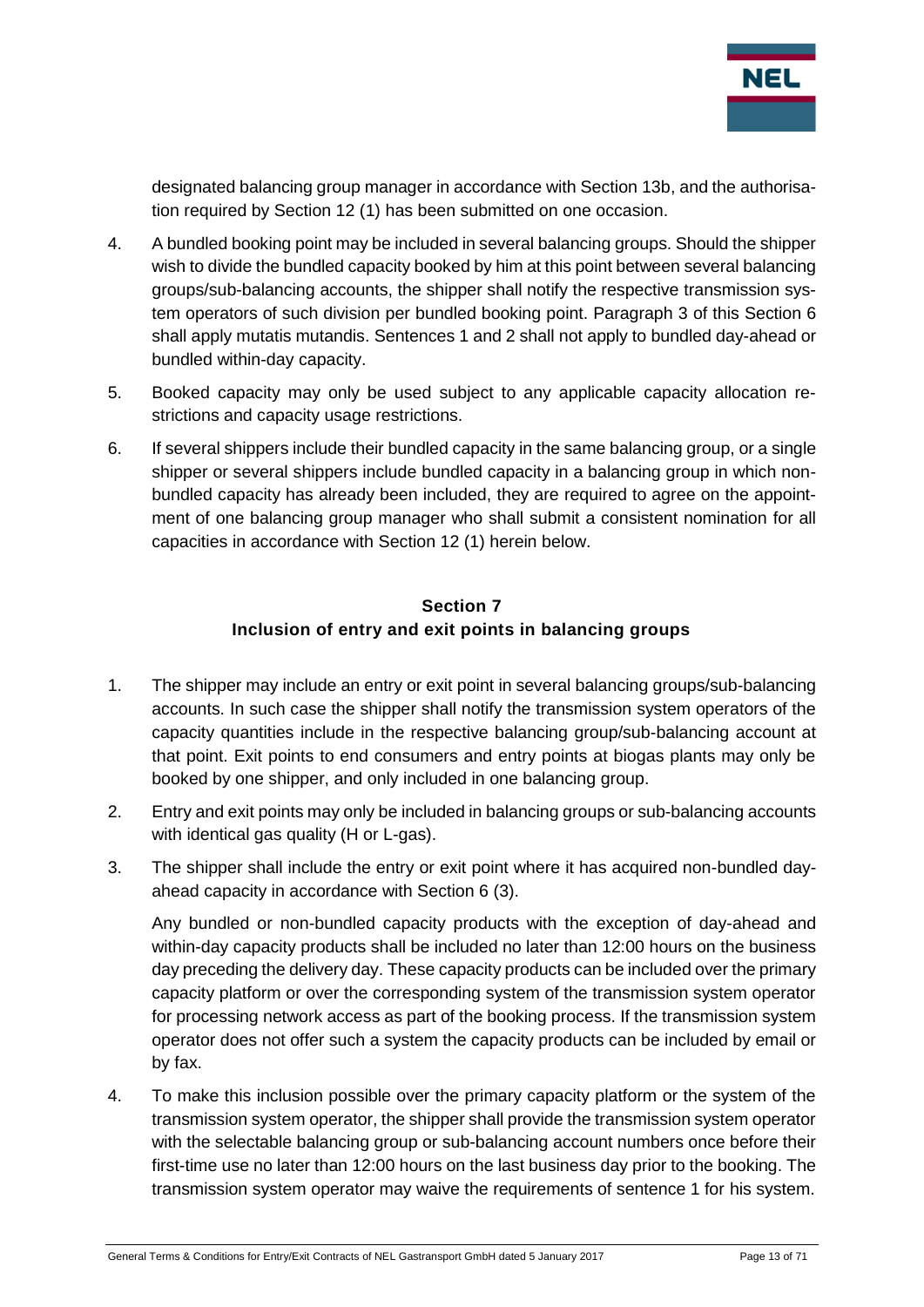

- 5. The shipper shall warrant that it has been authorised by the balancing group manager to include on behalf of the balancing group manager entry or exit points in a balancing group or a sub-balancing account. If the shipper itself is not the balancing group manager, the transmission system operator reserves the right to require the shipper to submit a power of attorney documenting such authorisation in justified individual instances. The shipper shall indemnify the transmission system operator against claims by third parties as a result of the shipper not holding the legally valid authorisation by the balancing group manager warranted by the shipper.
- 6. Paragraphs 7 and 8 of this Section 7 only apply to entry/exit points to/from gas storage facilities that give the storage customers access to another market area or to the market of a neighbouring country.
- 7. Entry and exit points at gas storage facilities at which the shipper has booked capacity which is not priced at a discounted transportation tariff in accordance with the provisions of Paragraph 2 lit. d) of the operative provisions of BEATE (hereinafter referred to as "non-discounted capacity") may be included up to the level of the booking of the nondiscounted capacity
	- in one or several specially designated balancing groups/sub-balancing accounts for non-discounted capacity, or
	- in any one or several other balancing groups/sub-balancing accounts without any special designation for non-discounted capacity.

The transmission system operator shall be entitled to specify in its supplementary terms and conditions that the allocation to the relevant account (discount account or non-discount account) may instead be made via different shipper codes.

8. Entry and exit points at gas storage facilities at which the shipper has booked capacity which is priced at a discounted transportation tariff in accordance with the provisions of Paragraph 2 lit. d) of the operative provisions of BEATE (hereinafter referred to as "discounted capacity") may be included up to the level of the booking of the discounted capacity only in one or several balancing groups/sub-balancing accounts without any special designation for non-discounted capacity.

## **Section 8 Bundled booking points**

<span id="page-13-0"></span>1. Market area interconnection points and cross-border interconnection points connecting transmission networks with each other shall be consolidated to form a single booking point for each flow direction. Capacities will only be bundled if the neighbouring foreign transmission system operator facilitates the bundling. If the neighbouring foreign transmission system operator does not facilitate the bundling then the provisions governing bundled capacities do not apply to the cross-border interconnection point concerned.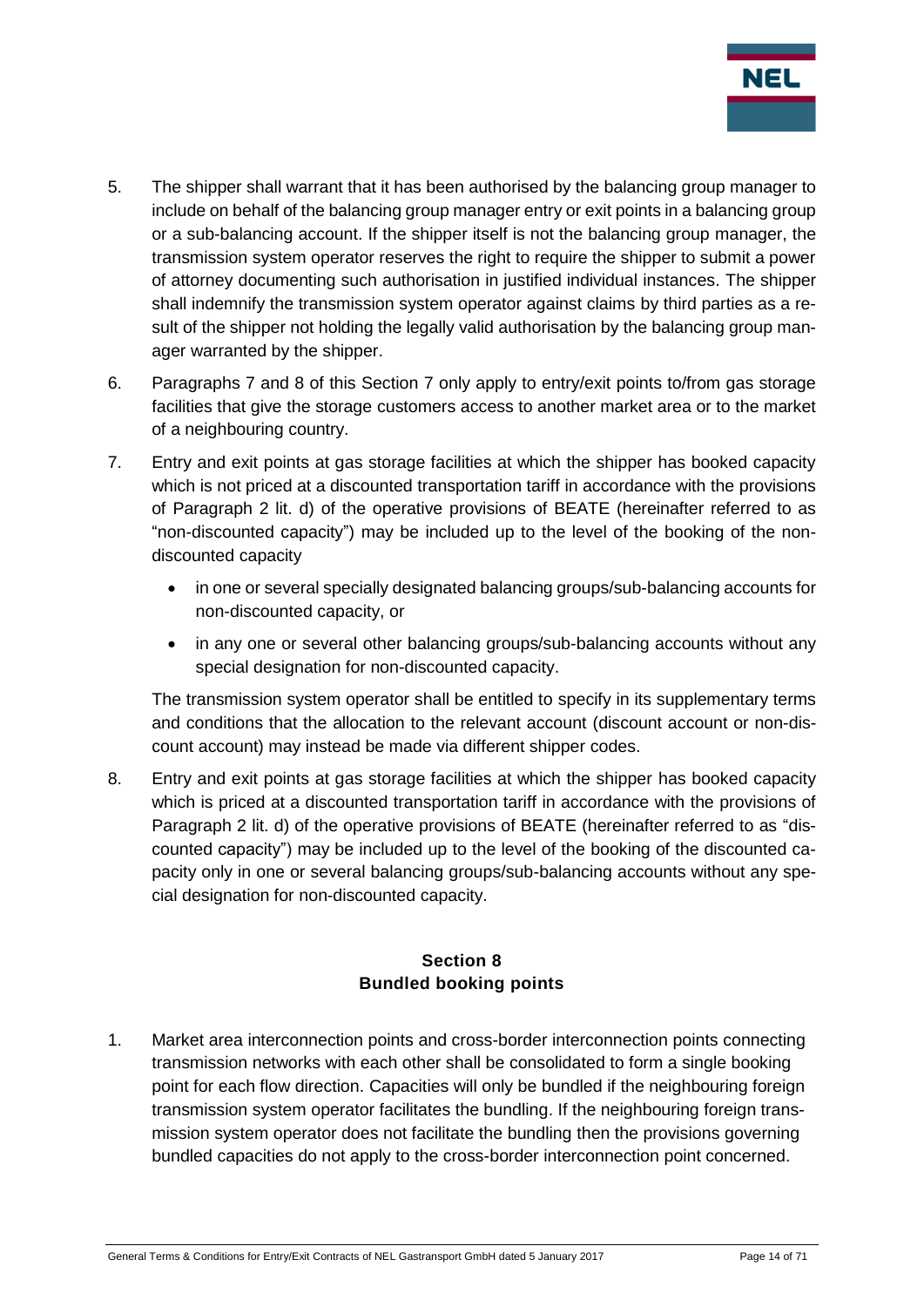

- 2. Shippers may book bundled capacity at bundled booking points on a firm basis. Booking enables the shipper to handle transport via a bundled booking using a bundled nomination provided the neighbouring foreign transmission system operator facilitates the nomination. This arrangement applies to new contracts. Old contracts (contracts concluded on or before 31 July 2011) shall not be affected unless shippers holding exit and corresponding entry capacity contracts request the amendment of these contracts. Where there is still an old contract on one booking side, non-bundled capacity may only be sold on the other booking side until expiry of the contract at the latest.
- 3. At bundled and non-bundled booking points, transmission system operators may also offer bundled and non-bundled capacity with capacity allocation restrictions and capacity delivery restrictions.
- 4. Bundling in accordance with Paragraph 1 of this Section 8 shall be carried out between the relevant individual booking points of the transmission system operators.
- 5. In the event of the marketing of bundled capacity pursuant to Section 1 (2), the auction surcharge shall be split between the adjacent transmission system operators and shall be indicated to the shipper via the booking confirmation. The respective transmission system operator shall invoice the shipper for its share of the auction surcharge. The transmission system operator shall be entitled to change its share in the auction surcharge for the future by agreement with the adjacent transmission system operator.
- 6. The parties to the contract shall be entitled and obligated to terminate the entry or exit contract when the corresponding contract at the bundled booking point is terminated. Accordingly, the parties shall be entitled to amend the contract if the corresponding contract is amended. The rights and obligations under the entry or exit contract at the bundled booking point shall be suspended for such time as the performance obligations under the corresponding contract at the bundled booking point are suspended or the corresponding contract is not yet effective.

#### **Section 9 Capacity products**

- <span id="page-14-0"></span>1. Without limitation, the capacity products listed below may be offered on a firm basis in accordance with Section 1 via the primary capacity platform:
	- a) Freely allocable entry capacity: Allows network use from the booked entry point to the virtual trading point of the market area where the booking was made (Section 3 (3) GasNZV).
	- b) Freely allocable exit capacity: Allows network use from the virtual trading point to the booked exit point of the market area where the booking was made (Section 3 (3) GasNZV).
	- c) Freely allocable entry capacity for biogas: Allows the same use as with a., but is only permitted for feeding biogas to the system.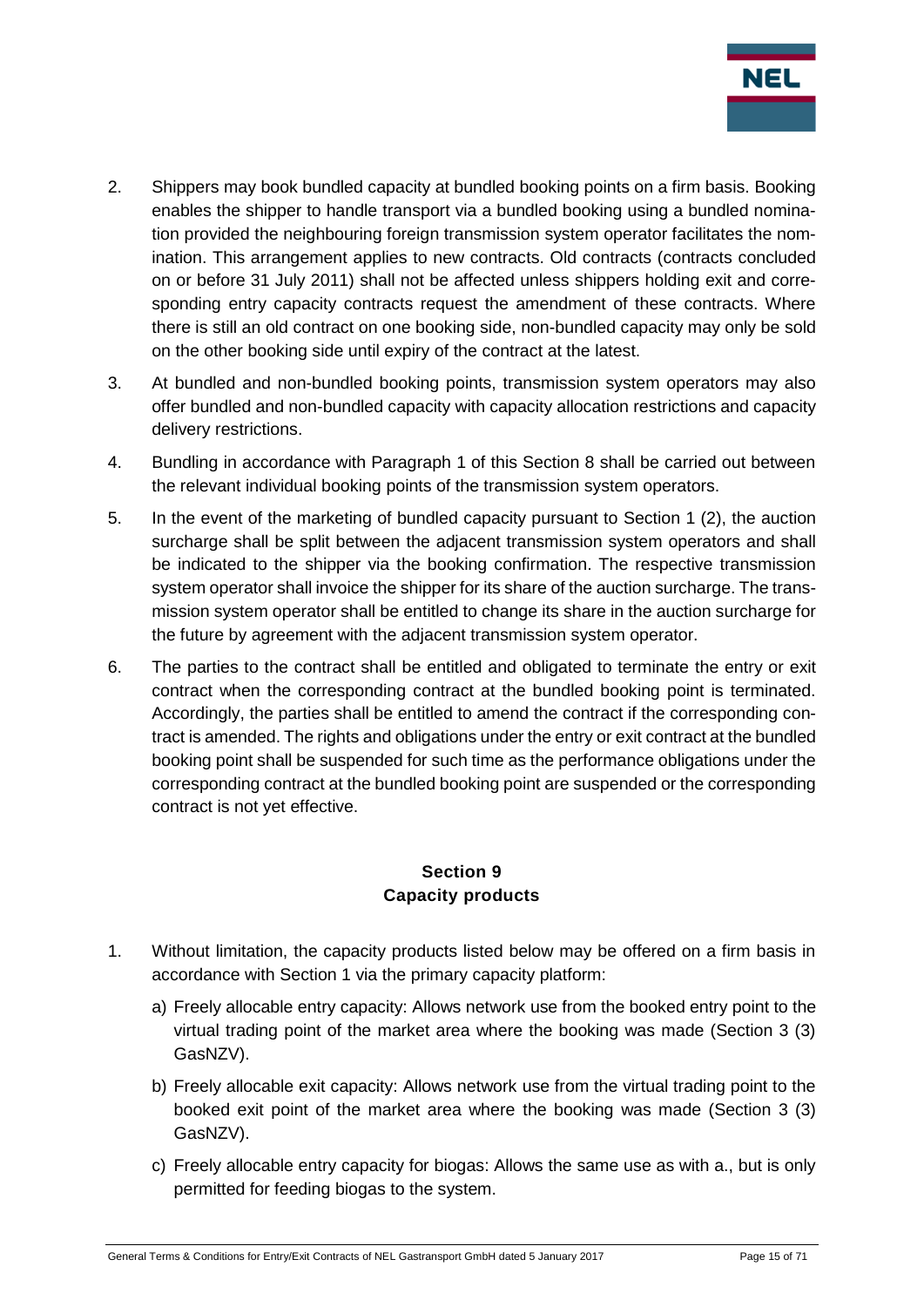

- d) Freely allocable exit capacity for biogas: Allows the same use as with b., but is only permitted for offtaking biogas.
- e) Restricted allocable capacity: Allows use of the network of the booked entry point to one or more defined exit points or the use of the booked exit point from one or several defined entry points. Use of the virtual trading point is excluded.

The transmission system operator shall offer the products in accordance with sub-paragraphs a) – d) on the basis of a procedure which is transparent, non-discriminatory, and standardised between transmission system operators, also on an interruptible basis. The transmission system operator shall be entitled only to offer interruptible capacities in the event that firm capacities are not available.

In their supplementary terms and conditions, transmission system operators may offer additional capacity products, including particularly capacity products with capacity allocation restrictions and capacity delivery restrictions as well as services related thereto. Transmission system operators shall publish capacity allocation restrictions and capacity delivery restrictions affecting individual entry or exit points on the primary capacity platform.

- 2. Depending on the offerings on the primary capacity platform, entry and exit contracts may be concluded on a yearly, monthly, quarterly or daily basis and additionally at market area interconnection points and cross-border interconnection points as a firm within-day capacity product. Further details are outlined on the primary capacity platform. Annual capacity products for market area interconnection points and cross-border interconnection points shall always begin on 1 October of a given year; quarterly products shall begin on 1 January, 1 April, 1 July or 1 October of a given year, and monthly products shall begin on the first day of the month.
- 3. The transmission system operator shall market available capacity on a firm basis in the following order:
	- a) Free capacity
	- b) Capacity released as a result of renomination restrictions under Section 17
	- c) Surrendered capacity under Section 16
	- d) Withdrawn capacity under Section 18.
- 4. The transmission system operator may offer reverse flow capacities at cross-border and market area interconnection points. Normally, reverse flow capacities may only be booked on an interruptible basis. Nevertheless, the transmission system operator may offer reverse flow capacities on a firm basis.
- 5. Capacity products shall begin and end at the beginning and end of a gas day.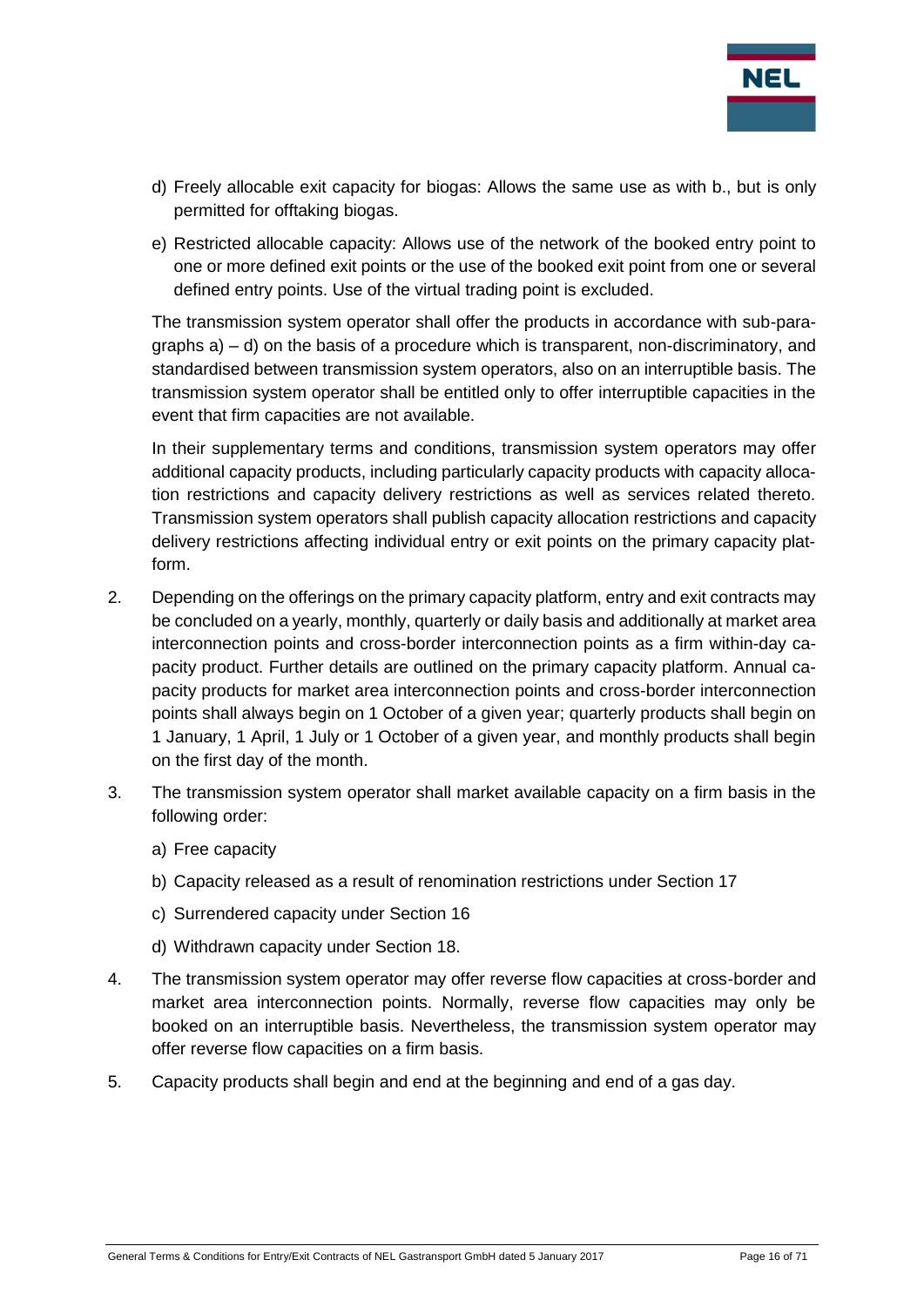

#### **Section 10 Conversion of interruptible capacity**

- <span id="page-16-0"></span>1. Holders of interruptible capacity at market area interconnection points or cross border interconnection points may submit bids to convert interruptible capacity into firm capacity at an auction of firm capacity (Section 13 (2) GasNZV). The shipper may specify in a binding bid whether its interruptible capacity is to be converted into firm capacity in whole or in part. Both partial conversion and the conversion of multiple interruptible capacities may be implemented in such manner that the transmission system operator permits separate bids to be made via the primary capacity platform.
- 2. Holders of interruptible capacity in accordance with Section 1 (3) a) c) may convert interruptible capacity into firm capacity if they make a binding declaration at the time of booking firm capacity that their interruptible capacity is to be replaced in whole or in part by firm capacity. Both partial conversion and the conversion of multiple interruptible capacities may be implemented in such manner that the transmission system operator permits separate bids to be made by the primary capacity platform.
- 3. If the shipper's capacity is converted in accordance with Paragraphs 1 or 2 of this Section 10, the shipper shall pay the applicable charges determined by auction (Paragraph 1) or published by the transmission system operator (Paragraph 2). The interruptible capacity held by the shipper shall be reduced by the capacity converted by the shipper in accordance with Paragraph 1 or 2 of this Section 10.
- 4. With the within-day conversion of interruptible to firm capacity, the shipper shall only pay the daily transportation tariffs for firm capacity to the extent of the conversion and irrespective of the time of conversion.

## **Section 11 Registration and deregistration of network use for supply to end-consumers**

- <span id="page-16-1"></span>1. The processing of supply to end-consumers at exit points is governed by the Federal Network Agency determination on uniform business processes and data formats dated August 20, 2007 (doc. no. BK7-06-067), or any determination replacing or amending the determination issued by the Federal Network Agency (GeLi Gas).
- 2. The booking of available capacities (e.g. subsequent bookings or additional bookings of capacities previously not booked) for supply to end-consumers that are directly connected to the transmission system of the transmission system operator shall not result in the initiation of registration or deregistration in accordance with GeLi Gas as stated in Paragraph 1 of this Section 11.
- 3. The shipper warrants that it is authorised by the balancing group manager and on behalf of the latter to carry out case-group changes for RLM exit points in accordance with GeLi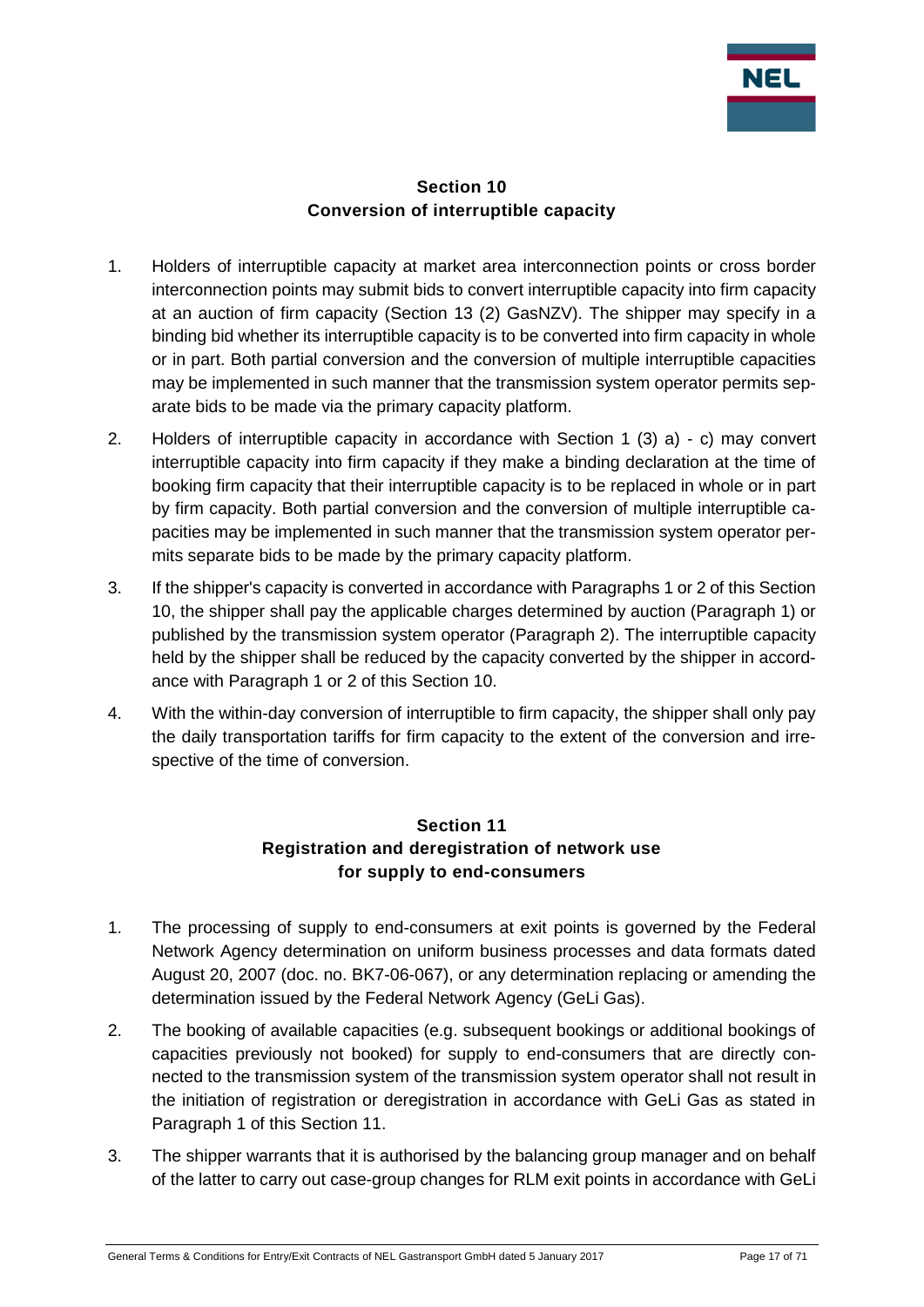

Gas by making balancing-relevant changes to master data or by notifying the start of delivery. If the shipper itself is not the balancing group manager, the transmission system operator reserves the right to require the shipper to submit a power of attorney documenting such authorisation in justified individual instances. The transmission of a copy of the power of attorney as an electronic document is usually acceptable for this purpose. The shipper shall indemnify the transmission system operator against claims by third parties as a result of the shipper not holding the legally valid authorisation by the balancing group manager warranted by the shipper.

#### <span id="page-17-0"></span>**Section 12 Nomination and renomination at market area interconnection points and cross-border interconnection points**

- 1. The balancing group manager appointed by the shipper for this purpose shall be responsible for nomination and renomination. The active balancing group manager shall be responsible for bundled nominations and bundled renominations. Bundled nominations and bundled renominations are governed by the "Business Requirements Specification for the Nomination and Matching Procedures in Gas Transmission Systems" (NOM BRS) as amended, published at www.entsog.eu. The active balancing group manager must have been authorised by the passive balancing group manager to submit a bundled nomination in accordance with NOM BRS to the relevant transmission system operator. The respective active transmission system operator at the booking point concerned is named on the relevant transmission system operator's website.
- 2. The balancing group manager shall nominate the gas quantities to be transported in connection with the use of firm capacity at a booking point by 14:00 hours of the day prior to the delivery day. This initial nomination shall be accepted if it is received by the transmission system operator by 14:00 hours. The nominated value in respect of the initial nomination shall otherwise be zero, unless the parties have agreed otherwise.
- 3. The nominating balancing group manager may replace his initial nomination by a renomination no later than two hours prior to the hour concerned. Renomination is permitted up to 90% of the capacity booked by the shipper at the booking point, subject to a minimum of 10% of the booked capacity. In the case of initial nominations of a minimum of 80% of the booked capacity, upward re-nomination of up to half of the non-nominated booked capacity shall be permitted. In the case of initial nominations of no more than 20% of the booked capacity, downward renomination of up to half of the nominated booked capacity shall be permitted. Allowable renomination amounts shall be rounded to whole kilowatt hours per hour using commercial rounding principles.
- 4. Nominations shall be first allocated to firm capacity products, and then to interruptible capacity products.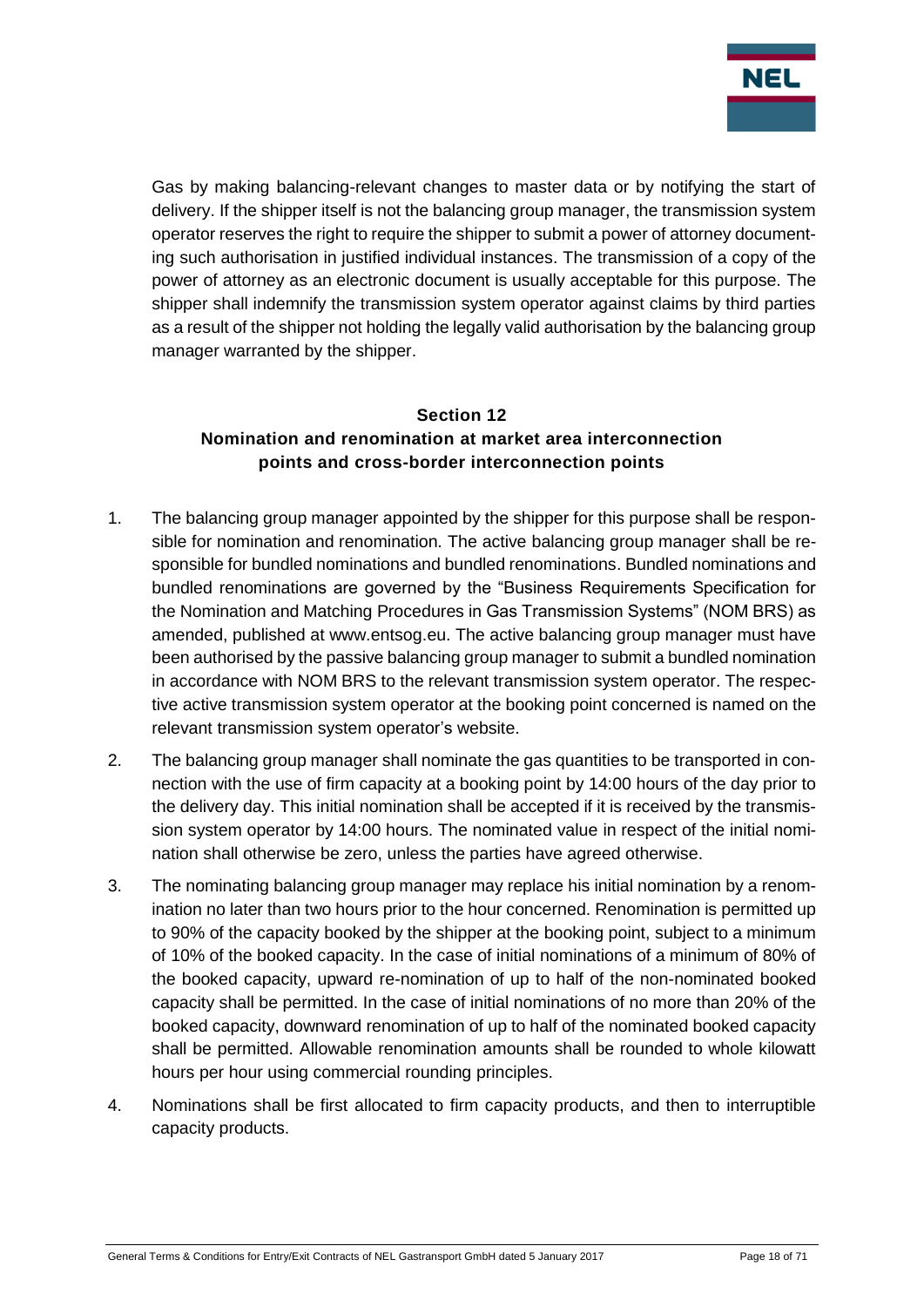

- 5. Renominations for firm capacity exceeding the amount permitted in accordance with Paragraph 3 of this Section 12 shall be accepted only up to the amount of total booked capacity. That part of the renomination which exceeds the quantity permitted shall be treated as a nomination of interruptible capacity, and shall be interrupted first.
- 6. Renomination of firm capacity falling below the quantity permitted by Paragraph 3 of this Section 12 shall be accepted. If interruption in the reverse flow direction is necessary, the renomination amount shall be raised to the minimum allowable renomination value.
- 7. The renomination restriction shall not apply to shippers that have booked less than 10% of the reported annual technical capacity at the booking point on a firm basis.
- 8. If several shippers include a booking point in the same balancing group, the balancing group manager may set up a sub-balancing account for every shipper in the balancing group. In such case, the responsible balancing group manager shall nominate gas quantities to the corresponding sub-balancing account for each individual shipper. In such cases, the renomination limits stated in Paragraphs 3 and 7 of this Section 12 shall apply to the total capacity of the shipper included in sub-balancing accounts at the respective booking point. In the event that sub-balancing accounts are not set up, the renomination limits shall apply to the total capacities at the booking point in a balancing group.
- 9. Nominations shall be submitted individually for each flow direction. Bundled capacity shall be nominated by submitting a bundled nomination. Bundled nominations shall be made by stating the point, direction of flow and balancing group code pairs in accordance with NOM BRS.
- 10. Day-ahead capacity and within-day capacity shall be disregarded when determining the permissible renomination range in accordance with Paragraph 3 of this Section 12.
- 11. The amount of booked capacity and the renomination limits calculated from such capacity in accordance with Paragraph 3 of this Section 12 shall be determined after 14:00 hours on the basis of the capacity booked under the entry or exit contract or the capacity included in the balancing group less capacity surrendered to the balancing group by 14:00 hours.
- 12. The amount of technical annual capacity required in accordance with Paragraph 7 of this Section 12 shall be published via the primary capacity platform by the transmission system operators in March each year for the following gas year. As far as a market area interconnection point is affected, the transmission system operators concerned shall jointly agree on the amount of technical annual capacity to be published.
- 13. The active balancing group manager shall send the bundled nominations in accordance with Paragraph 9, sentence 2 to the active transmission system operator. The active balancing group manager shall send the bundled nomination also on behalf of the passive balancing group manager. The active transmission system operator shall forward the bundled nomination to the adjacent passive transmission system operator as the matching partner. The passive transmission system operator shall check whether the authorisation of the passive balancing group manager in accordance with Paragraph 1 has been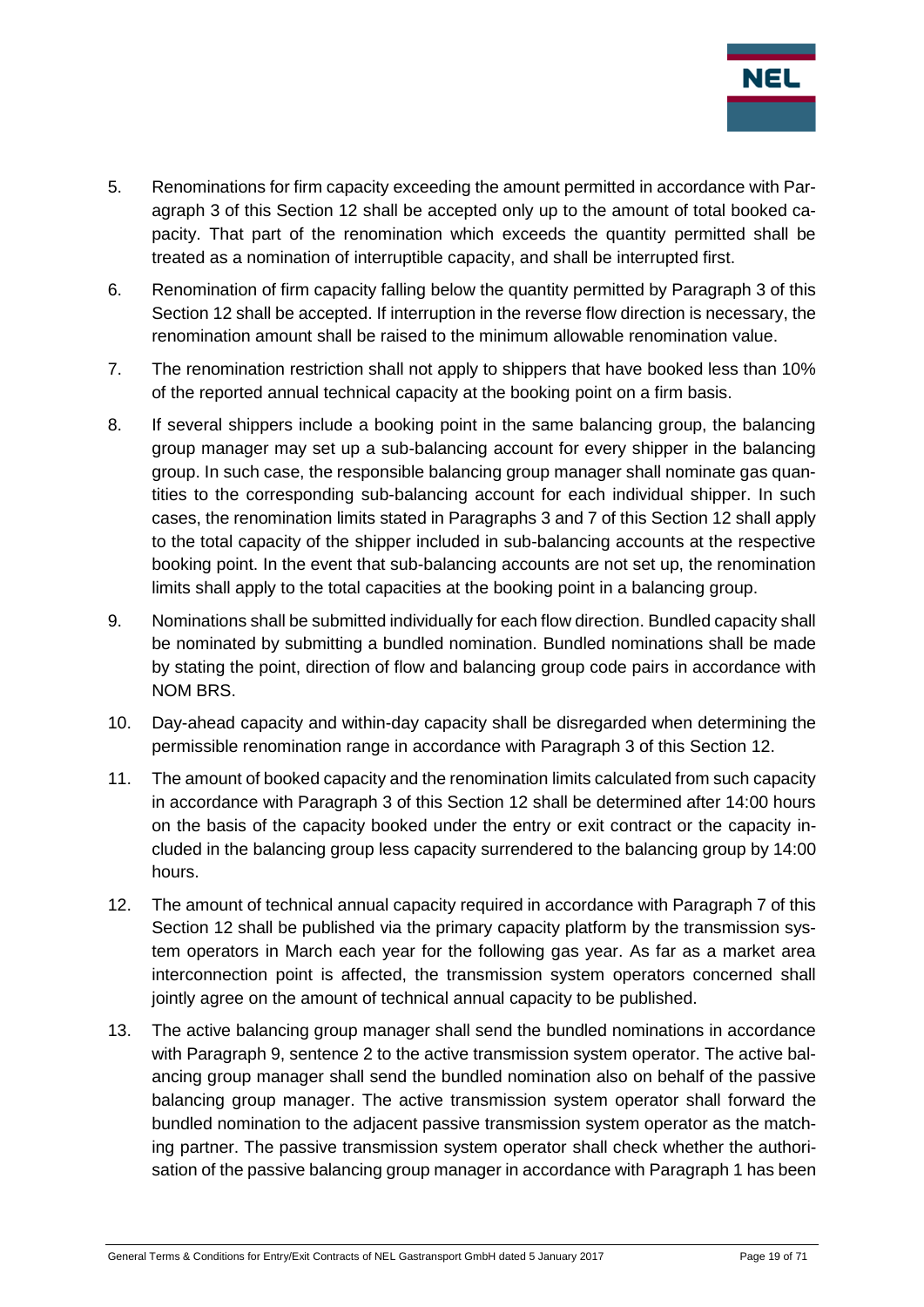

granted. At the end of the relevant matching cycle the relevant nomination confirmation shall be sent by the active transmission system operator to the active balancing group manager and by the passive transmission system operator to the passive balancing group manager.

- 14. Firm within-day capacity at market area interconnection points and cross-border interconnection points can be nominated 45 minutes after the end of the auction. Transmission system operators may also accept an earlier nomination.
- 15. The transmission system operator should notify the balancing group manager by 18:30 hours each day of the portfolio of capacities within its balancing group per point for the following gas day as follows:
	- Designation of the point.
	- Point ID (preferably the DVGW Energy Identification Code),
	- Flow direction (entry or exit),
	- Capacity product, provided that this is allowed by the agreed EDIFACT data format,
	- Total firm capacity included,
	- Information as to whether a renomination restriction applies and, if so, lower and higher renomination limits in accordance with Paragraph 3 of this Section 12,
	- Total interruptible capacity included,
	- Firm and interruptible shares of temperature related and restricted capacity products included, if such products are offered.

The transmission system operator shall use its best efforts to supply complete and correct information.

Within-day capacities are not shown in the capacity portfolio report.

The transmission system operator shall be entitled to send the information listed above in up to two transmissions. The shipper hereby consents to the forwarding of such data to the balancing group manager. The transmission system operator shall transmit the capacity portfolio report using the EDIFACT data format. The parties may agree on alternative arrangements.

#### **Section 13 Nomination and renomination**

<span id="page-19-0"></span>1. The shipper shall nominate to the entry network operator the entry quantities to be fed in at each entry point included in the shipper's balancing group. Exit nominations shall be submitted in the cases defined in Paragraphs 3 and 4 of this Section 13. It is not necessary to nominate physical biogas entry quantities. The respective transmission system operator may express a requirement for a technical entry notification in the event of an entry according to sentence 3. The transmission system operator may waive nominations at entry points defined by itself.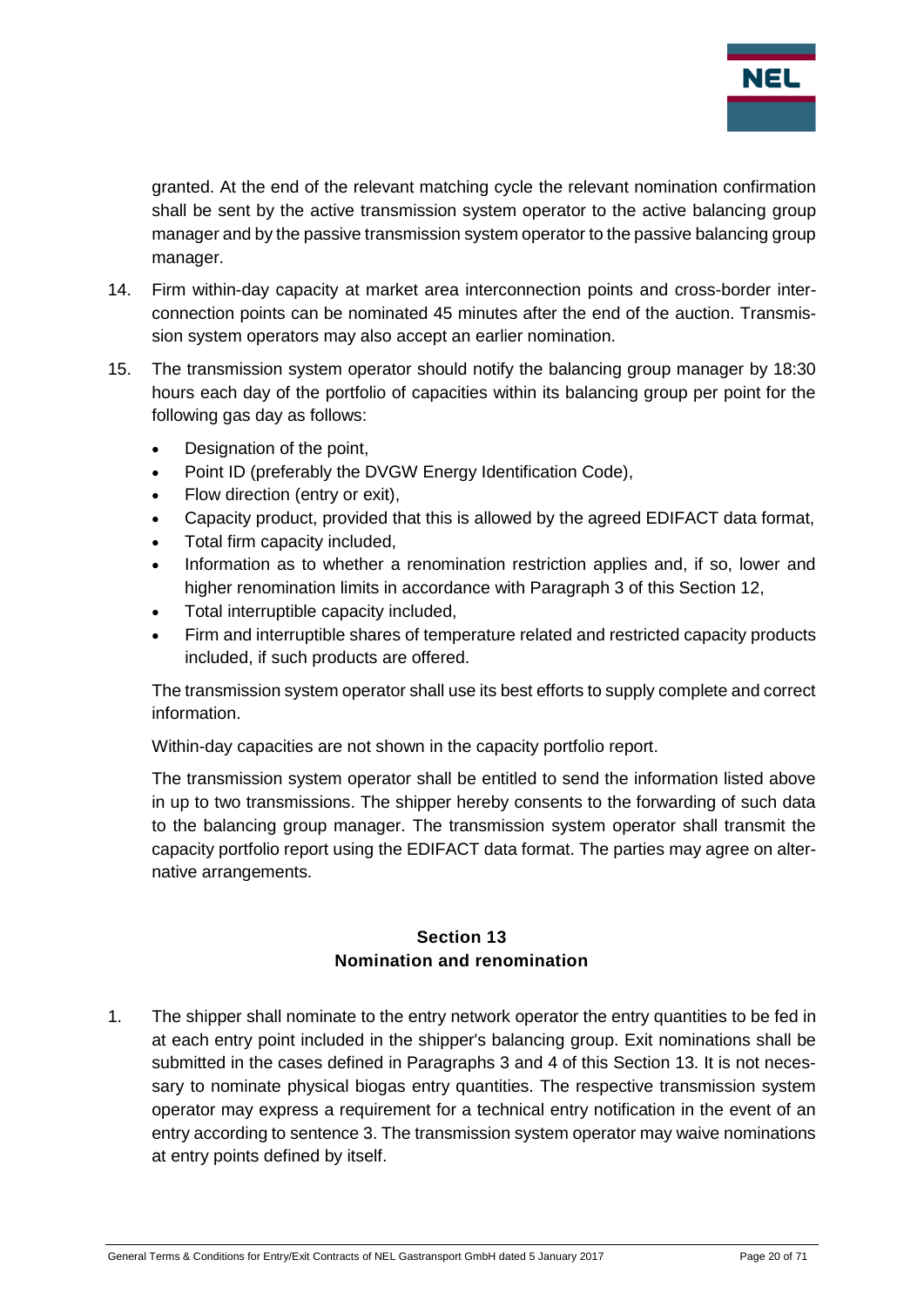

Nominations shall first be allocated to firm capacity products, then to interruptible capacity products. Nominations shall be submitted individually for each flow direction. Nomination of balancing groups or sub-balancing accounts with day-ahead capacities shall be made from 18:30 hours. Transmission system operators may accept nominations before 18:30 hours to the best of their ability. Renomination rights remain unaffected.

- 2. Shippers may authorise a third party (e.g. the balancing group manager) to make nominations. This third party shall make nominations to the transmission system operator on behalf of the contracting shipper. The balancing group manager shall be authorised to submit combined nominations for several shippers in the event that the shippers have designated the same balancing group for the inclusion of their entry or exit points. If the balancing group manager does not submit a combined nomination as described above or a shipper submits a nomination directly, the capacities concerned shall be included in sub-balancing accounts.
- 3. At exit points that are not exit points to end-consumers the shipper shall nominate to the exit network operator the exit quantities to be offtaken at the respective exit point. The transmission system operator shall be entitled to include provisions concerning such nominations in its supplementary terms and conditions.
- 4. If several shippers have booked capacities at the same exit point and included this exit point in different balancing groups, the respective shippers shall submit nominations to the exit network operator. This shall not apply if nomination is not required on the basis of allocation rules. Nomination obligations shall also apply if a shipper has included the same exit point in different balancing groups.
- 5. For operational handling of transport nomination and renomination and in the event of an amendment of the allocation rules resulting in a nomination obligation, the initial setup of communication processes between entry/exit network operators or infrastructure plant operators and shippers or the shipper's third-party contractor, if nomination is required at entry and exit points, is required, with an implementation period of a maximum 10 business days. This also applies to the active balancing manager and the passive balancing manager.
- 6. If a communication process for the requested booking point has already been set up in accordance with Paragraph 5 of this section 13 and the point concerned is not a complex point, the implementation period shall not exceed 10 business days. The transmission system operator shall use its best efforts to allow implementation within a shorter period. Without limitation, any points where specific services for the matching process are provided by third parties, manual processes for the implementation of matching are required for at least one party, foreign network operators are concerned or at least at one side of an interconnection point a pipeline owned jointly by several network operators ("Bruchteilseigentum") is concerned, shall be deemed to be a complex point. The transmission system operators shall indicate these complex points on the primary capacity platform.
- 7. If a communication process for the requested booking point has already been set up in accordance with Paragraph 5 of this Section 13 and if a complex point in accordance with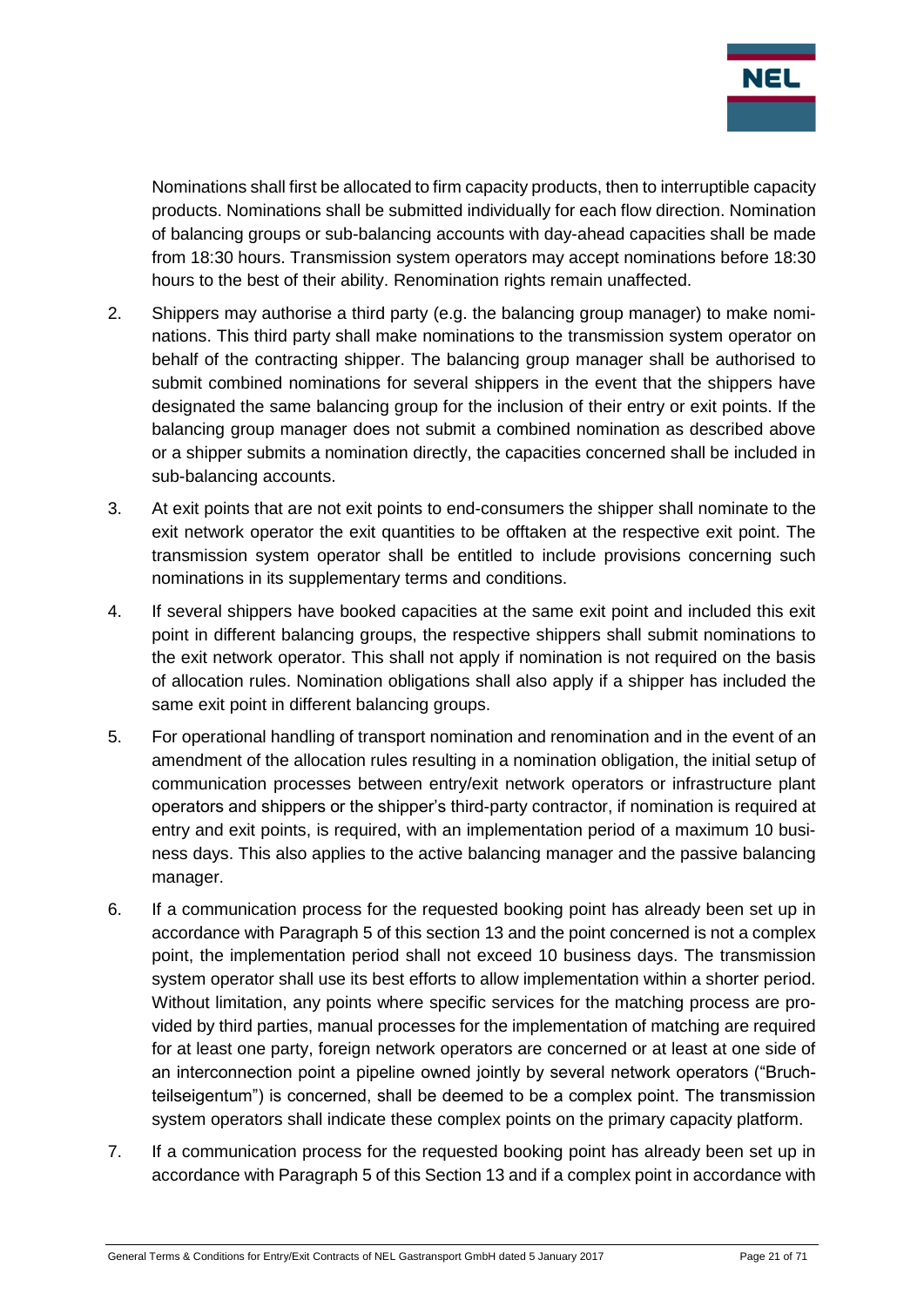

Paragraph 6 of this Section 13 is not concerned, the implementation period shall not exceed one business day.

- 8. For entry/exit points implemented in accordance with Paragraphs 5 to 7 of this Section 13, no special implementation periods apply in the event of implemented balancing group numbers or shipper code combinations.
- 9. The applicable provisions outlined in Common Business Practice "CBP Harmonisation of the Nomination and Matching Process" in its current version, posted on the transmission system operator's website, shall apply to nominations and renominations. A deviation from the provisions mentioned in sentence 1 is allowed in the event that the adjacent transmission system operator at a cross-border interconnection point does not apply the provisions outlined in Common Business Practice CBP.
- 10. Except as otherwise provided for in Section 12, Section 13 shall also apply to nomination and renomination at market area interconnection points and cross-border interconnection points.

## **Section 13a Operational processing of nominations**

- <span id="page-21-0"></span>1. The transmission system operator and the shipper as the nominating party undertake to be available for 24 hours on each gas day. Accessibility shall be ensured via one single phone number and via a further communication channel (email or fax). Furthermore, the nominating party and the transmission system operator shall at all times be able to receive, to send and to process the data required for the handling of nominations.
- 2. Data in connection with nomination shall be exchanged consistently in machine-readable and appropriate form on the basis of whole numbers of units of energy [kWh / h] on an hourly basis. Any deviation from this procedure shall be agreed with the transmission system operator. For the exchange of all data and messages necessary for the nomination process, the transmission system operator and the nominating party agree to use the standard nomination modes using the Edig@s data format via an AS 2 link. Data is exchanged via an AS 4 link as soon as the transmission system operator is obligated to use this method. If the shipper is not obligated to use AS 4, the parties may use AS 2 for an interim period. If this communication channel is not available, then nomination data shall be exchanged over an alternative communication channel specified by the transmission system operator.
- 3. The nominating party shall notify the transmission system operator promptly of any obstacles to the establishment or use of interfaces as defined in Sections 13a to 13c, to mutual cooperation or to the procedures.
- 4. In the event that nominations are required, the data formats defined pursuant to  $Ediq@s$ shall apply. These requirements shall apply mutatis mutandis to renominations. The nominating party shall ensure that congruent nominations for all points requiring nomination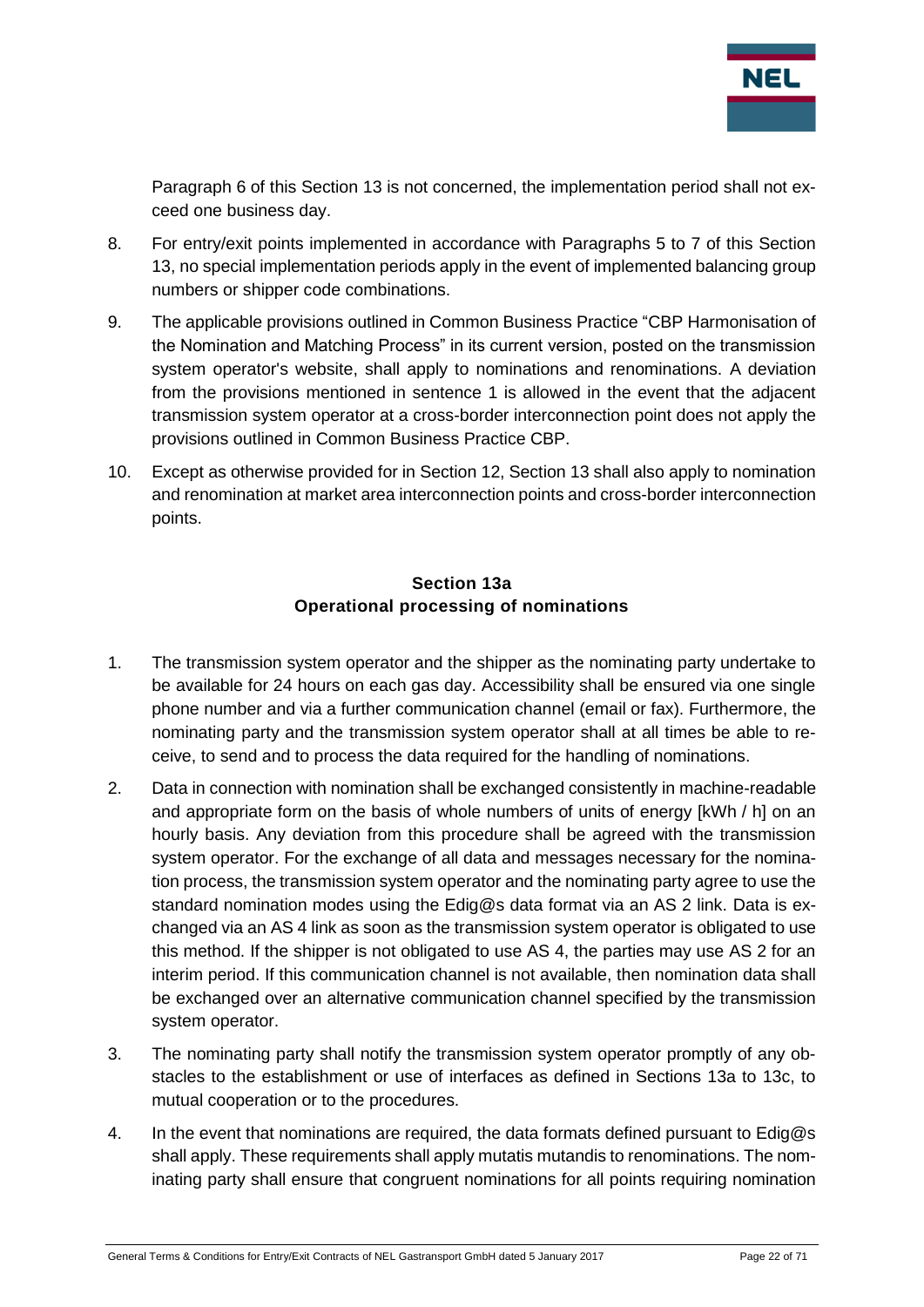

are presented to the parties affected by the nominating process, and that the nomination is transmitted in due time. Only the nomination values confirmed by the transmission system operator shall be authoritative.

5. The transmission system operator may refuse the nomination if any contractual terms are not met or if the nomination is incomplete. If the amount of the nomination exceeds the amount of the capacity included in the balancing group or sub-balancing account, the transmission system operator may limit the nomination to this amount. In this case, the shipper shall be deemed to have submitted a nomination with such limited amount. The further auxiliary conditions and/or capacity limitation rights for capacity products of the transmission system operator pursuant to the supplementary terms and conditions shall remain unaffected. Nominations for bookings of interruptible within-day capacity subject to the requirements of Section 13d may not be limited according to sentence 2 of this Paragraph 5.

## **Section 13b Communication test**

- <span id="page-22-0"></span>1. The transmission system operator shall perform a communication test with the nominating party. During the communication test the transmission system operator checks whether the shipper or shipper's authorised contractor is able to transmit notices and communications concerning the processing of the contracts using the agreed nomination modes and agreed data formats to the transmission system operator, and receive such notices and communications from the transmission system operator. The transmission system operator shall advise the shipper of the specific requirements for the communication test. The shipper or its authorised contractor shall give advance notice of any changes affecting compliance with the communication requirements.
- 2. The transmission system operator shall have the right to repeat a communication test at any time during the term of the respective entry and exit contract.
- 3. For such time as the nominating party does not successfully complete the communication test pursuant to the criteria defined by the transmission system operator for reasons for which the nominating party is responsible, the transmission system operator may set all the nominations by the nominating party for the following gas days after the date when the communication test was not successfully completed to zero (0), using a standardised method of the respective transmission system operator.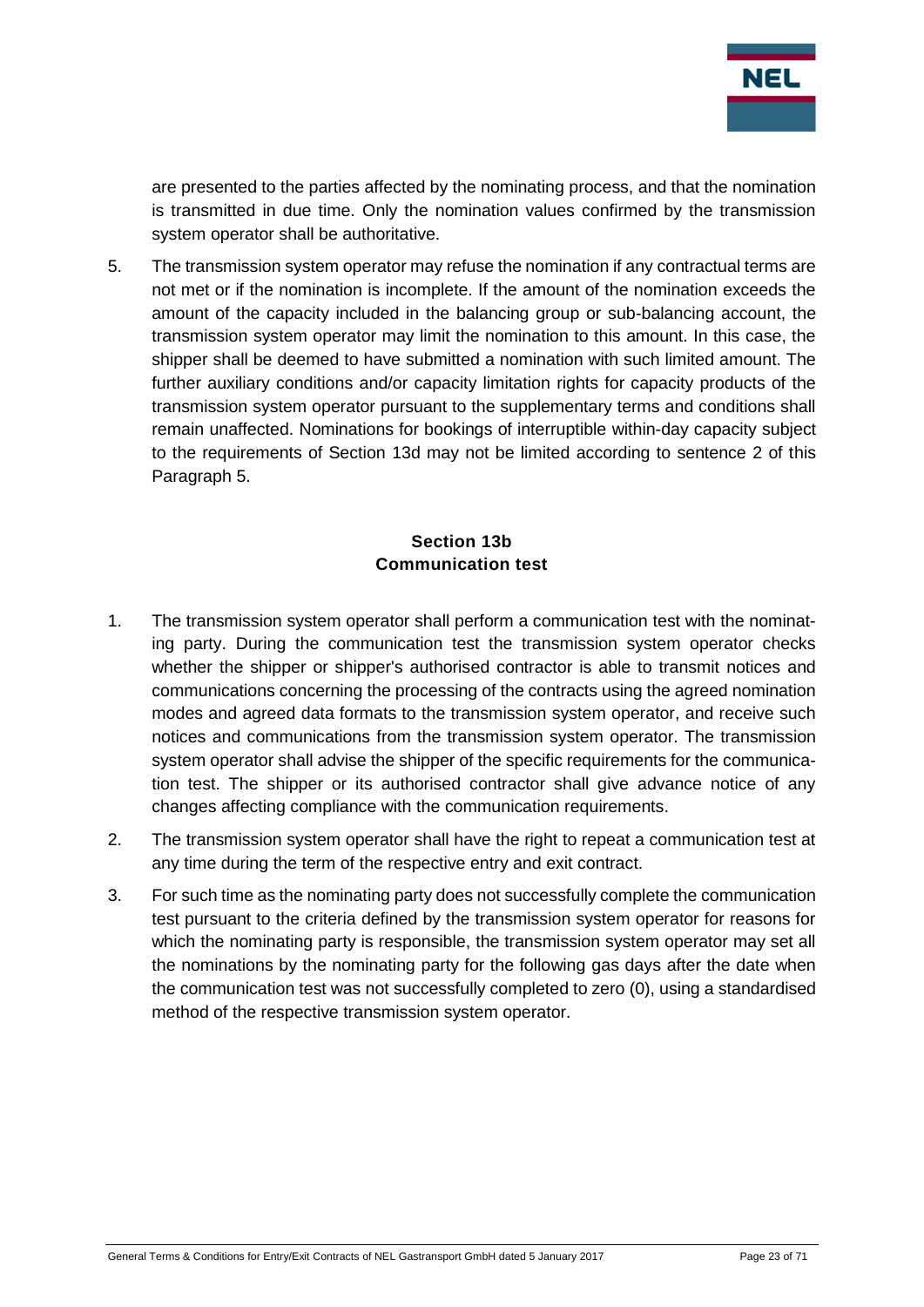

#### **Section 13c Alignment of nominations ("Matching")**

- <span id="page-23-0"></span>1. The nominating party shall ensure that it submits nominations for the entry points and exit points of the balancing group which require nomination to the respective network or plant operator.
- 2. At all points where nomination is required, the transmission system operator shall carry out matching with the adjacent grid or plant operators and synchronise all the nominations received with the adjacent system operators affected in each case, taking into account the lesser rule in accordance with the provisions of the Common Business Practice (CBP). The restriction for renominations pursuant to Paragraph 5, sentence 2 and Paragraph 6, sentence 2 of Section 12 hereinabove shall be taken into account, unless they are invalidated at a booking point by the aforementioned lesser rule.
- 3. If the respective pair of balancing group numbers or sub-balancing account numbers do not agree upon matching, or are unknown on either side, the nomination or renomination for the gas day shall be set to zero (0). The same shall apply to cross-border interconnection points if the shipper codes do not match.

## **Section 13d Over-nomination at market area interconnection and cross-border interconnection points**

- <span id="page-23-1"></span>1. Booking interruptible within-day capacity through over-nomination is only possible if the firm capacity is marketed in full at the respective booking point or if interruptible capacity only is offered.
- 2. If the total nominations by the balancing group manager exceed the capacity included by the shipper in the balancing group or sub-balancing account for the particular combination of booking point and direction, then that proportion of the nomination shall be deemed an offer to book interruptible within-day capacity provided the requirements of Paragraph 1 are satisfied. The contract is concluded without any explicit declaration of acceptance by the transmission system operator. The transmission system operator shall inform the shipper that the interruptible within-day capacity has been booked.
- 3. Interruptible within-day capacity through over-nomination at a booking point may be used by the shipper on an interruptible basis subject to a lead time of two hours provided that booking point already has a balancing group or sub-balancing account in which the shipper has included capacity for the relevant gas day. If several shippers have included capacity in the same balancing group or the same sub-balancing account for the relevant gas day, then the over-nomination shall be distributed among the respective shippers pro rata the capacity which they have respectively included. The over-nomination shall be rejected if no capacity has been included in the balancing group or the sub-balancing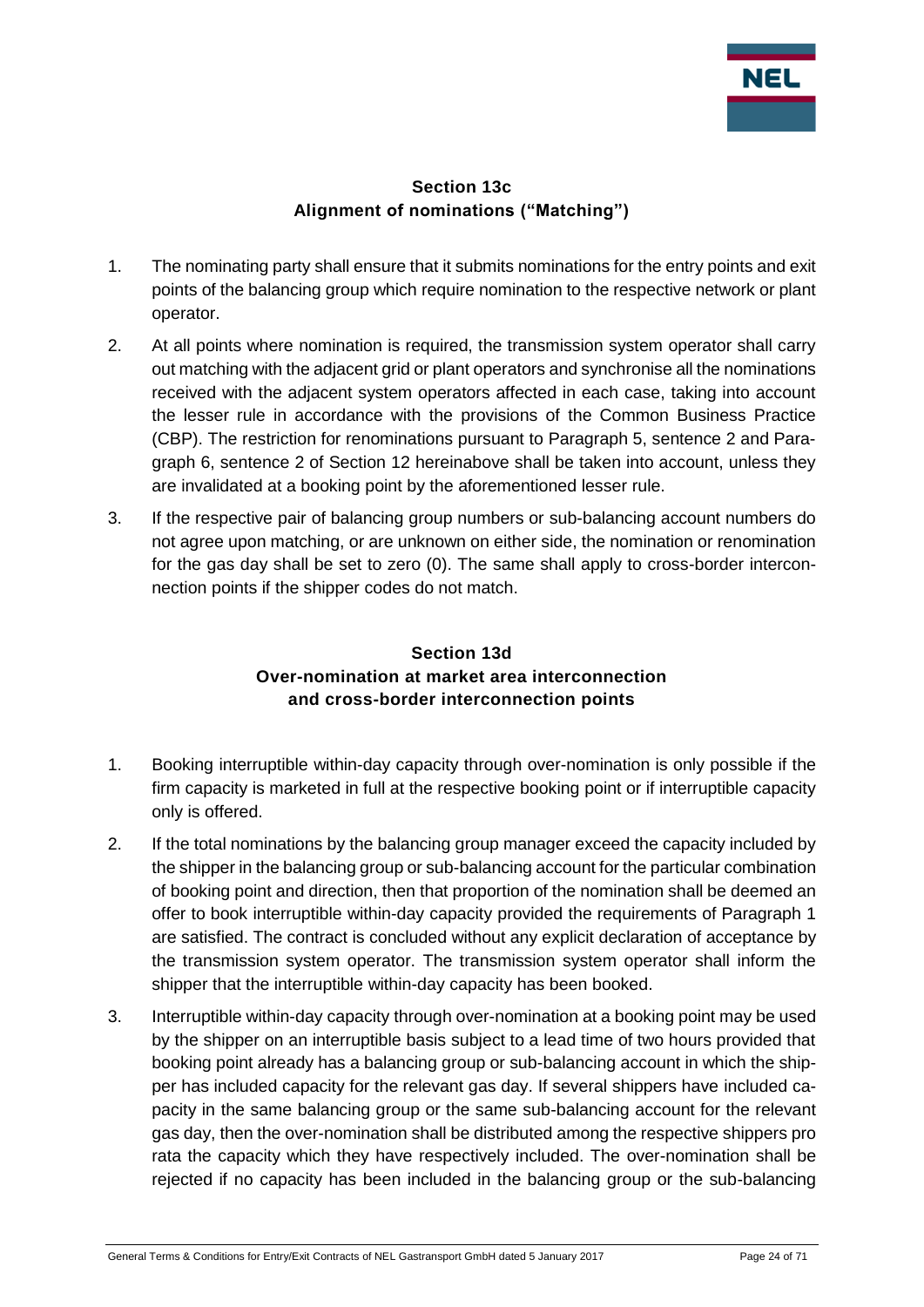

account for the relevant gas day. In their supplementary terms and conditions the transmission system operators may make provision for the over-nomination option irrespective of whether capacity is included or not.

- 4. The respective daily tariffs for interruptible capacity are charged for interruptible withinday capacity from over-nomination. Further details on the invoicing of bookings of interruptible within-day capacity through over-nomination are provided in the transmission system operator's price list.
- 5. The nomination replacement procedure according to Section 14 shall not apply to overnomination.

#### **Section 14 Nomination replacement procedure**

- <span id="page-24-0"></span>1. Transmission system operators shall offer a nomination replacement procedure if technically feasible and economically viable. This requires the transmission system operator and shipper to conclude a separate contract. The transmission system operator shall indicate on its website whether a nomination replacement procedure is offered. If a nomination replacement procedure is offered, the conditions for such procedure shall be published on the transmission system operator's website.
- 2. The nomination replacement procedure may be agreed to begin or end on the first day of a month. An implementation deadline of 10 business days applies to the conclusion and termination of contracts for such procedures. When initially applying the procedure, the shipper shall notify the entry or exit network operator of the entry or exit points whose metering data are to be utilised in the nomination replacement method, in addition to concluding the agreement 20 business days before the nomination replacement procedure agreed with the entry network operator is applied. Sentence 3 shall apply mutatis mutandis to notice of termination of application of the nomination replacement procedure.
- 3. The nomination replacement procedure shall be applied only if sufficient firm capacity is booked for the respective points in an entry or exit contract. A nomination replacement procedure shall not be applied to capacity booked as interruptible.
- 4. If the transmission system operator offers an online flow control or time lag method, the prerequisite for use is the availability of a flexible flow source to which the transmission system operator with whom the shipper has concluded a nomination replacement procedure agreement has access. The virtual trading point is not a flexible flow source, but may connect a flexible flow source with entry or exit points whose metering data are utilised in the nomination replacement procedure. The transmission system operator with whom the shipper has concluded the nomination replacement procedure agreement shall also be responsible for controlling the entry quantities at the agreed entry point. This is based on metering data from one or more entry or exit points. The shipper shall make the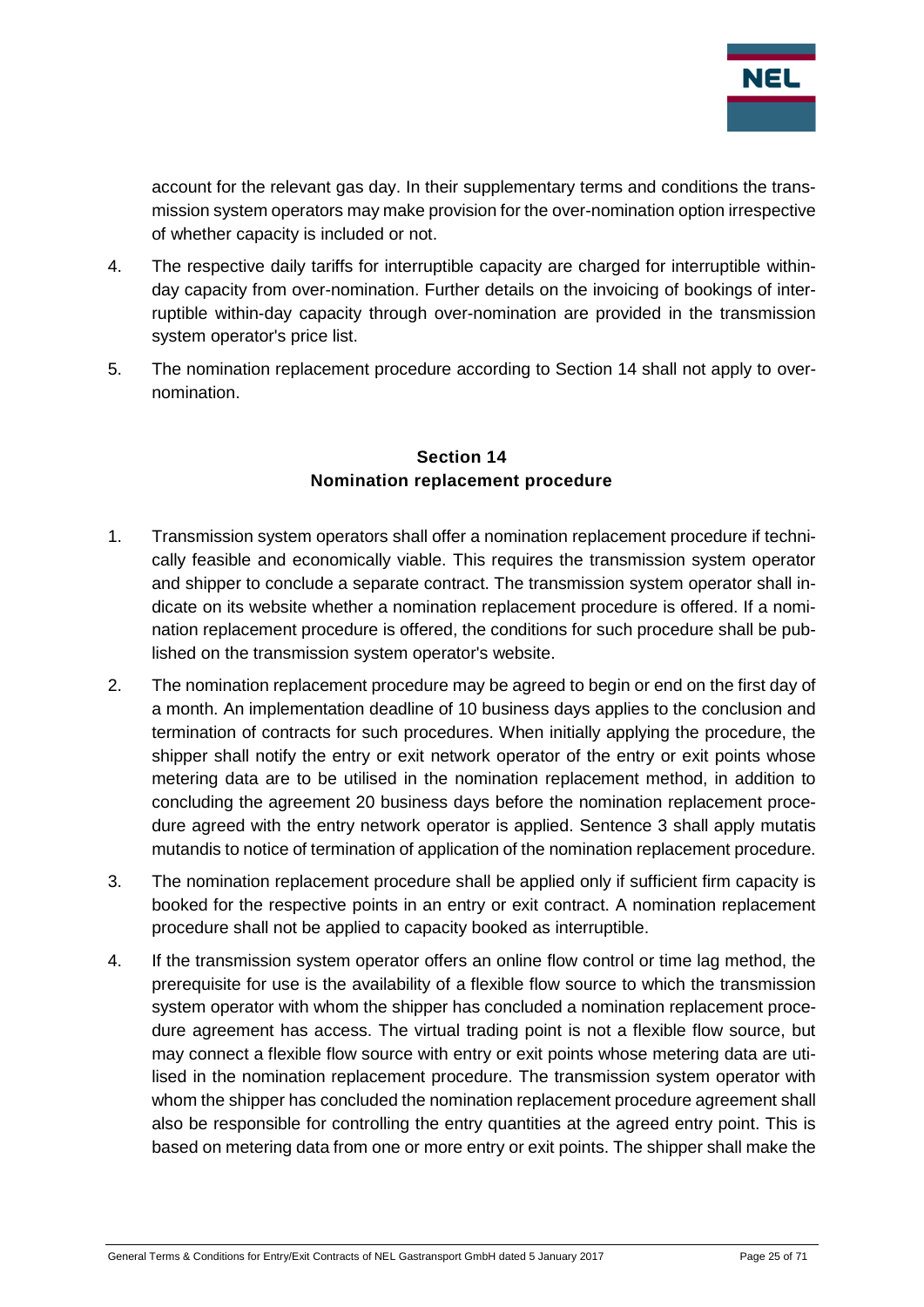

metering data available. With the time-lag method, the hourly metered value shall be deemed to be a nomination for the entry point; the maximum time lag shall be 4 hours.

## **Section 15 Technical feed in and offtake notices**

- <span id="page-25-0"></span>1. For end-consumers with recording demand metering and generally unpredictable, extremely high and volatile gas consumption, the exit network operator may require prior technical offtake notice and compliance with the technical limits stated in Section 8 (5) GasNZV, where this is necessary for maintaining system integrity on the network. In any such case, the exit network operator shall publish the relevant metering point. In addition, the exit network operator shall notify the shipper in writing under an existing contract in advance of retroactive introduction of the obligation to submit technical offtake notices in advance.
- 2. If the exit network operator requires offtake notices in accordance with Paragraph 1 of this section 15, EDIG@s-messages shall be used. If the shipper is not able to generate EDIG@s-messages, the parties may agree on another format on a transitional basis. For this purpose, the parties shall agree on the type, extent, technical details of provision and documentation of data.
- 3. The procedure stated hereinabove shall apply mutatis mutandis to technical feed in notices in accordance with Section 13 (1).

## **Section 16 Surrender of capacity**

- <span id="page-25-1"></span>1. The shipper shall be entitled to surrender booked firm capacity in whole or in part, with respect to the booking period and quantity, to the transmission system operators via the joint booking platform (primary capacity platform) at any time up to 14:00 hours on the day before delivery day. Any subsequent primary use or secondary marketing of the surrendered capacities by the shipper is excluded, except as provided for in Paragraph 8 of this Section 16.
- 2. Bundled firm capacity may be surrendered in bundled form only.
- 3. Confirmation of capacity surrender shall be given to the shipper via the joint booking platform with a time stamp. This confirmation shall not release the shipper from its payment obligation.
- 4. Capacity may be surrendered for any day or days in the future and for any proportion of the capacity originally booked.
- 5. The transmission system operators shall market surrendered capacities as primary capacity under the applicable rules. They may combine surrendered capacities and any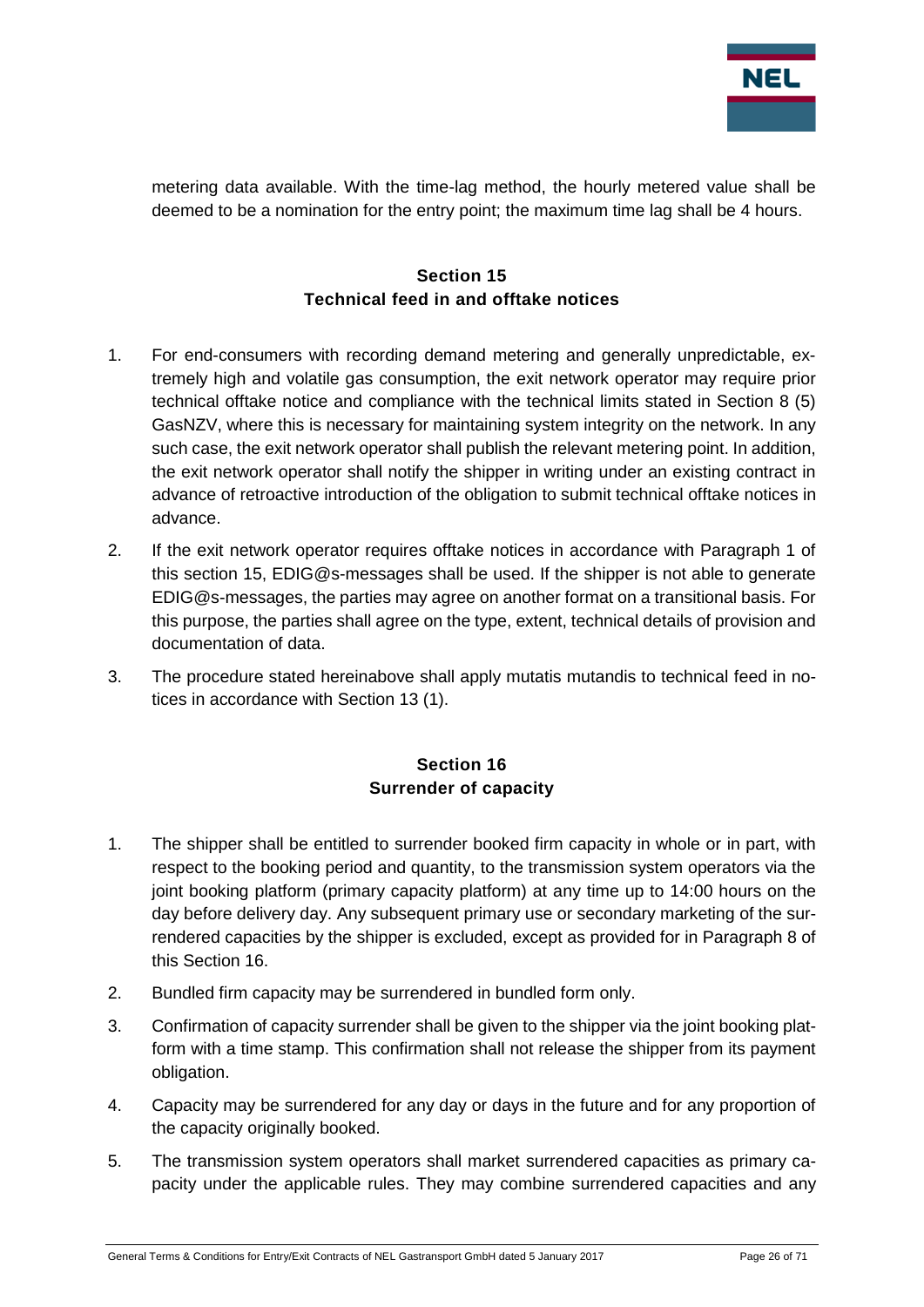

primary capacity that is still available to offer products of longer duration. Surrendered capacity shall be marketed subordinated to primary capacity available for the period in question. If a shipper surrenders capacity by 09:00 hours on the 7th calendar day prior to the day of the notification of the amount of the capacity offered in an annual, quarterly or monthly auction, said surrendered capacity shall be taken into account for the calculation of the marketable capacity for the relevant auction. The foregoing cannot be guaranteed for capacity surrendered after the above deadline. If the capacity is not taken into account for the calculation as described above, it will be offered in subsequent auctions of products with shorter terms.

- 6. If the transmission system operator markets surrendered capacity, in whole or in part, the shipper shall be released from its obligation to pay for such surrendered capacity which has been marketed. The extent of release from the obligation to pay depends on the revenues obtained for surrendered capacity subject to a maximum limit of the regulated transport tariff for the period of primary marketing and the amount of re-marketed capacity. If the capacity surrendered by the shipper was obtained at an auction, the obligation to pay the surcharges to be added to the regulated transport tariff remains unaffected.
- 7. If several shippers surrender capacity for a particular day, the capacities shall, in the event of a capacity surplus, be re-marketed by the transmission system operator in the order in which they were surrendered (time stamp).
- 8. Surrendered capacity that could not be re-marketed shall be made available again to the shipper daily for the following day after the completion of day-ahead marketing, but no later than 18:30 hours for use in the balancing group in which it had been included prior to surrender.
- 9. The transmission system operator shall issue to the shipper a credit note for the tariff referred to in Paragraph 6 of this Section 16. Such credit notes shall be issued monthly and shall be set off against any outstanding transportation tariffs.
- 10. The release of the shipper from payment obligations in accordance with Paragraph 6 of this Section 16 shall apply only upon the receipt of the credit note by the shipper. Credit notes shall be issued in the month following marketing of the capacity.
- 11. The transmission system operator shall notify the shipper by 18:30 hours of the capacity amount which has been made available again in accordance with Paragraph 8 of this Section 16.
- 12. The provisions of Section 16 shall not apply to exit points to end-consumers. Section 16 GasNZV shall remain unaffected.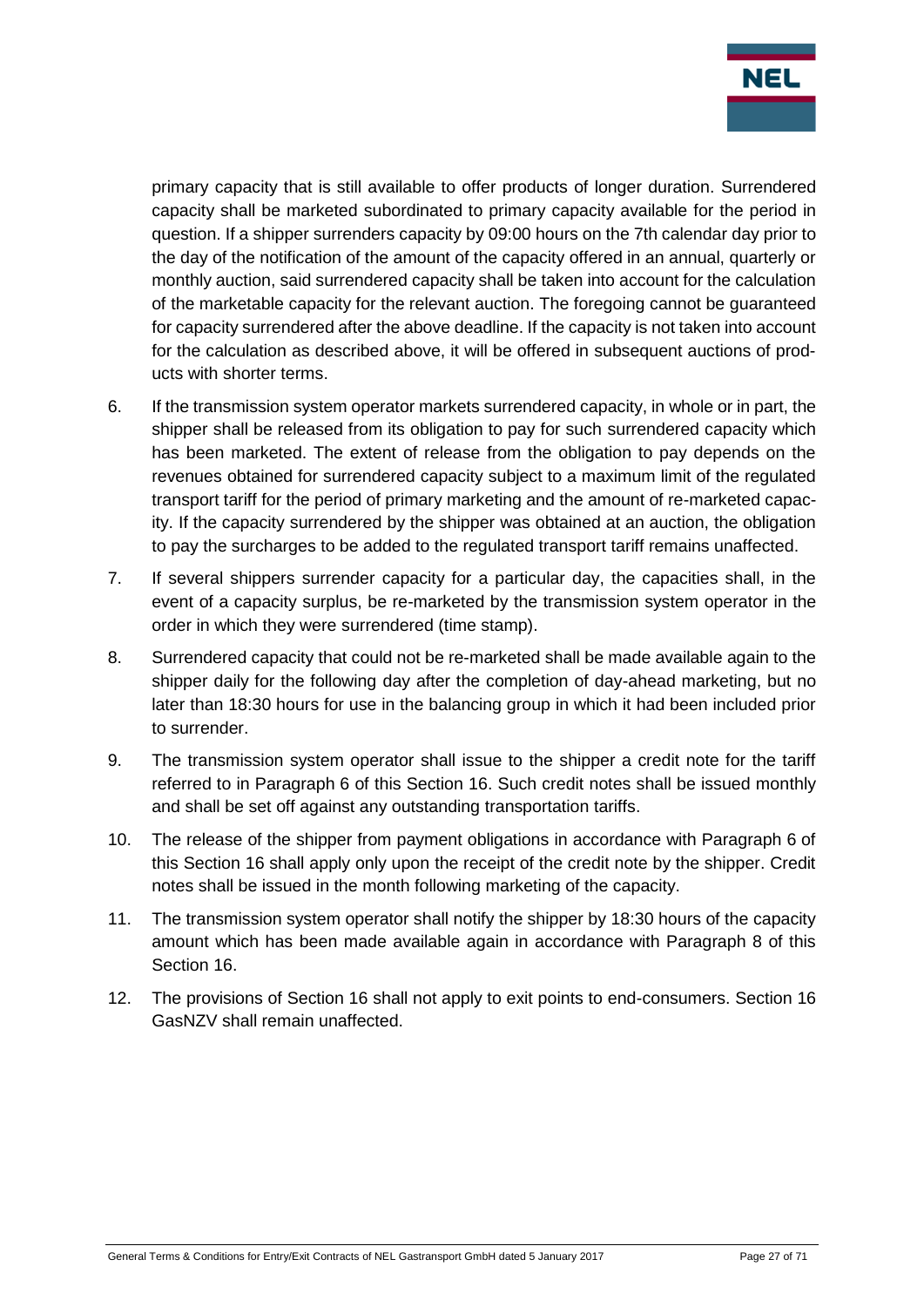

#### **Section 17**

## <span id="page-27-0"></span>**Offering by transmission system operator of firm capacity left unused at short notice in accordance with Section 16 (2) GasNZV**

- 1. The transmission system operator may offer firm capacity booked by the shipper that cannot be used in whole or in part for the next day, taking into account existing renomination rights.
- 2. The shipper shall remain obligated to pay charges if capacity is successfully remarketed.
- <span id="page-27-1"></span>3. Section 16 (4) GasNZV shall not apply.

#### **Section 18 Withdrawal of capacity left unused for a significant time in accordance with Section 16 (3) and (4) GasNZV**

1. Pursuant to Section 16 (3) GasNZV, the transmission system operator may withdraw firm capacity left unused or partially unused by the shipper over a significant period at any entry or exit point with the exception of market area and cross border interconnection points if a contractual bottleneck occurs. For market area and cross border interconnection points Section 18a shall apply to the withdrawal of capacities insufficiently utilised in the long term.

A contractual bottleneck shall be deemed to exist in the event of a network access denial in accordance with Section 20 EnWG (Energy Industry Act).

- 2. Withdrawal shall apply to all contracts in place for the entry or exit point which have a combined term of at least one year, irrespective of the terms of the individual contracts concerned.
- 3. Capacity shall be withdrawn in the amount of firm capacity booked by the shipper left continuously unused on an hourly basis over a period of 3 consecutive months or more in the preceding calendar year. One of the three months shall be January, February, March, October, November or December. If several such periods of three consecutive calendar months can be identified, the minimum amount of capacity continuously not utilised in each such period shall be determined and then the lowest such minimum value shall be determined. Capacity shall only be withdrawn up to said lowest minimum value. The capacity to be withdrawn shall be determined on the basis of the capacity continuously available to the shipper during the previous calendar year, in terms of both timing and quantity. Any partial resale, surrender or reduction in booked capacity by the shipper shall be taken into consideration.
- 4. The shipper shall be entitled to appeal against the withdrawal of capacity in accordance with Section 16 (4) GasNZV.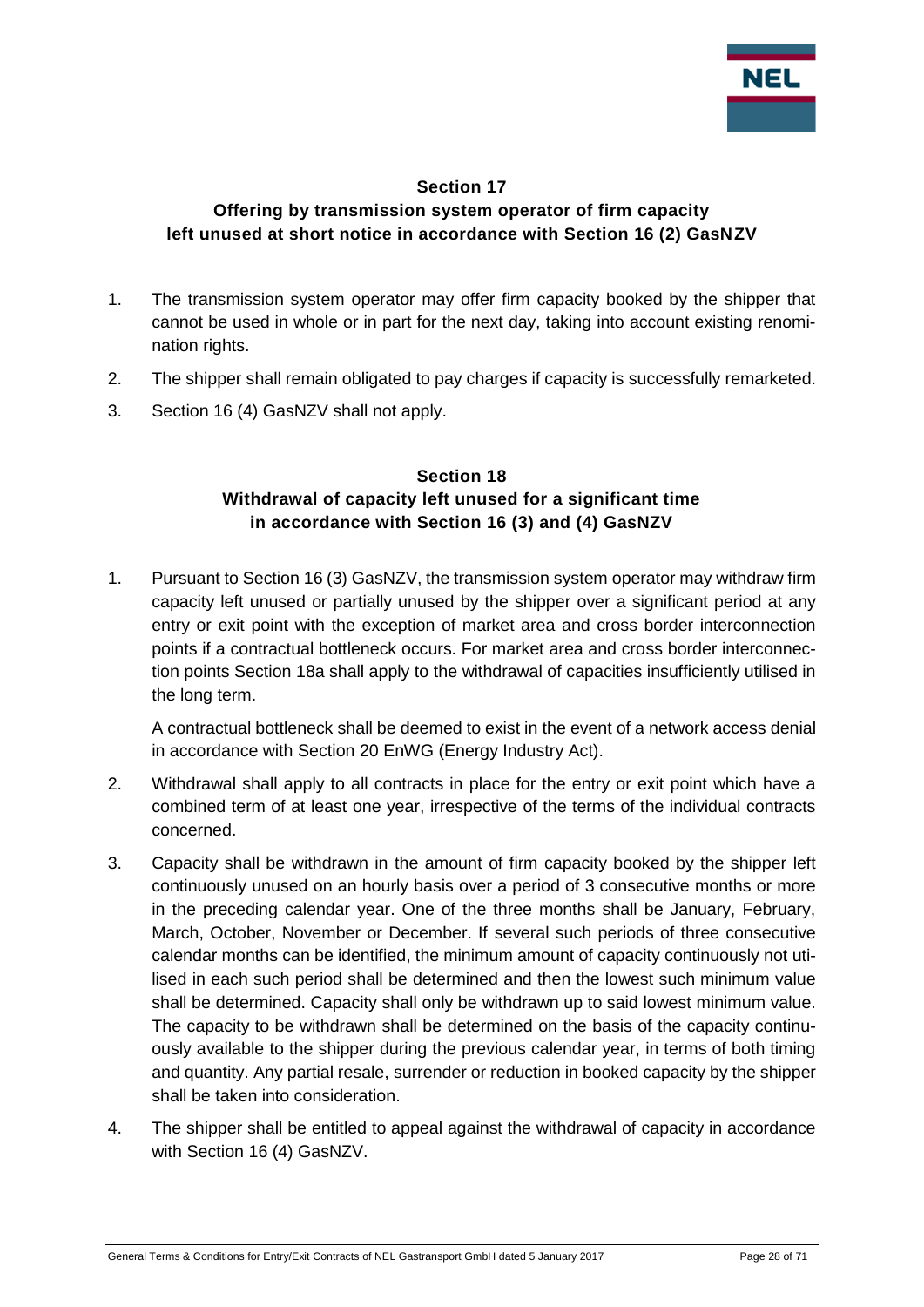

- 5. If several shippers have booked capacities at an entry or exit point and include such capacities in same balancing group in a combined nomination, the transmission system operator may withdraw capacity from the respective shippers proportionately, weighted by the capacity booked at that entry or exit point. This shall not apply if the balancing group manager makes nominations for each shipper in separate sub-balancing accounts.
- <span id="page-28-0"></span>6. Section 16 shall apply mutatis mutandis to the invoicing and handling of withdrawn capacity that is actually marketed.

## **Section 18a Withdrawal of capacities insufficiently used in the long term at market area and cross border interconnection points**

- 1. At market area and cross border interconnection points, the transmission system operator shall withdraw capacities if required by the Federal Network Agency. The transmission system operator shall regularly provide the Federal Network Agency with all data necessary to monitor the extent to which booked capacities under contracts with an effective duration of more than one year or succeeding quarters covering at least two years are used. Each primary use or secondary trading of withdrawn capacity by the shipper is excluded subject to sentence 4. Withdrawn capacity that could not be re-marketed will be made available again to the shipper on each day for the following day no later than 18:30 hours for use in the balancing group in which it was included prior to surrender. Furthermore the rights and obligations of the shipper under the entry/exit contract shall remain unaffected until the time of marketing of the capacity by the transmission system operator and to the extent to which the capacity is not marketed by the transmission system operator.
- 2. Section 16 shall apply mutatis mutandis to the invoicing and handling of withdrawn capacity that is actually marketed.

#### **Section 19 Secondary trading**

- <span id="page-28-1"></span>1. In accordance with Section 12 (2) GasNZV, the shipper may only transfer booked capacity for use or assign booked capacity to a third party by using the secondary platform. Bundled capacity may only be transferred for use or assigned as bundled capacity. The transfer for use and assignment of entry and exit contracts/contract rights shall be subject to the following provisions.
- 2. The shipper may transfer for use capacity rights (with or without nomination rights) under an entry or exit contract by a third party in whole or in part without the permission of the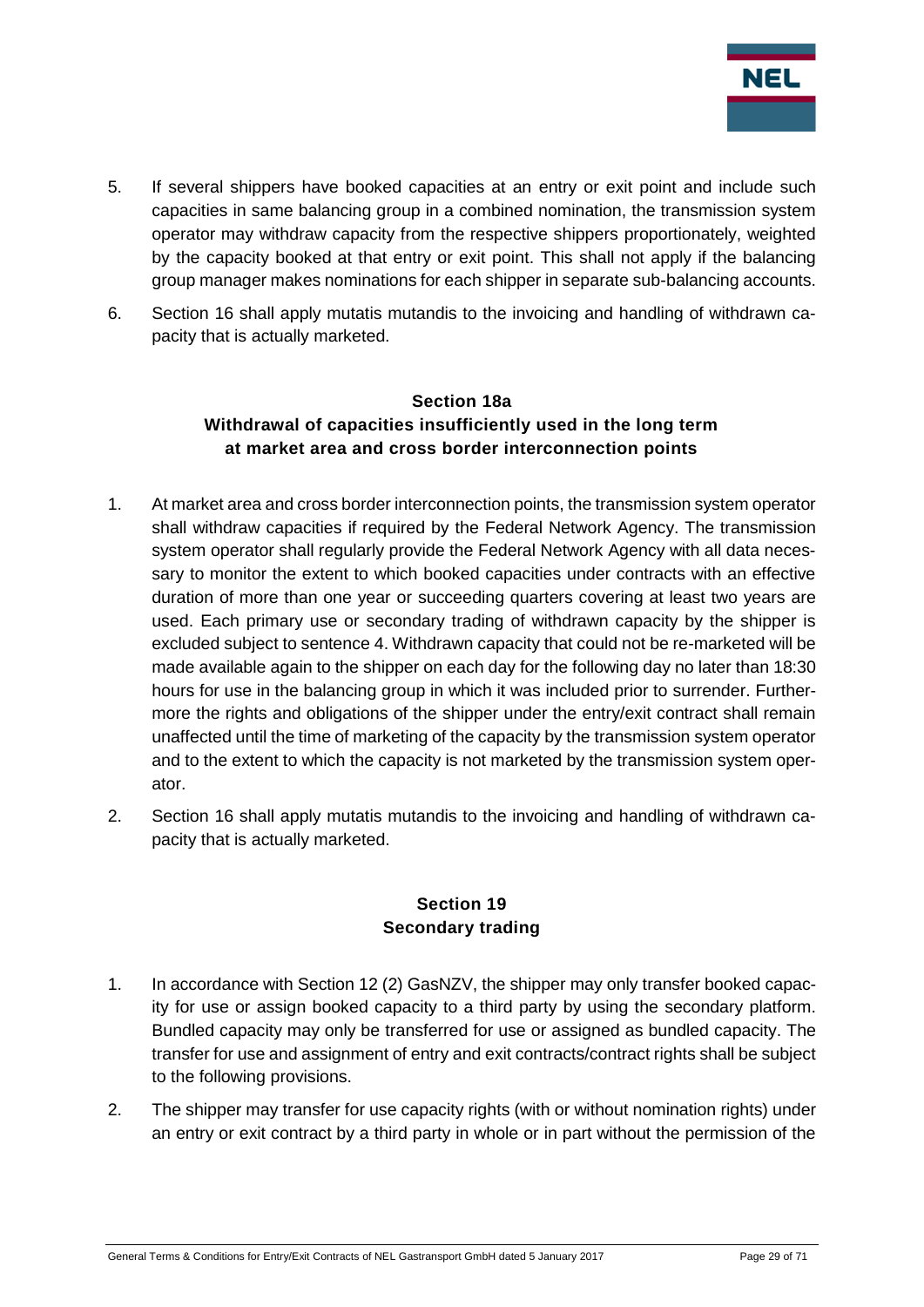

transmission system operator. The shipper shall remain obligated towards the transmission system operator to perform its obligations under the entry or exit contract, including without limitation the payment of charges.

3. The shipper may assign the entry or exit contract to a third party in whole or in part with the permission of the transmission system operator. The third party concerned shall be subject to approval by the transmission system operator. Permission may only be withheld for reasons that would justify the rejection of initial conclusion of an entry or exit contract with the third party in question. Without limitation, the transmission system operator shall be deemed to have such justification in the event that the third party meets the conditions for requiring a deposit under Section 36 and has not provided a deposit. The assignment of an entry or exit contract to a third party shall be binding upon the transmission system operator provided each shipper being party to the assignment has submitted to the transmission system operator a request for consent in text form to this effect by no later than 11:00 hours on day D-3 business days, and the transmission system operator has given its consent. Sentence 2 applies mutatis mutandis. The transmission system operator shall use its reasonable efforts to facilitate an assignment even if the participating shippers only request consent by 11:00 hours on day D-1. The transmission system operator shall be entitled to request that at the time of the assignment, the transferring shipper has included all of the capacities concerned in a balancing group or sub-balancing account, and that the assignee shipper must also specify a balancing group or subbalancing account when the secondary marketing is concluded.

Where an entry or exit contract is assigned to a third party for a period of less than one year pro rata temporis, the transportation tariffs for the assigned capacity shall be determined using the multiplier relevant for the term of the assigned capacity according to the Federal Network Agency's 'Determination of 24 March 2015 setting out requirements for converting annual demand charges to demand charges for capacity rights of less than one year and for the proper determining of transport tariffs according to Section 15 (2) to (7) GasNEV (BEATE).

#### **Section 20 Technical requirements**

- <span id="page-29-0"></span>1. The shipper shall ensure that the gas available for entry meets the requirements in accordance with Section 19 GasNZV. Gas quantities to be delivered shall be in accordance with Code of Practice G 260, 2nd Gas Family, of the German Technical and Scientific Association for Gas and Water (DVGW) as amended from time to time, and to the applicable nominal value of the Wobbe number. Section 36 (1) GasNZV states the technical requirements for biogas entry.
- 2. On its website the transmission system operator shall publish the technical requirements, including gas quality and pressure specification, for the gas to be fed in at the respective entry or exit points. These published technical requirements shall form an integral part of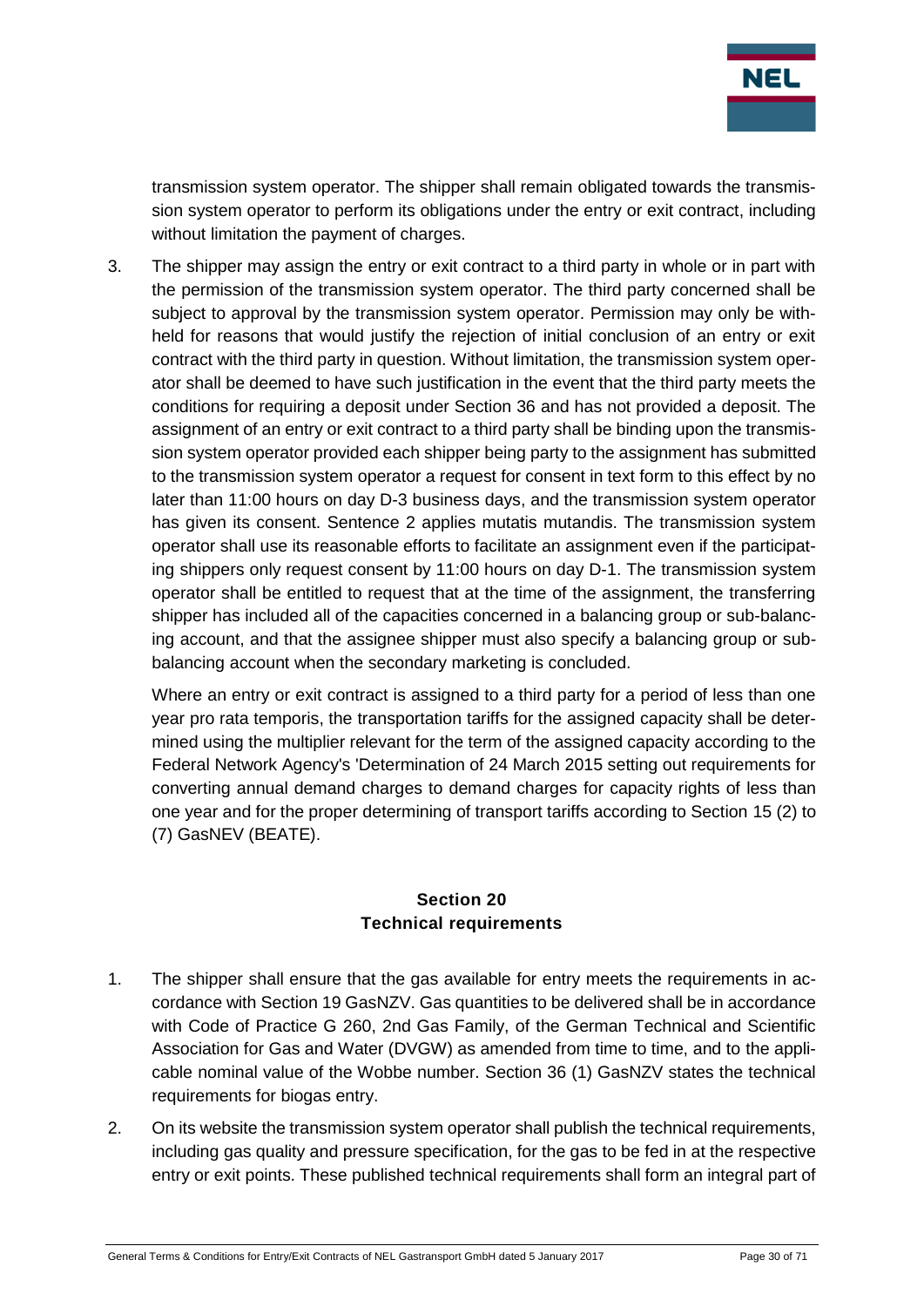

the entry or exit contract and may further narrow the requirements referred to in Paragraph 1 sentence 2 of this Section 20 and/or provide for additional requirements. Either party shall be entitled to request that an impartial third party investigate whether the gas quality conforms to the transmission system operator's requirements in accordance with sentence 1. If the parties cannot reach agreement on an impartial third party within one month of the receipt of the other party's request, such investigation shall be conducted by the Engler-Bunte-Institut at Karlsruhe University. The party requesting the investigation shall bear the cost of investigation if compliance is confirmed. If compliance is not confirmed, the respective other party shall bear the cost.

- 3. The transmission system operator shall notify shippers in text form, as promptly as possible given the circumstances, of any changes in technical requirements which may be necessary as a result of statutes or official regulations or changes to technical rules of the DVGW. The transmission system operator shall amend the respective contracts affected by changes with effect from the effective date of the amendments or technical rules of DVGW in accordance with sentence 1. In the event that a change in technical requirements is necessary to fulfil the transmission system operator's obligations under applicable laws and ordinances to cooperate, the transmission system operator shall be entitled to make such changes to the respective contract concerned within 4 months after notifying the shipper thereof in text form. A change of the technical requirements in accordance with sentence 3 may become necessary, without limitation, if the transmission system operator agrees with other transmission system operators, with due consideration for Section 15 (1) EnWG and Section 7 (1), Paragraph 2 GasNZV, upon provisions on the gas quality at a network interconnection between said transmission system operators and if said gas quality differs from the technical requirements published so far in accordance with Paragraph 2, sentence 1 without violating the specifications pursuant to Paragraph 1 and Paragraph 2 sentence 2. If the contractual changes referred to in sentences 1 and 3 have an adverse effect on the shipper's use of capacity, the shipper shall be entitled to terminate the respective contract as of the effective date of the change with 3 months' notice. If the transmission system operator provides notice under sentence 1 less than 4 months in advance of the effective date of the change, the shipper shall be entitled to terminate the contract in question without notice as of the effective date of the change.
- 4. In deviation from sentence 3 of Paragraph 3 of this Section 20, the transmission system operator shall be entitled to change gas quality or pressure specifications without the shipper's consent by giving advance notice of 3 years before the start of the conversion period. The transmission system operator shall inform the shipper thereof in text form as early as possible under the given circumstances.

In case of a change of gas quality from L-gas to H-gas as part of the L-gas/H-gas market area conversion, the transmission system operator shall give the shipper minimum notice of 2 years and 4 months before the anticipated start of the conversion period. The conversion date for balancing purposes as part of the market area conversion which is within the said conversion period, and which is the first day of the month from which allocation values are notified in H-gas balancing groups only, shall be announced at least 1 year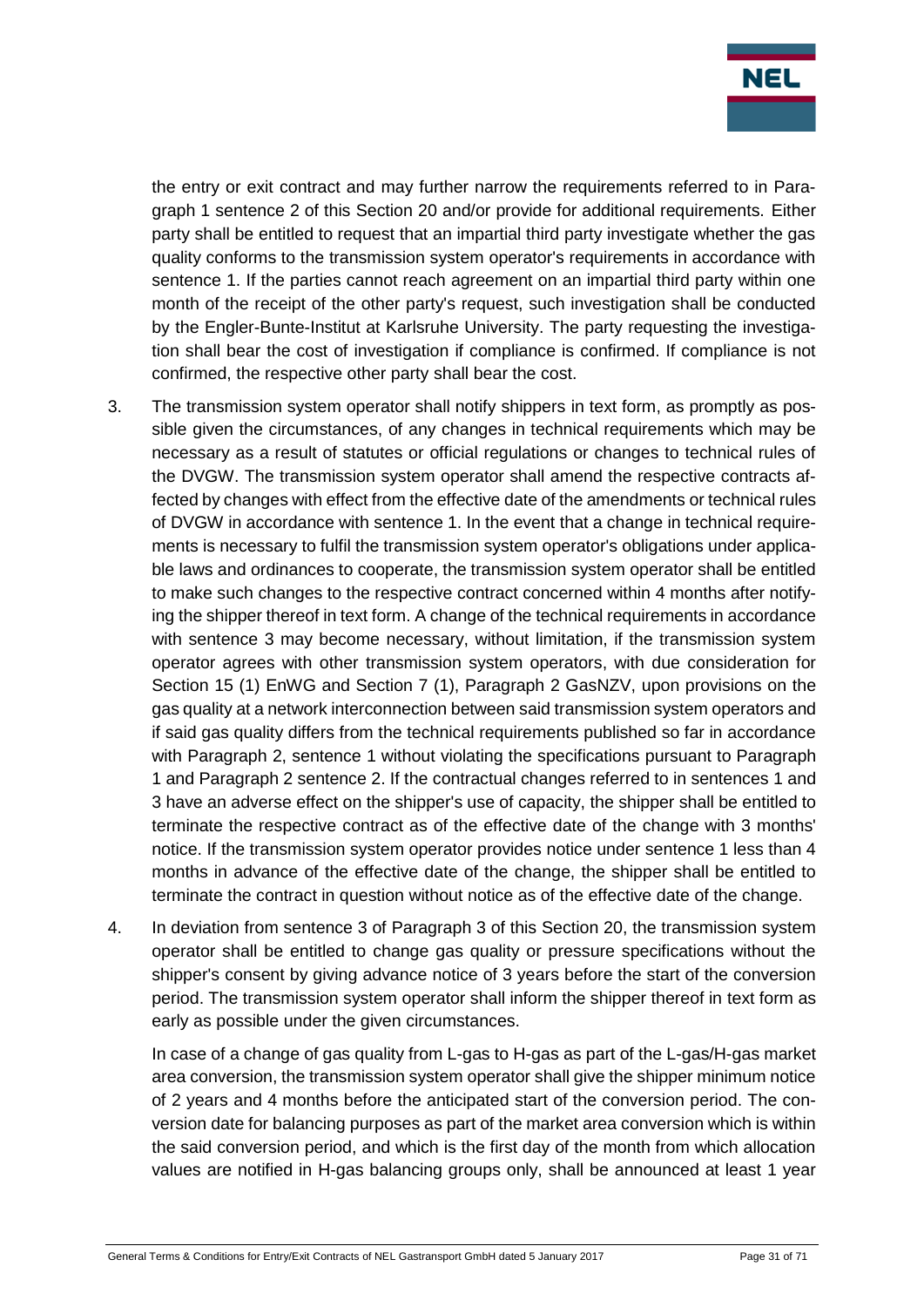

before the conversion. The shipper shall be obligated to notify the balancing group manager of the conversion period and the conversion date for balancing purposes. The shipper shall ensure that the entry and exit points that are relevant to the conversion are included in H-gas balancing groups/sub-balancing accounts according to the existing deadlines in advance of the conversion date for balancing purposes.

In deviation from Paragraphs 1 and 2 of this Section 20, the transmission system operator may, with the shipper's consent, change the gas quality or pressure specification subject to a shorter period of notice.

If a new entry or exit contract begins during the notice periods after the transmission system operator has announced a change, the notice periods already applicable shall also apply to that contract. Any change in gas quality or pressure specifications shall be limited to the entry or exit points affected by the change. The contract affected by the change shall be amended with effect from the effective date of the change in gas quality or pressure specifications. In the event that the transmission system operator changes gas quality or pressure specifications in accordance with Paragraphs 1 and 2 of this Section 20 without the shipper's consent, the shipper shall be entitled to terminate the contract for the corresponding entry or exit points with one year's notice as of the effective date of the change in gas composition or pressure specifications.

5. In deviation from Paragraphs 3 and 4 of this Section 20, the transmission system operator shall be entitled to change the gas quality from L-gas to H-gas without giving the shipper any prior notice and without the shipper's consent once the conversion charge no longer applies. Sentence 1 of this Paragraph 5 shall not apply in the event of a change of market area allocation, which is governed by Paragraph 7 of Section 31. The transmission system operator shall inform the shipper of the gas quality change without delay after agreement of the conversion schedule among the network operators concerned, but not less than 13 months prior to the conversion date for balancing purposes. In justified cases the conversion date for balancing purposes may be postponed within the notice period commenced. The date may also be brought forward by no more than three months relative to the original conversion date for balancing purposes, as advised, as long as a minimum notice period of six months prior to the changed conversion date for balancing purposes is observed. The shipper shall not be entitled to terminate the contract on account of the gas quality change after the conversion tariff is no longer charged. The opportunity to feed the existing national gas production capacities into the system shall be retained to the extent required in future.

## **Section 21 Non-compliance with gas quality or pressure specification**

<span id="page-31-0"></span>1. If gas quantities supplied by the shipper at the entry point do not meet the technical specifications for gas quality or pressure in accordance with Section 20 (1) and (2) (hereinafter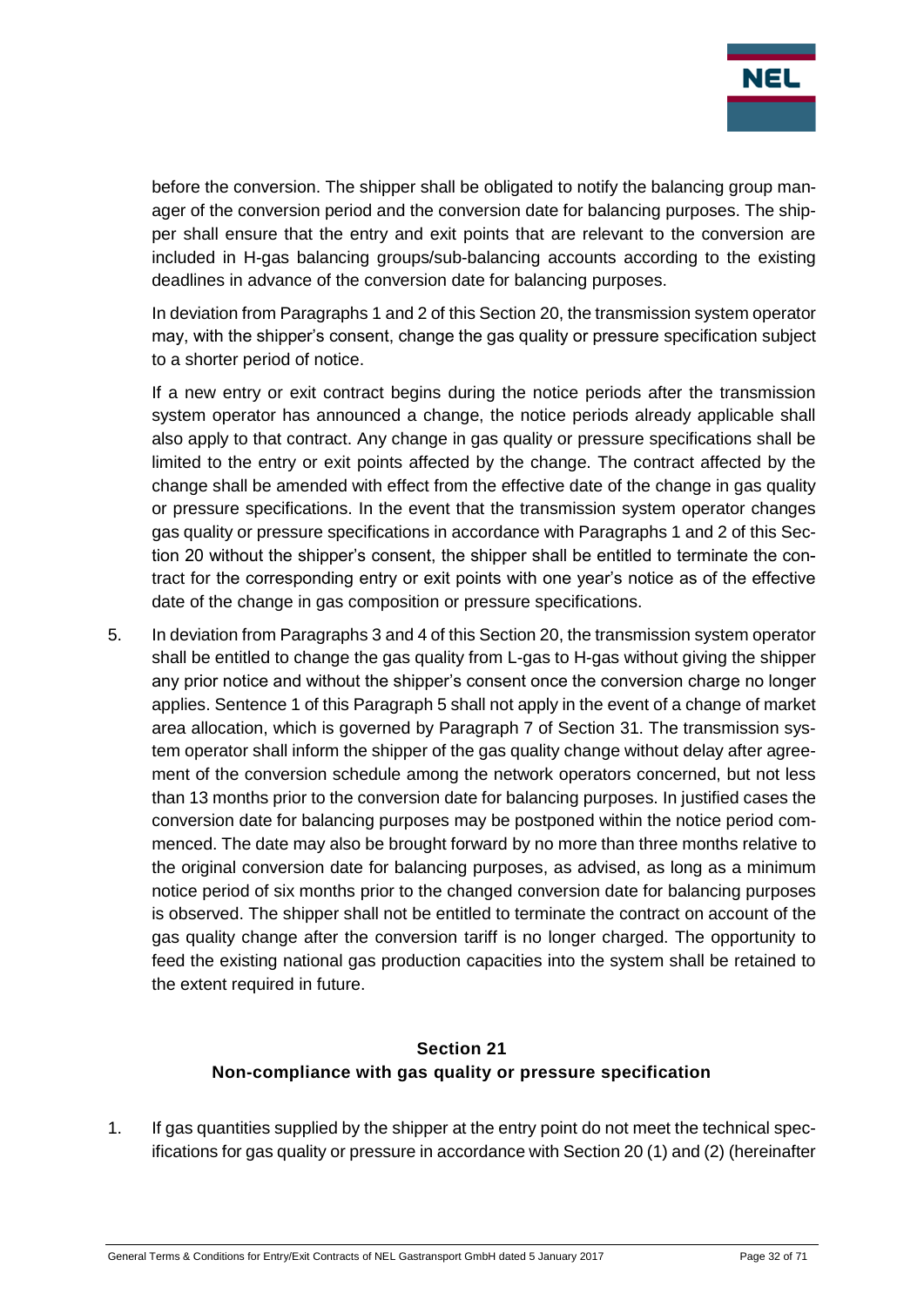

referred to as "off-spec gas"), the entry network operator shall be entitled to refuse acceptance of the off-spec gas in whole or in part. In any such case, the shipper shall immediately adjust its nomination at the entry point concerned accordingly and reduce the supply of off-spec gas at that entry point accordingly. None of the transmission system operator's rights as towards the shipper shall be affected.

- 2. If gas quantities supplied by the exit network operator at the exit point do not meet the technical specifications for gas quality or pressure in accordance with Section 20 (1) and (2), the shipper shall be entitled to refuse acceptance of the off-spec gas in whole or in part. The exit network operator shall in any such case immediately reduce the supply of off-spec gas at that exit point accordingly. None of the shipper's rights as towards the exit network operator shall be affected.
- 3. In the case of reduction in accordance with the preceding provisions, renominations shall be made immediately in order to avoid imbalances.
- 4. Each party shall promptly inform the other party if it becomes aware of the supply of offspec gas at an entry or exit point, or expects off-spec gas to be supplied.

#### **Section 22 Allocation of quantities**

- <span id="page-32-0"></span>1. The entry network operator to whom entry nominations were submitted in accordance with Section 12 (1) and (2) and Section 13 shall determine for each balancing group or sub-balancing account the gas quantities fed in at entry points and allocate such quantities to the respective balancing groups or sub-balancing accounts based on nominations or using the allocation procedure specified by the transmission system operator.
- 2. In allocating biogas entry quantities, any liquefied petroleum gas quantities added by the entry network operator for conditioning for adjustment to the calorific value required for the entry network operator's network in accordance with Section 36 (3) GasNZV shall not be taken into consideration.
- 3. The exit network operator shall allocate gas quantities taken off at exit points to storage facilities, at market area interconnection points and at cross-border interconnection points to the respective balancing groups or sub-balancing accounts on the basis of nominations or using the allocation procedure specified by the transmission system operator.
- 4. For each balancing group or sub-balancing account, the exit network operator shall determine the gas quantities taken off at exit points to metered end-consumers ("RLM") based on metered values and shall allocate such quantities accordingly to the balancing group or sub-balancing account concerned.
- 5. For each balancing group or sub-balancing account the exit network operator shall determine the gas quantities taken off to end-consumers with standard load profiles at exit points and shall allocate such quantities to balancing groups or sub-balancing accounts on the basis of the standard load profile determined by the exit network operator.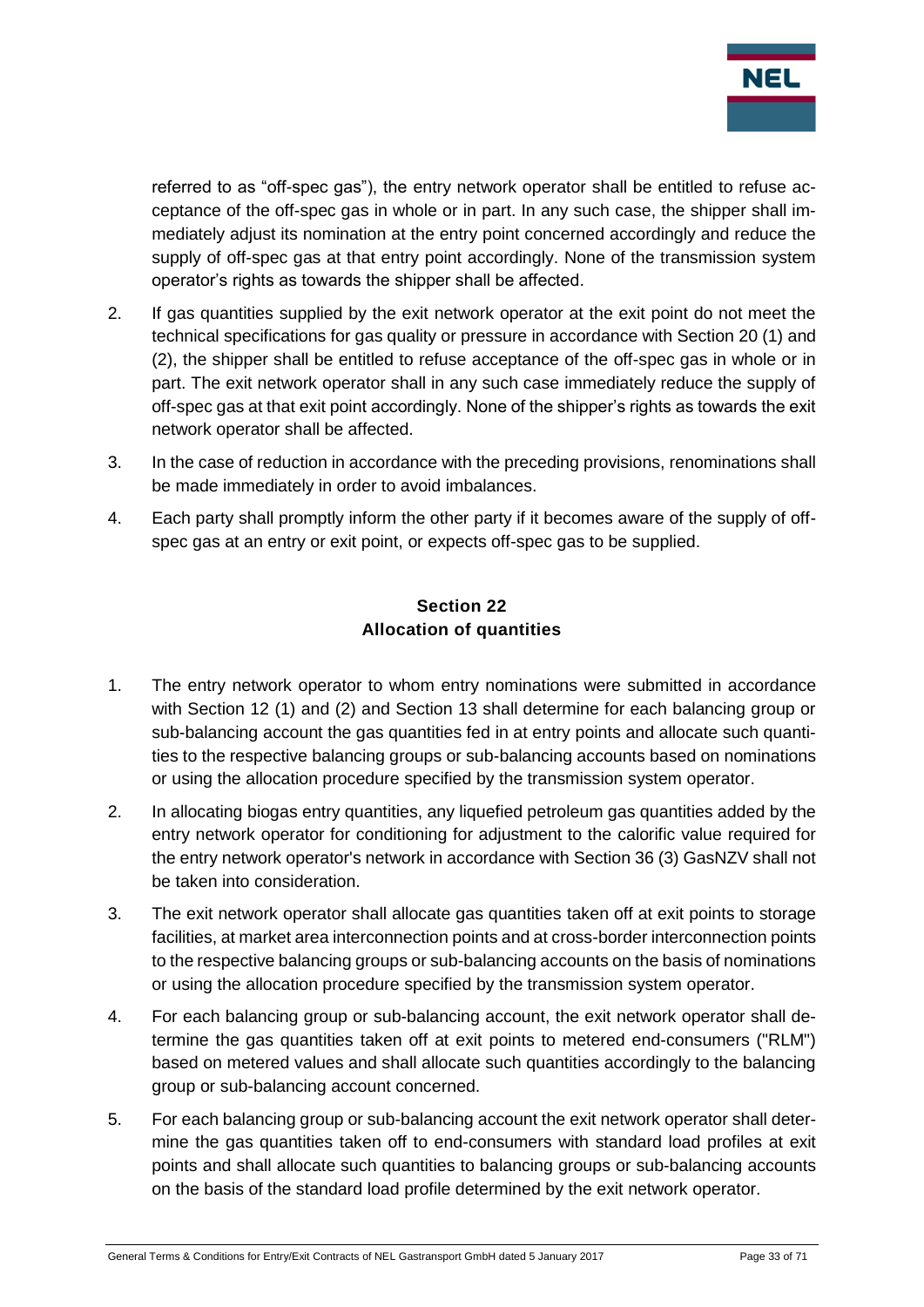

6. If entry or exit points are included in several balancing groups, shippers and the respective entry/exit network operators shall agree on and implement allocation rules in the entry/exit contract to ensure that gas quantities allocated to this point are only accounted for once.

## **Section 23 Meter operation and metering**

- <span id="page-33-0"></span>1. Metering data determined by the transmission system operator or a third party in accordance with Section 21b of the Energy Industry Act (EnWG) shall be used by transmission system operators for balancing and calculating supply overruns and deficits and capacity limit overruns.
- 2. Regarding the performance of meter operations, if it is a meter operator the transmission system operator is a meter user in the sense of the German Weights and Measures law and to this extent is responsible for meeting all of the requirements and obligations imposed by the said law.
- 3. Unless otherwise agreed between the connection user and a third party in accordance with Section 21 b EnWG, the provisions outlined below shall apply, in which case the transmission system operator shall be the meter operator and metering service provider. As the metering service provider, the transmission system operator shall provide metering data to the shipper.

The transmission system operator shall determine the type, number and size of metering and control devices, in accordance with Section 8 of the Metering Access Regulation (MessZV). Such determinations shall be appropriate with respect to the consumption amount and consumption behaviour and shall also give adequate consideration to energy industry interests. The transmission system operator shall provide and operate the metering and control devices required for measurement and meter reading for metered endconsumers.

4. For remote reading, a suitable, externally dialable telecommunications connection without time limit and a 230 V connection shall be available on the end consumer's premises. The transmission system operator may use a GSM modem instead of a telecommunications connection. Upon request, the transmission system operator shall notify the end consumer of the relevant technical specifications (distances between connections, connections to metering installation etc.). Remote reading shall be available prior to commencing supply to a RLM meter or the conversion of an SLP into an RLM meter. The establishment and use of telephone and electricity connections shall be free of charge to the transmission system operator. Any cost incurred as a result of delays caused by the transmission system operator shall not be borne by the shipper or the end consumer. Any cost incurred as a result of delays caused by the end consumer shall not be borne by the transmission system operator.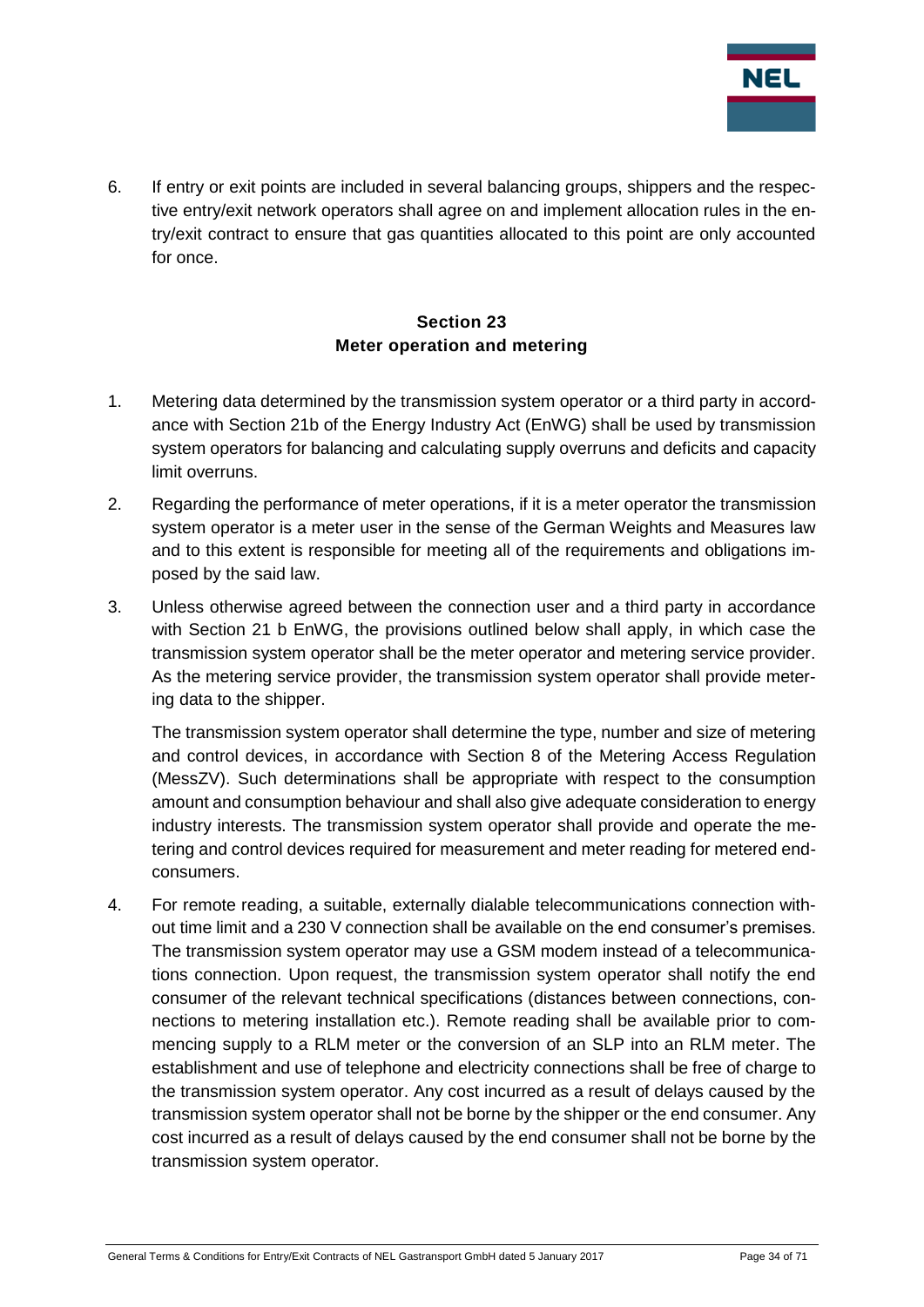

5. The transmission system operator shall notify the shipper promptly, but no later than at 13:00 hours each day, of the previous day's load profile, recorded hourly and read daily at the RLM exit points in the MSCONS format. The load profile energy amounts shall be calculated using the balancing calorific value.

After the end of the supply month, all load profiles shall be plausibility-checked in accordance with DVGW (German Technical and Scientific Association for Gas and Water) code of practice G 685 and substitute values shall be calculated or corrected if applicable. Load profiles shall be converted using the calorific value used for invoicing. The transmission system operator shall notify the shipper of the load profile at RLM exit points for the supply month no later than on day M +10 business days. Any correction shall be highlighted in the data submitted.

If the transmission system operator calculates replacement values using DVGW code of practice G 685, the load profile shall also be submitted to the shipper, converted using the balancing calorific value, within M +10 business days.

The calorific value and compressibility factor Z shall be published on MSCONS.

Transmission system operators have an obligation to submit, without delay, to a shipper upon the shipper's request the load profiles at RLM exit points to end-consumers, which are recorded and read out at hourly intervals.

- 6. For RLM exit points, the load profile determined according to Paragraph 1 of this Section 23 shall be corrected on day M+12 business days using the invoicing gross caloric value in accordance with DVGW code of practice G 685. If a correction of the gas law deviation factor (K) is necessary in accordance with DVGW code of practice G 486 this shall also be taken into account. For all RLM timelines, the exit network operator shall on day M+12 business days notify the market area coordinator of the complete monthly timeline converted using the balancing gross calorific value and the complete monthly timeline converted using the invoicing gross calorific value in the applicable ALOCAT format as amended from time to time.
- 7. For end consumers supplied using the load profile method, metering devices shall be read by the transmission system operator, its agent or by the end consumer at the request of the transmission system operator at regular intervals not substantially exceeding 12 months on a date and in accordance with a schedule determined by the transmission system operator. If an agreement in accordance with Section 40 (2) sentence 2 EnWG is in place, the shipper shall observe the meter reading schedule specifications stated therein.

The transmission system operator shall arrange for interim meter readings in accordance with GeLi Gas between regular readings, including without limitation upon a change of supplier, relocation of the end-consumer, termination of this contract or a material change in demand. If this is not possible, the transmission system operator may estimate consumption by way of extrapolation or on the basis of the last reading. Due consideration shall be given to the actual situation.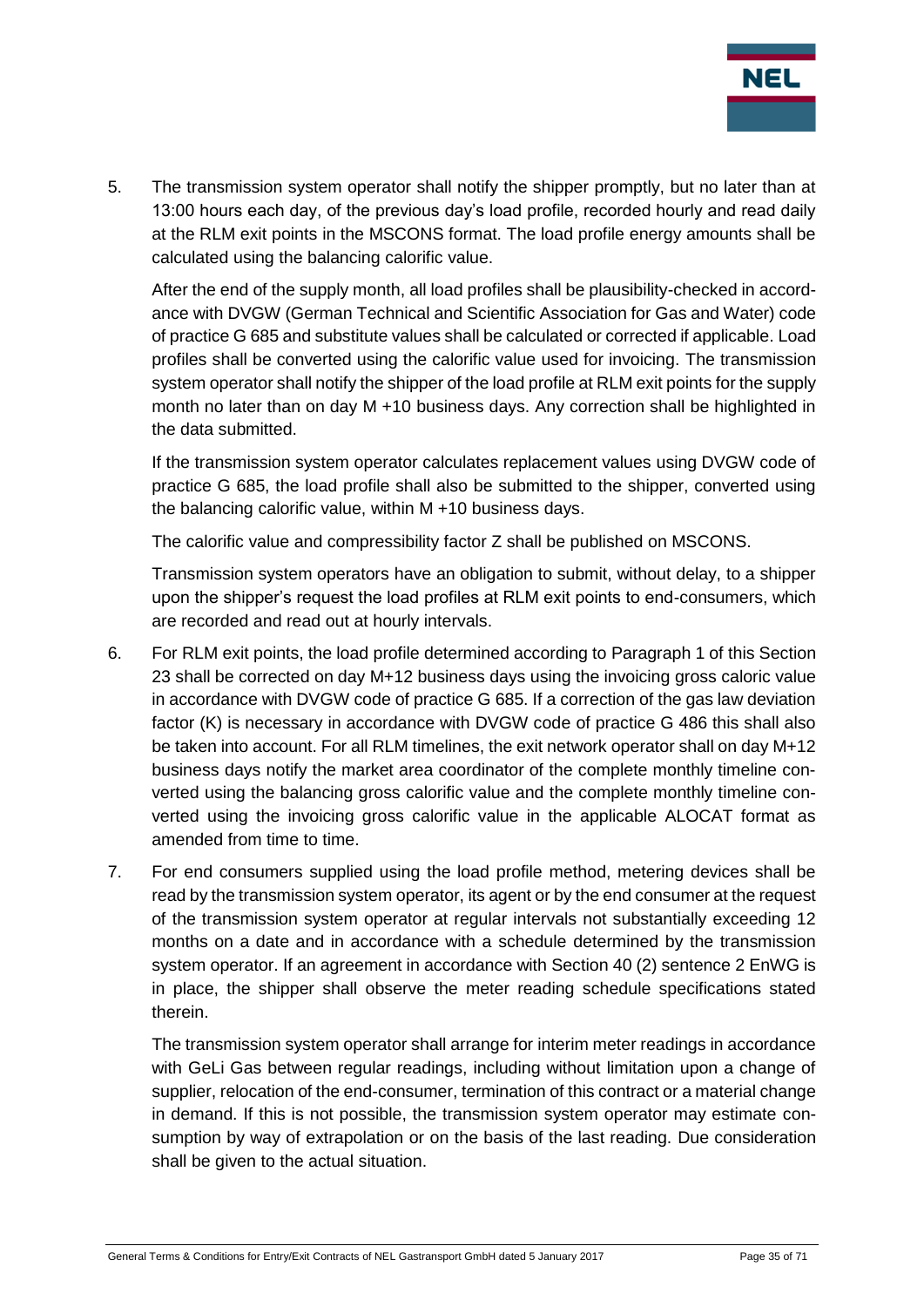

- 8. The shipper shall make additional payment to the transmission system operator for any additional reading requested by the shipper.
- 9. If an inspection of metering equipment reveals that error margins have been exceeded, the amount overcharged or undercharged shall be reimbursed or paid as the case may be.

If the error of an SLP end-consumer's metering device cannot be determined with accuracy or the device does not give any reading or cannot be read properly, the transmission system operator shall estimate consumption for the period since the last accurate meter reading on the basis of the average consumption for the metering periods preceding and following reading, or the previous year's consumption. Due consideration shall be given to the actual situation.

If the amount error of an SLP end-consumer's metering device cannot be determined with accuracy or the device does not give any reading or cannot be read properly, replacement values for missing or implausible values shall be determined in accordance with the latest valid version of DVGW code of practice G 685.

Claims in accordance with Section 23 (1) sentence 1 shall be restricted to the reading period preceding determination of the error, unless the impact of the error can be determined over a longer period. In any such case, claims shall be limited to a maximum of three years.

- 10. Unless otherwise agreed in accordance with Section 21 b (2) or (3) EnWG, metering data provided by the metering service provider to the transmission system operator and processed by the transmission system operator should be used as a basis for implementation and invoicing under the contract. Section 8 (2), (3) and (4) shall apply in the event that the metering data are not made available to the transmission system operator or not made available properly to the transmission system operator or the data made available are implausible.
- 11. A written request from the connection user and the shipper is required for recording demand metering with an annual offtake of less than 1,500,000 kWh and a maximum hourly offtake rate of less than 500 kWh/h in accordance with Section 24 (1) GasNZV, or below the limits specified by the transmission system operator in accordance with Section 24 (2) GasNZV.

The shipper shall bear the cost of changeover from standard load profile metering to recorded demand profile metering in the cases described above, unless otherwise agreed.

Following conversion and commencement of recorded demand metering, charges for recorded demand metering shall be in accordance with the price list published by the transmission system operator, regardless of actual consumption and annual energy quantities.

12. The quantity of biogas entering the system shall be stated in "kWh" as the product of volume at normal conditions multiplied by invoicing calorific value, i.e. the calorific value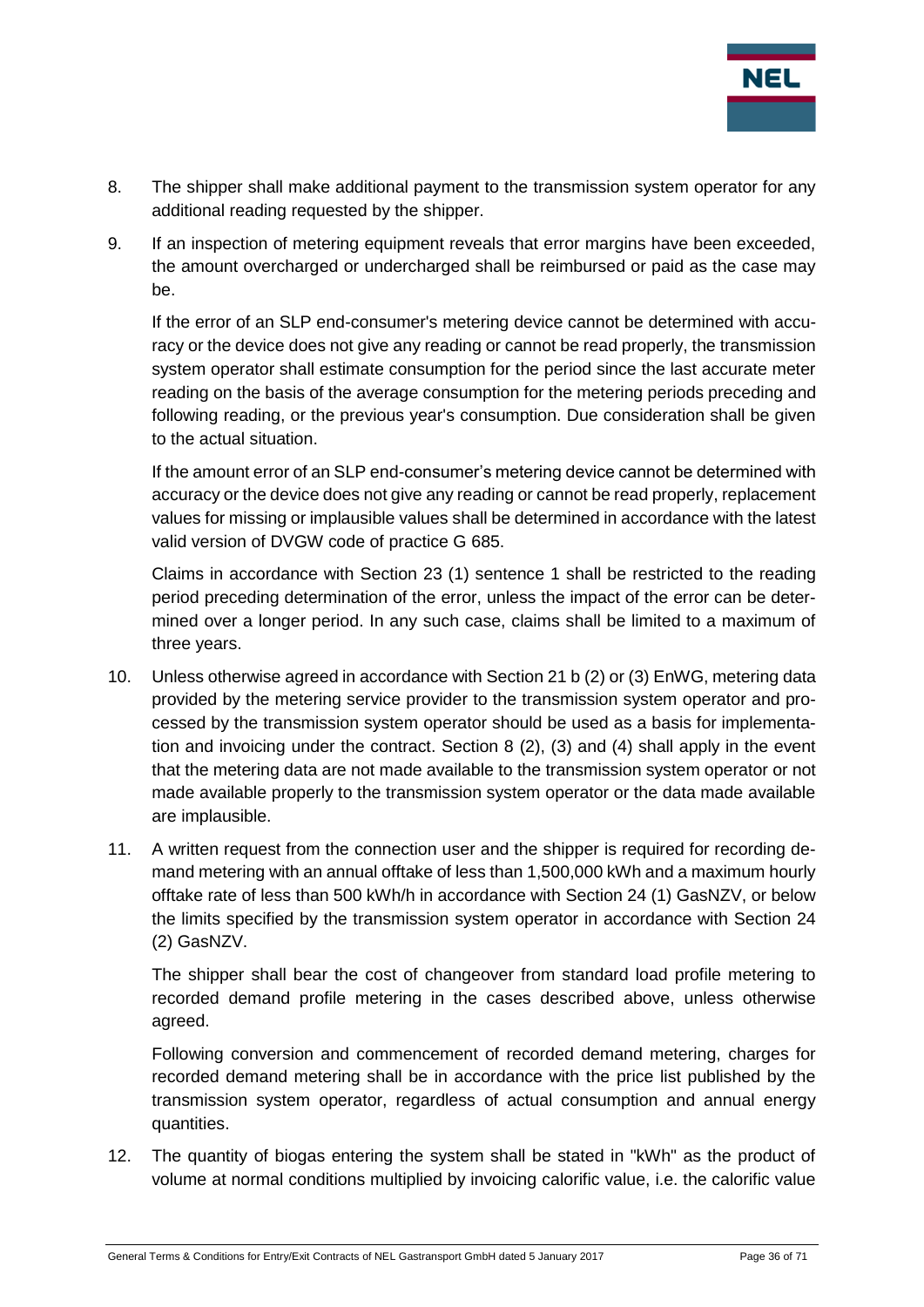

for invoicing determined for the entry point. The transmission system operator shall be entitled to calculate replacement values if no metering data are available for biogas quantities delivered by the shipper. Replacement values shall be determined in accordance with DVGW code of practice G 685.

## **Section 24 SLP surplus and shortfall quantities**

- <span id="page-36-0"></span>1. Invoicing of surplus and shortfall quantities by the transmission system operator shall be in accordance with the guideline drawn up by the associations AFM+E, BDEW, BNE and VKU entitled "Processes for Determining and Billing Surplus and Shortfall Quantities" *("Prozesse zur Ermittlung und Abrechnung von Mehr-/Mindermengen Strom und Gas")* as amended, subject to Paragraphs 2 to 7.
- 1. The transmission system operator shall calculate the surplus and shortfall quantities when the measurement values and data required for invoicing have been determined. For each SLP exit point, the consumption of the SLP exit points determined in accordance with DVGW code of practice G 685 shall be compared with the final quantity allocated by the transmission system operator to the balancing groups and/or sub-balancing accounts including any substitute allocation values of the market area manager for the respective surplus/shortfall period which have been divided up by the transmission system operator.
- 2. The surplus/shortfall period always covers the booking period and the balancing period.

Surplus quantities arise as quantity differences in the surplus/shortfall period if the exit gas quantity at the exit point is less than the gas quantity allocated by the transmission system operator to the balancing group/sub-balancing account. Shortfall quantities arise as quantity differences in the surplus/shortfall period if the exit gas quantity at the exit point is greater than the gas quantity allocated by the transmission system operator to the balancing group/sub-balancing account. The transmission system operator shall pay the shipper for surplus quantities. The transmission system operator shall invoice the shipper for shortfall quantities. Invoices shall be raised even with zero surplus/shortfall quantities.

3. The shipper may request the ongoing monthly transmission of a monthly list of allocation quantities broken down by day and by exit point.

The transmission system operator shall provide the requested allocation list for all exit points assigned to the shipper for balancing purposes in month M. When requested, the allocation lists shall be transmitted in the third month following month M and before the transmission of the first surplus/shortfall invoice containing the month concerned. No allocation list shall be transmitted for months in which the shipper is not allocated any exit points for balancing purposes.

The balanced quantities shown in the allocation list by exit point must be given in kWh rounded to 3 decimal places using commercial rounding principles. The balanced quantity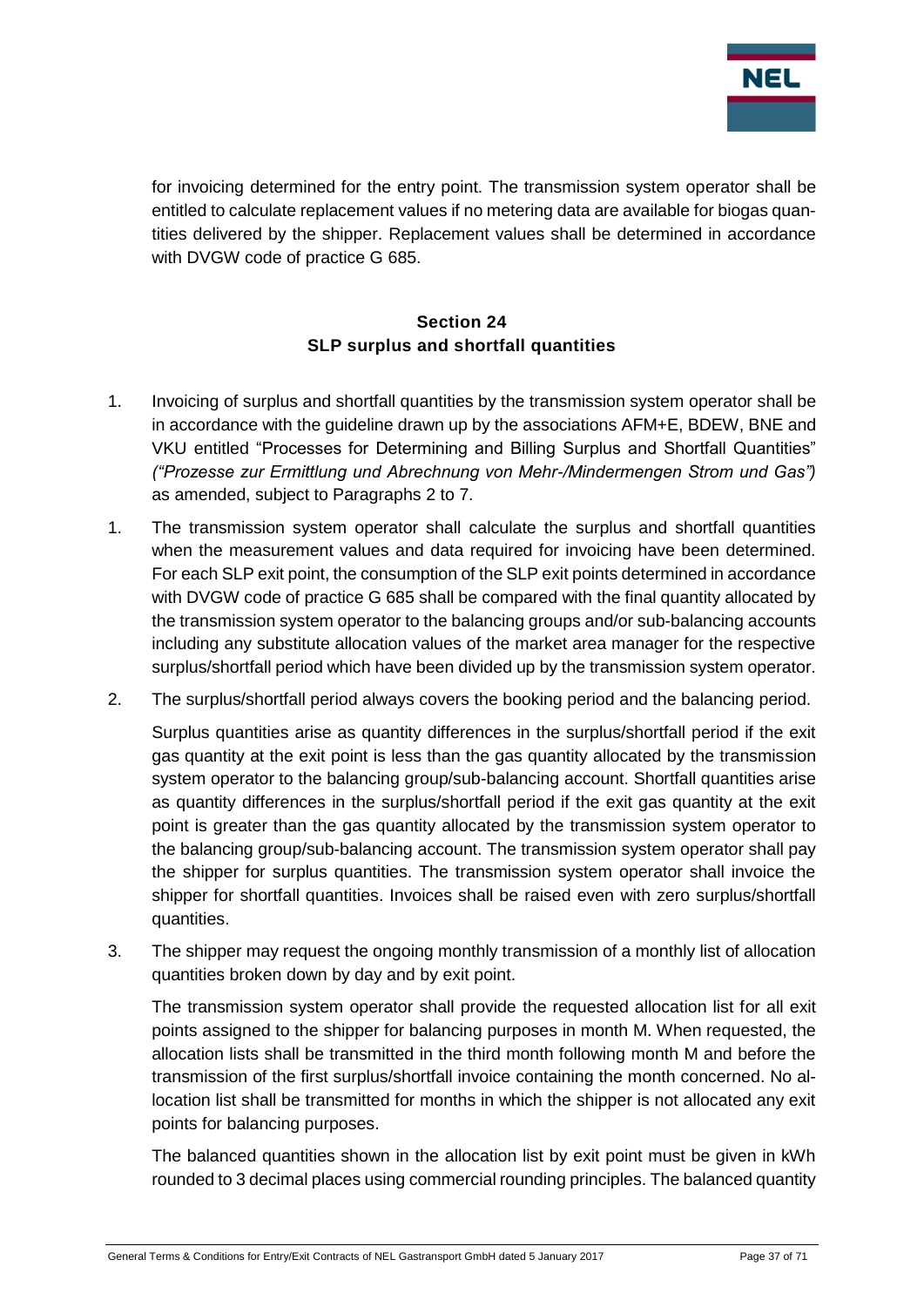

notified by the transmission system operator for the surplus/shortfall period may differ from the total of daily values in the allocation list by exit point as a result of rounding differences. Rounding differences may result in differences between the allocation list by exit point and the balancing group result from the allocation processes up to a maximum of 744 kWh per balancing group and month. Where such differences exceed 744 kWh per balancing group, the shipper shall be entitled to require the transmission system operator to provide appropriate proof.

4. The surplus/shortfall quantities shall be respectively invoiced or credited by the transmission system operator to the shipper in electronic format on the basis of the standard national surplus/shortfall price published by the market area manager, as may change from time to time, for the invoicing period.

Invoices shall be raised not earlier than the end of the second month following the end of the month in which the surplus/shortfall period ends (M + 2M) and not later than the end of the third month in which the surplus/shortfall period ends  $(M + 3M)$ .

Before invoicing, the transmission system operator shall communicate the balanced quantity in an electronic format if balancing has taken place in the surplus/shortfall period. In this case the invoice shall be raised by not later than the end of the 10th business day following the communication of the balanced quantity.

- 5. The settlement of surplus and shortfall quantities between transmission system operator and shipper shall only be exempt from energy tax if one party to the contract has received a declaration by the other party's responsible customs office in accordance with Section 38 (3) of the Energy Tax Act (EnergieStG). The other party shall be notified promptly in writing of any changes pertaining to the declaration, including for example the revocation thereof by the responsible customs office.
- 6. Corrections to surplus/shortfall quantity invoices between transmission system operator and shipper after the 1 April 2016 which were initially raised before 1 April 2016 using the old procedure shall without exception be carried out with the old procedure used up until 31 March 2016. The parties shall always use the pricing method which was valid at the time when the surplus/shortfall quantity was first settled.

## **Section 25 Tariffs**

<span id="page-37-0"></span>1. The shipper shall be obligated to pay to the transmission system operator the transportation tariffs stated in the respective contract in accordance with the price list, including the respective specific capacity charge, plus any surcharge for capacity in accordance with Section 1 (2) and the metering charge, as well as the meter operation charge and billing charges plus any applicable concession or other charges and taxes including biogas pass-on costs in accordance with Section 20 b of the Gas Transport Tariff Ordinance (GasNEV) and market area conversion costs to be passed on in accordance with Section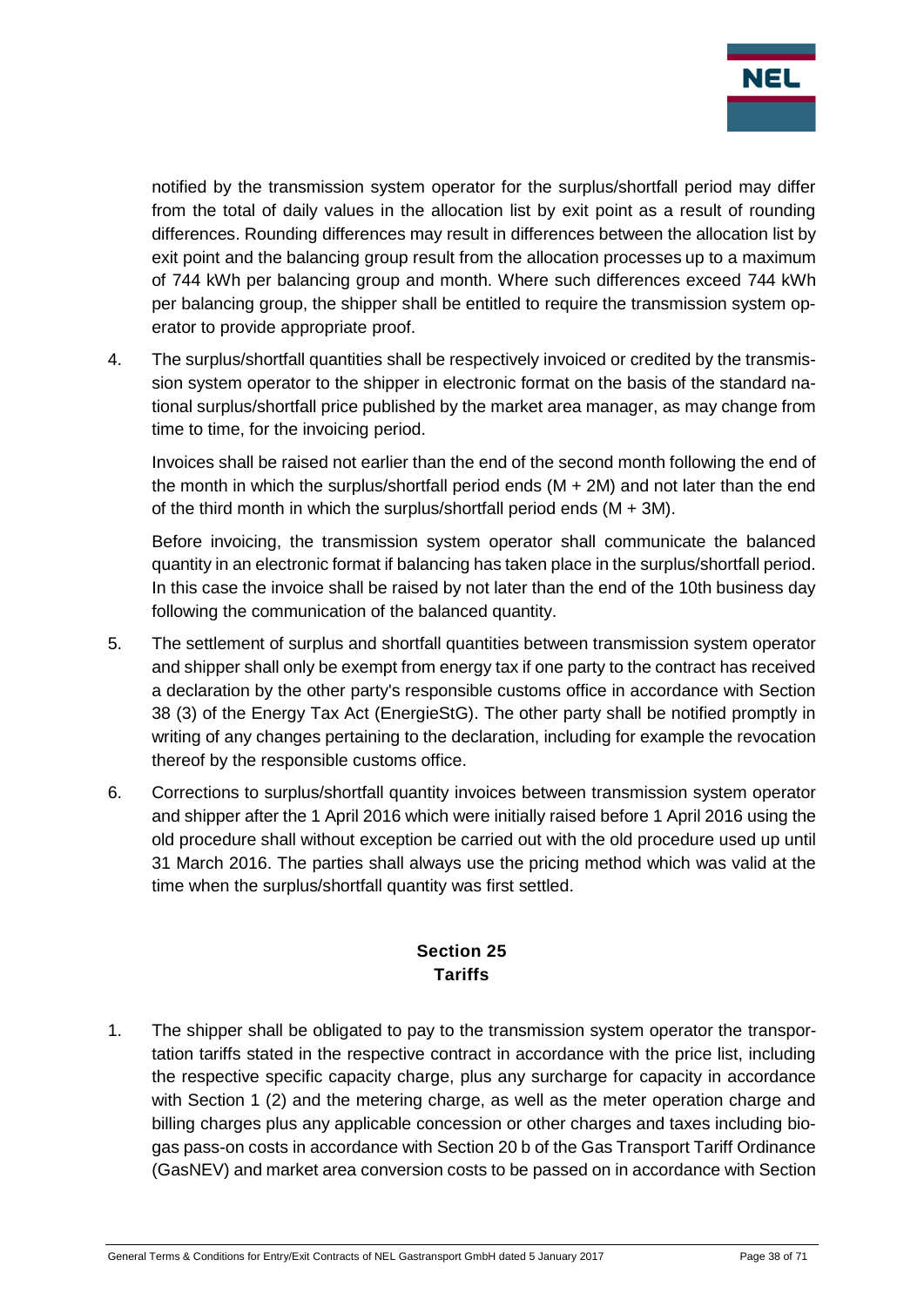

19 a, Energy Industry Act (EnWG). The charges applicable under the pricelist of the transmission system operator shall be posted on the transmission system operator's website.

- 2. In determining revenue caps in accordance with Section 17 (1) of the Incentive Regulation Ordinance (ARegV) and adjusting such caps in accordance with Section 17 (2) ARegV in conjunction with Section 4 (3) to (5) ARegV and Section 5 (3) ARegV in conjunction with Section 17 ARegV, the transmission system operator shall be entitled to adjust transportation tariffs if this results in a transportation tariffs increase. The transmission system operator shall adjust transportation tariffs if this results in lower tariff charges. In accordance with Section 5 (3) ARegV, the difference between the revenue actually realised and the revenue which it is feasible to realise shall be taken into account in full. In such cases, the transmission system operator shall adjust tariff charges in accordance with Section 17 ARegV in conjunction with the provisions of Section 2 (2) and (3) GasNEV and Section 5 (3) ARegV. The transmission system operator shall notify the shipper promptly in text form of adjusted transportation tariffs (price list).
- 3. Transportation tariffs may only be adjusted with effect from January 1 of the following calendar year.

The transmission system operator may utilise its own regulation account for processing differences arising in connection with increases and reductions (Section 5 ARegV).

- 4. In the event of an increase in transportation tariffs and charges, the shipper may terminate the contract either in whole or partially, with reference to the amount of capacity booking, by 10 business days' notice in writing with effect from the effective date of the adjustment. If the shipper does not receive the information in accordance with Paragraph 2 sentence 5 of this Section 25 at least 20 business days prior to the effective date of the adjustment, the shipper shall in deviation from sentence 1 of this Paragraph 4 be entitled to terminate the contract in whole or partially, with reference to the amount of capacity booking, within 10 business days after receiving such information with 5 business days' notice in writing, with effect from the effective date of the adjustment at the earliest. Partial termination under sentences 1 and 2 of this Paragraph 4 shall only be permitted if the capacity is reduced consistently for the whole remaining term of the contract. The shipper shall not have any termination right under sentences 1 and 2 of this Paragraph 4 if the increase in transportation tariffs is lower or equal to the increase in the consumer price index for Germany (VPI) as published by the Federal Statistical Office ("Statistisches Bundesamt"). For this purpose, the relevant increase shall be the increase in the annual average of the VPI compared to the preceding year last published by the Federal Statistical Office before the date of the announcement of the adjustment of transportation tariffs.
- 5. The discount for discounted capacity at entry/exit points to/from gas storage facilities which give the storage customers access to another market area or to the market of a neighbouring country will only be granted to the shipper in accordance with the provisions of Paragraph 2 lit. d) of the operative provisions of BEATE if the shipper can prove to the transmission system operator that it complies with the conditions detailed in Section IX No. 8 (Requirement 2) of the grounds of the BEATE decision. If the storage operator no longer provides such proof, the non-discounted capacity as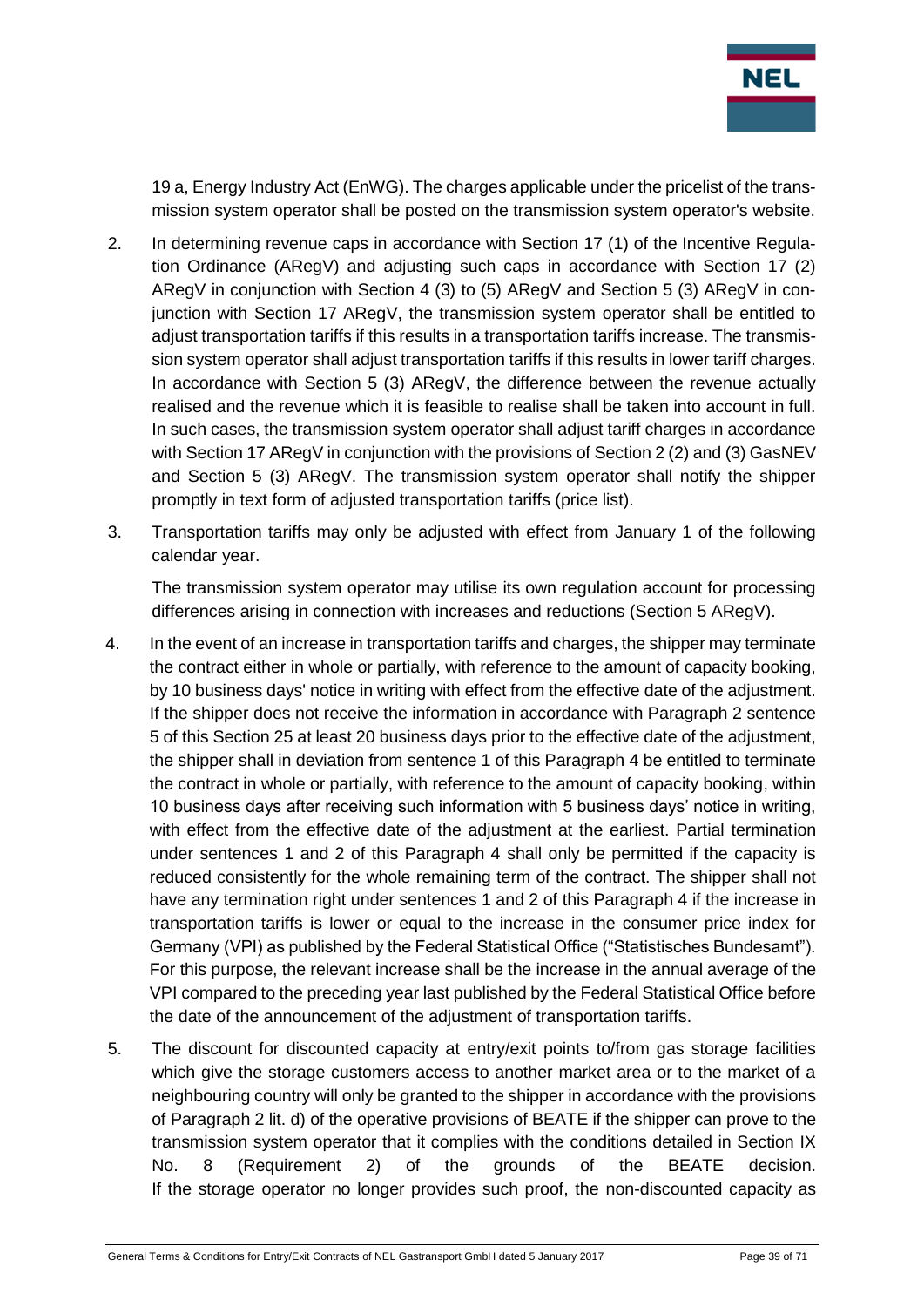

stated by the transmission system operator for the relevant entry or exit point shall apply to the discounted capacity from the time such proof is found to be lacking. The transmission system operator shall inform the shipper in text form without delay that the discount is no longer granted. In such case, the shipper is entitled in accordance with Paragraph 4, sentences 1 to 3 to terminate the respective contract.

- 6. In the event that taxes and other public levies due on transportation tariffs and charges under the respective contract – including taxes and other public charges on services forming the basis for transportation tariffs and charges under the respective contract – are introduced, eliminated or adjusted, the transmission system operator shall implement a corresponding increase or reduction in transportation tariffs and charges under the respective contract as of the effective date of the introduction, elimination or adjustment of such taxes/public charges, unless the revenue cap applies.
- 7. In the event that revenue caps are adjusted in view of hardship in accordance with Section 4 (4) sentence 1 no. 2 ARegV, the transmission system operator shall be entitled to adjust transportation tariffs in accordance with the Federal Network Agency determinations, or on January 1 of the following calendar year.
- 8. The transmission system operator shall also be entitled and/or obligated to adjust transportation tariffs and charges in accordance with Paragraph 1 of this Section 25 if such adjustments are required pursuant to legal or regulatory changes or judicial decisions.
- 9. The right and obligation of the transmission system operator to adjust transportation tariffs shall apply to all entry and exit capacities, regardless of the manner in which they are allocated.
- 10. The transmission system operator shall pay to the shipper a flat rate for network costs avoided in connection with biogas physically fed directly to the system, in the amount provided for by law. Network costs avoided shall be settled finally on a monthly basis on the basis of the technical quantity calculation in accordance with Section 23 (11). Any liquefied petroleum gas quantities added by the network operator for conditioning for adjustment to the calorific value required for the network operator's network in accordance with Section 36 (3) GasNZV shall not be taken into consideration.
- 11. The conditions concerning transportation tariffs,charges and payments stated in the supplementary terms and conditions of the transmission system operator posted on the internet shall also apply.
- 12. For exit points to end-consumers, the shipper shall pay the stated meter operation charge/metering charge in accordance with Paragraph 1 of this Section 25 for such time as the transmission system operator is the metering service provider in accordance with Section 21 b EnWG at the respective exit point to the end-consumer. The transmission system operator shall inform the shipper in the event that it becomes the metering service provider or is no longer the metering service provider, including without limitation in the event of a change in the metering service provider in accordance with Section 21b (2) EnWG.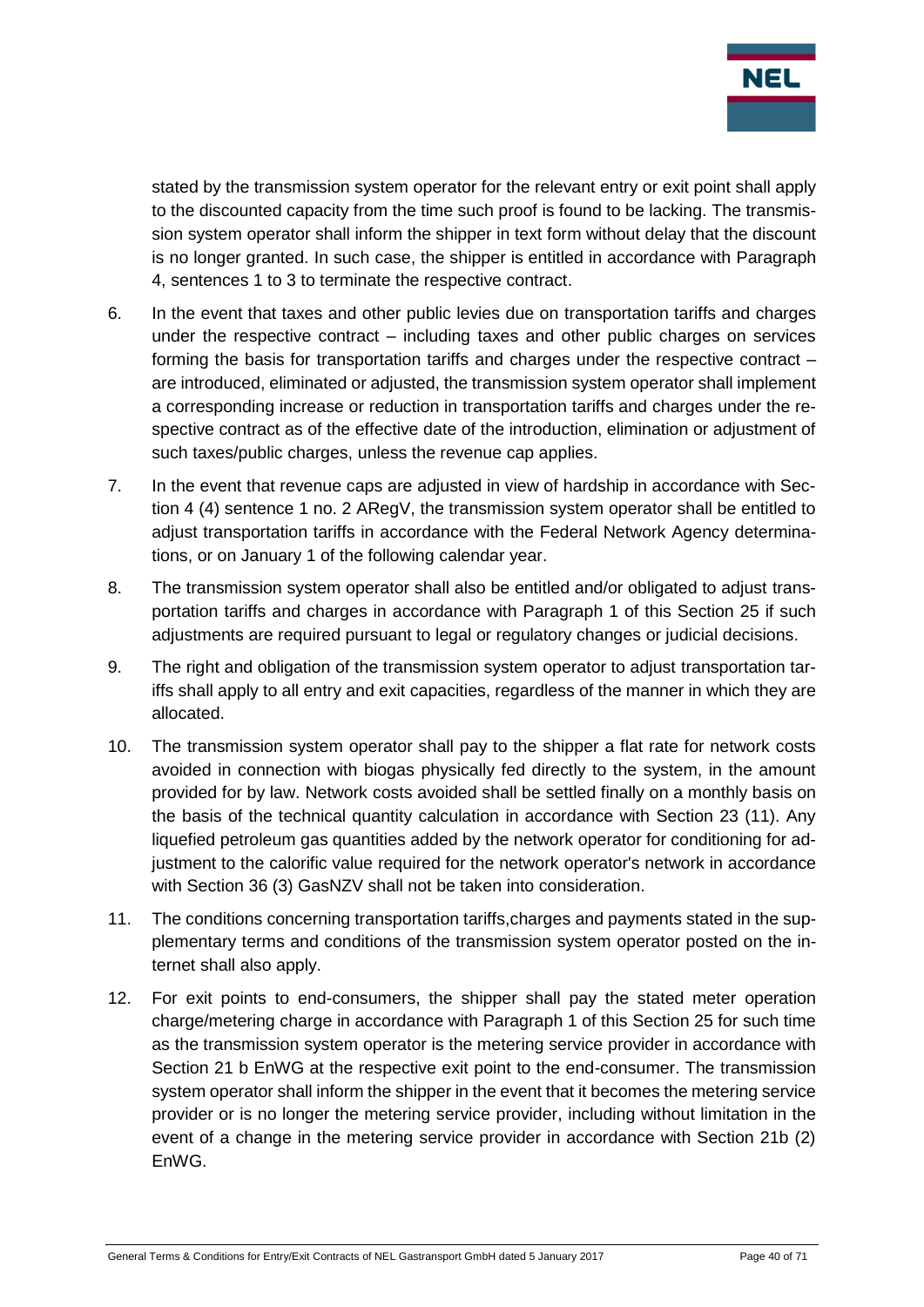

## **Section 26 Invoicing and payment**

- <span id="page-40-0"></span>1. The transmission system operator can set out procedures for invoicing and any payments on account in its supplementary terms and conditions. The network use billing process provided for by GeLi Gas shall remain unaffected.
- 2. If there is a reasonable indication of an evident error in the invoice, the shipper shall be entitled to postpone or refuse payment.
- 3. The transmission system operator shall be entitled to charge a flat late payment penalty. The shipper shall be entitled to prove that the loss or damage suffered by the transmission system operator by reason of late payment is lower than such penalty.
- 4. The transmission system operator shall refund any overpayment and the shipper shall pay any outstanding amount resulting from calculation errors in invoice amounts or invoicing data. Invoices shall not be corrected later than three years from the receipt of the invoice concerned.
- 5. The parties may only offset counterclaims that are uncontested or upheld by enforceable judament.
- 6. The place of performance for payments is the transmission system operator's administrative centre. Payments are deemed made on time when the amounts concerned are credited to the transmission system operator's specified bank account within the payment period indicated by the transmission system operator.

## **Section 27 Taxes**

<span id="page-40-1"></span>1. The shipper shall pay the applicable charges plus energy tax at the applicable rate on gas quantities delivered by the transmission system operator to a shipper who is not a supplier within the meaning of Section 38 (3) of the Energy Tax Act (EnergieStG).

Such a delivery shall be deemed to have taken place, without limitation, in the event that the transmission system operator delivers gas quantities to the shipper at the exit point in addition to the gas quantities delivered by the shipper to the transmission system operator for transport.

If gas quantities are delivered to a shipper that is a registered supplier within the meaning of Section 38 (3) EnergieStG, the shipper shall document to the transmission system operator that it meets the requirements of Section 38 (3) EnergieStG by submitting a current registration certificate in accordance with Section 78 (4) of the Energy Tax Regulation (EnergieStV) issued by the responsible customs office, establishing that the shipper is entitled to purchase gas quantities tax-free as a registered supplier. Documentation that the shipper meets the requirements of Section 38 (3) of EnergieStG shall be provided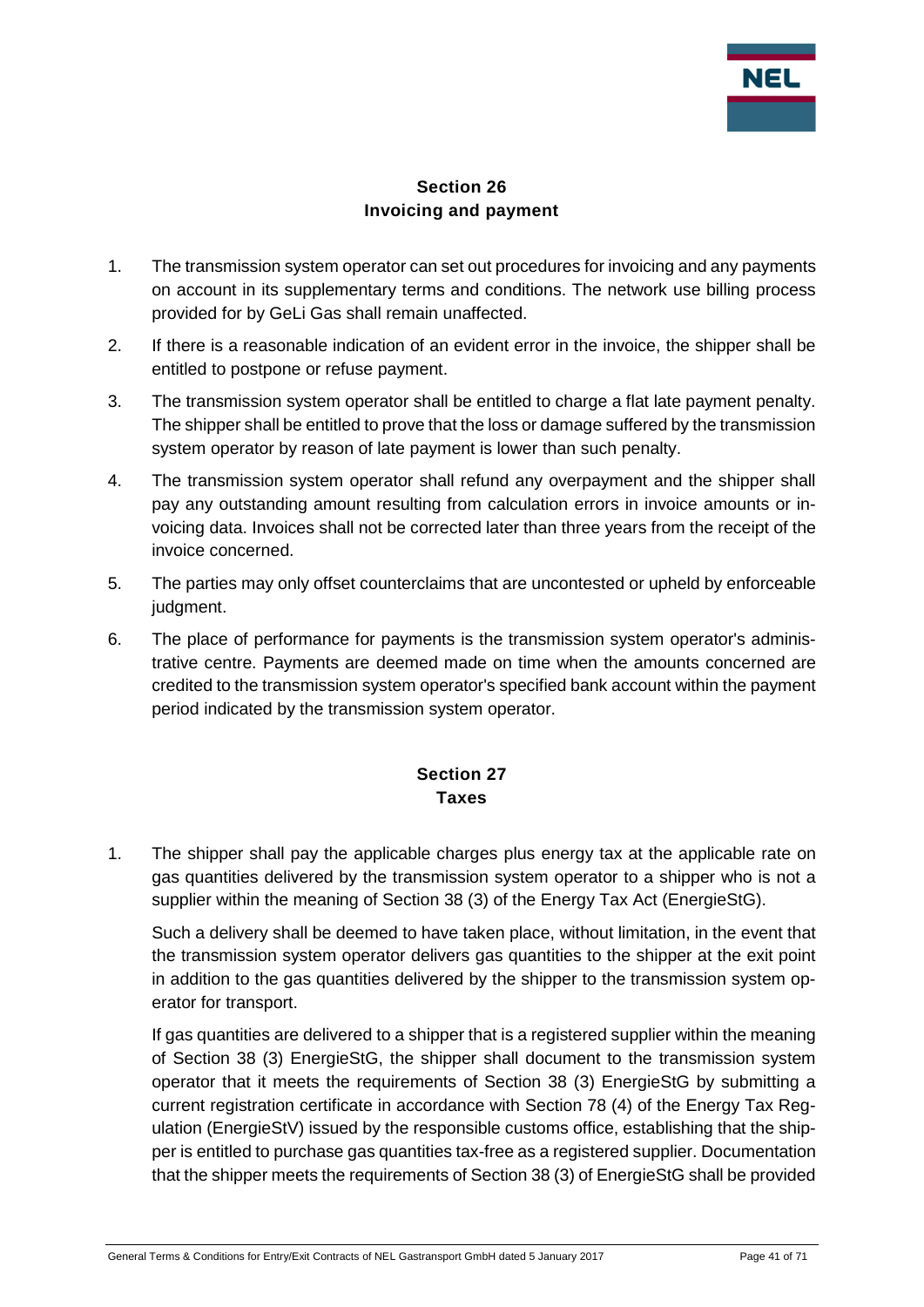

to the respective transmission system operator no later than one week before the date of delivery. If adequate documentation that the shipper meets the requirements of Section 38 (3) EnergieStG is not submitted within the prescribed period, the transmission system operator may invoice the shipper for charges due plus energy tax at the applicable rate on the gas quantity delivered.

The shipper shall notify the transmission system operator promptly in writing if the shipper is not or is no longer a supplier within the meaning of Section 38 (3) EnergieStG. A current delivery confirmation from the customs administration is required for address changes, company name changes and changes in legal organisational form. The shipper shall reimburse the transmission system operator for resulting energy tax payable if this requirement is not met on time.

- 2. All transportation tariffs and charges stated in the contract do not include applicable taxes. The shipper shall pay such taxes in addition to the transportation tariffs and charges.
- 3. The charges per the relevant contract and these provisions, plus any surcharges thereon, represent the payment amount for the purposes of the Value Added Tax Act (UStG), and do not include Value Added Tax (VAT). The shipper shall pay VAT at the applicable rate to the transmission system operator in addition to such charges, unless the reverse charge mechanism applies. If the recipient of the service fulfils the conditions of the Value Added Tax Act, it shall submit to the other party as proof of the applicability of the reverse charge mechanism the certificate for resellers of natural gas (UST 1 TH) in accordance with Section 13b sub-section 2 (5), lit. b and subsection 5 of the Value Added Tax Act for the first time one week before the delivery as well as the current certificate after expiry of the validity period of the previous certificate without being explicitly asked to do so. If invoicing is by way of a credit note procedure in accordance with Section 14 (2) sentence 2 of the Value Added Tax Act, the invoice must carry the note "Gutschrift" ("credit") (Section 14 (4) no. 10 of the Value Added Tax Act).

#### **Section 28 Maintenance**

- <span id="page-41-0"></span>1. The transmission system operator shall be entitled to carry out maintenance (servicing, inspection and repair) on its pipeline system, as well as measures for the construction, modification and expansion of systems. The transmission system operator shall be released from obligations under this contract if and to the extent that the transmission system operator is not able to fulfil its contractual obligations as a result of such measures. The shipper shall be obligated to cooperate, without limitation by restricting network usage during maintenance activities planned by the transmission system operator.
- 2. The transmission system operator shall give the shipper proper advance notice of measures under Paragraph 1 of this Section 28 in an appropriate manner if and to the extent that network usage under this contract should actually be impaired, in whole or in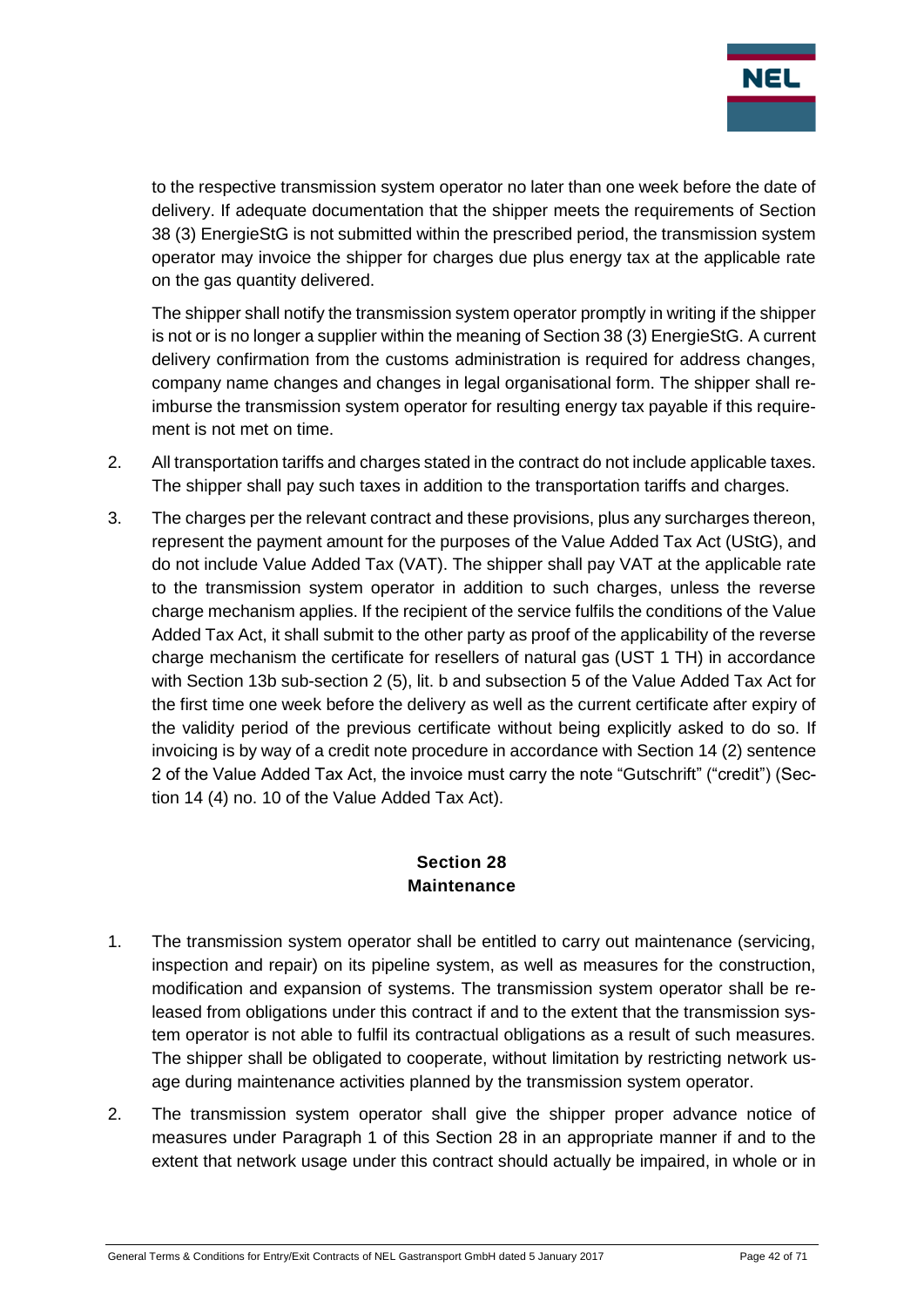

part. In the event of any scheduled maintenance work planned in advance, the transmission system operator shall, in addition to the obligations under EU Regulation 715/2009, inform the shipper about the duration and likelihood of any restricted use of the network no later than 15 business days before any such restriction occurs. This advance notice requirement shall not apply if advance notice is not possible for reasons for which the transmission system operator is not responsible or the remedial action necessary to eliminate any interruption of service would be delayed by such advance notice. In any such case the transmission system operator shall inform the shipper of the reason why the shipper's rights under the contract were restricted.

3. In the event that measures under Paragraph 1 of this Section 28 that do not constitute measures within the meaning of Section 16 (2) EnWG restrict the agreed capacity and/or gas flow at the respective entry or exit point affected for more than 14 gas days per gas year, the shipper shall be released from its payment obligations for the duration and scope of restriction beyond 14 gas days. This period shall be reduced pro rata for contracts with a term of less than one year. The shipper shall also be released from its obligations.

Notwithstanding the provision in Paragraph 1 of this Section 28, the following agreement applies to transport capacity with a minimum contract term of one quarter and which is not transport capacity to network connection points to end-consumers: The transmission system operator shall, in the event of any maintenance measures, charge the shipper regardless of any actual restrictions to network use from the 15th gas day of the announced possible restrictions the transportation tariffs payable for a corresponding interruptible capacity, less a 30% risk deduction, cumulated for the relevant gas year and for each of the entry and/or exit points affected thereby until the end of the period stated in the announcement pursuant to Paragraph 2 sentence 2 of this Section 28 and to the extent of the contractually agreed firm capacity stated in said announcement.

- 4. The provisions of this Section 28 shall apply mutatis mutandis in the event that third parties carry out measures in accordance with Paragraph 1 this Section 28 and the transmission system operator is, as a result of such measures, in whole or in part not in a position to perform its obligations under the contract.
- 5. Paragraph 1 sentences 2 and 3 and Paragraph 2 of this Section 28 shall apply mutatis mutandis in the event that the transmission system operator is entitled by law or provisions of contracts with third parties to interrupt network connection or the use of a network connection.

## **Section 29 Interruption of interruptible capacity**

<span id="page-42-0"></span>1. The transmission system operator shall be obligated to provide booked interruptible capacity at an entry or exit point as long as the use of booked firm capacity is not affected. The transmission system operator shall also be entitled to interrupt booked interruptible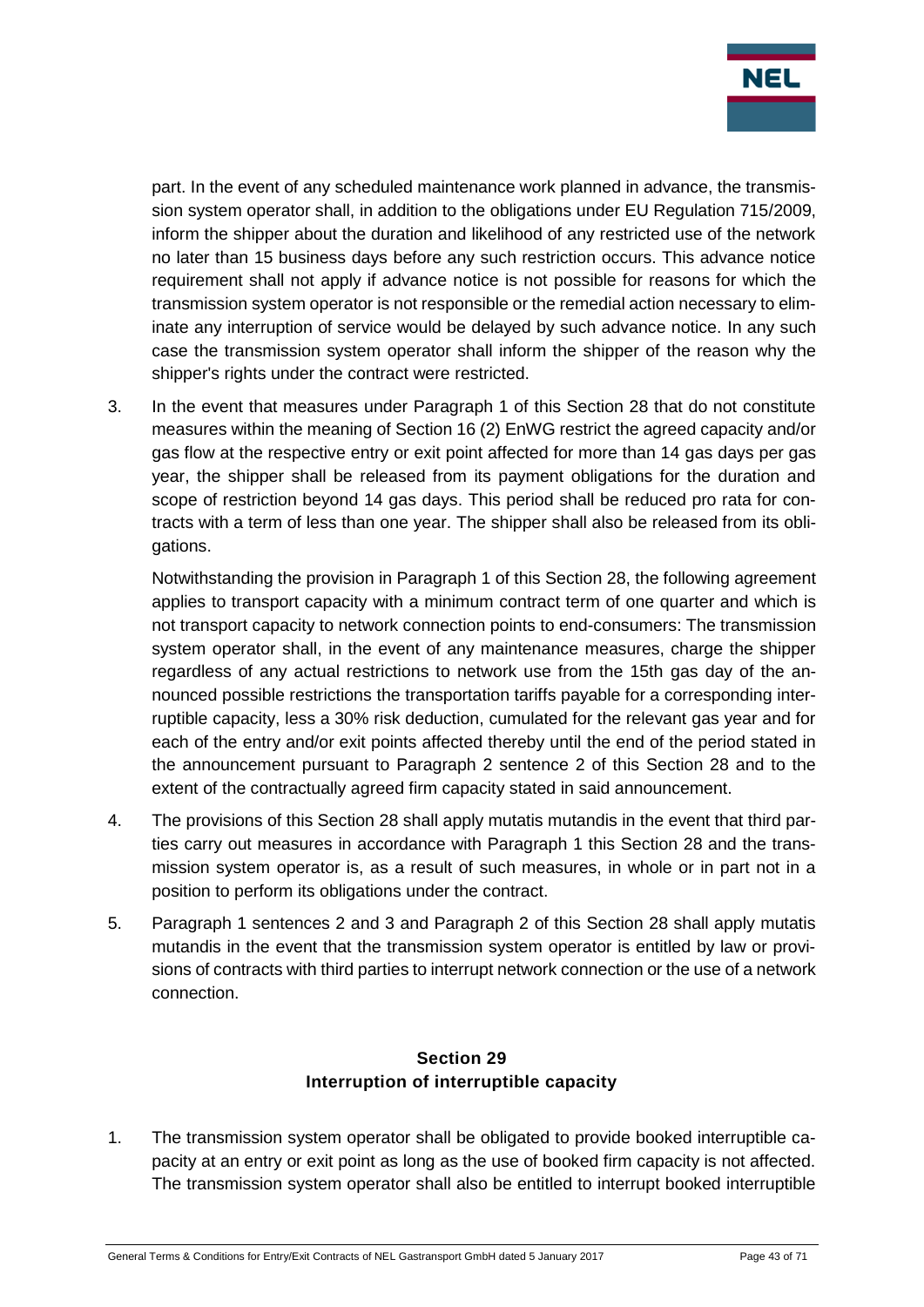

capacities in whole or in part if it is requested by another transmission system operator of the same market area in accordance with Section 16 (1), EnWG to interrupt such capacities to avoid detrimental impact on booked firm capacities on its network.

- 2. The transmission system operator shall give the shipper or, in the cases provided for in Section 13 (2) and Section 12 (1), the designated balancing group manager, at least 3 hours' advance notice of the interruption, unless it is not possible to give such notice due to operational reasons. The transmission system operator shall notify the shipper of the reasons for the interruption without undue delay no later than upon the occurrence of the interruption.
- 3. In the event of interruption at an exit point to an end-consumer, the shipper shall ensure that the withdrawal is reduced by the end-consumer accordingly. The renomination deadlines in accordance with the supplementary terms and conditions of the transmission system operator shall not apply as long as renomination is technically and operationally feasible. If use continues despite an interruption, Section 30 shall apply mutatis mutandis.
- 4. Interruption of interruptible capacity at an entry or exit point shall be effected in the chronological order of the respective entry/exit contract concluded, starting with the most recently concluded contract. If under the process according to sentence 1 there are two or more interruptible capacities of equal status and if the transmission system operator does not interrupt all capacities, the nominations for these capacities shall be reduced on a pro-rata basis. Biogas capacity shall be interrupted with a lower priority than other interruptible capacity. This shall not apply if no corresponding subordinate interruption provisions for biogas apply at cross-border interconnection points. Deviations from sentences 1 and 2 may be possible if different provisions are agreed with the adjacent operator at cross-border interconnection points.
- 5. In cases provided for in Section 16 (1) and (2) EnWG, the transmission system operator may deviate from the procedure laid down in Section 29 (4) if the safety or reliability of the network would otherwise be jeopardised or compromised.

## **Section 29a Reduction procedure for firm capacity nomination**

<span id="page-43-0"></span>In the event that the sum of all nominations of booked firm capacities for any hour at an entry or exit point is higher than the available firm capacity after the interruption of all interruptible capacities in accordance with Section 29, such nominations shall be reduced in accordance with lit. a) and b) of this Section 29a. This shall be without prejudice to the provisions of Sections 34 and 35.

a) The firm capacity nominations of all biogas balancing groups/sub-balancing accounts shall be considered preferentially. Such nominations shall not be reduced provided that the available capacity is sufficient. If the available capacity is insufficient, then lit. b) of this Section 29a shall apply.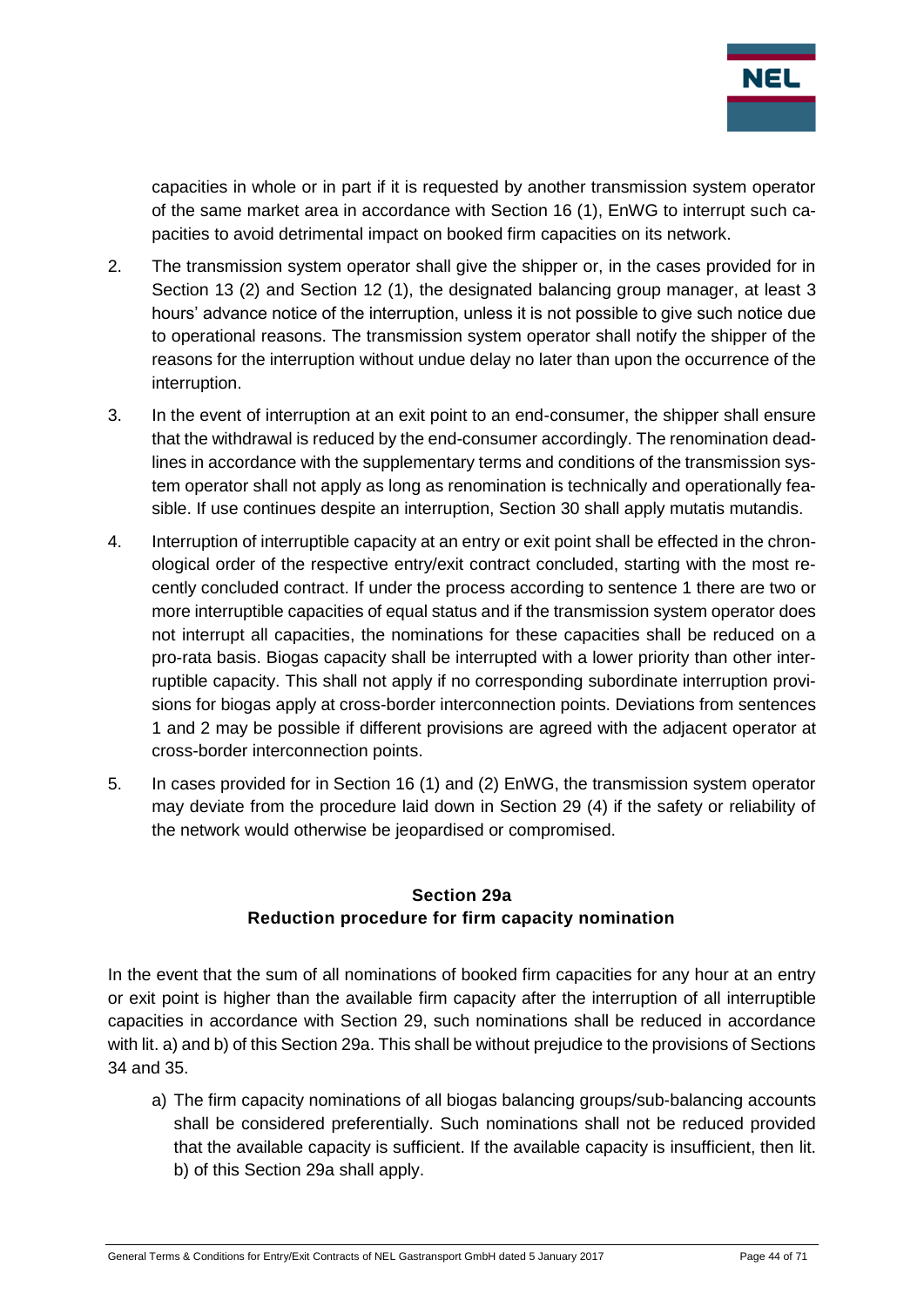

b) If the remaining firm capacity resulting from lit. a) of this Section 29a is less than the amount of the sum of all nominations relating to capacity included in the balancing group/sub-balancing accounts, the firm capacity shall initially be distributed on a pro rata basis taking into account the ratio of the firm capacities included in the balancing group/sub-balancing accounts. In the event that any capacity remains because more firm capacity has been has been distributed to one or more balancing accounts than was nominated and the nomination of at least one other balancing group has been reduced, then such residual amounts shall be distributed additionally on the basis of the ratio of the capacities included. If residual amounts remain again after this distribution, the distribution process shall be repeated considering the capacities included until the residual amounts have been distributed.

In the event of the reduction of nominations, the shipper shall be promptly notified of the cause and the estimated duration of the reduction.

## **Section 30 Capacity overrun**

- <span id="page-44-0"></span>1. The shipper shall be entitled to use booked capacity at the entry and/or exit point in the amount included in the balancing group/sub-balancing account. The shipper shall not be entitled to any use exceeding that amount.
- 2. If, contrary to Paragraph 1, sentence 2 of this Section 30, the allocated hourly gas quantities exceed 100% of the capacity included in the balancing group for an entry or exit point at the respective entry or exit point in question, an hourly capacity overrun shall be deemed to have occurred. With RLM exit points, the hourly load profile plausibilitychecked in accordance with DVGW code of practice G 685 at M+10 business days and if necessary corrected with substitute values and converted with the invoicing gross calorific value, will be used instead of the allocated hourly gas quantities. An hourly overrun shall not increase the booked capacity.
- 3. In the event that several shippers have booked capacities at an entry and/or exit point and included such capacities in the same balancing group, the transmission system operator shall be entitled to invoice each shipper for capacity overruns proportionately weighted by the capacity included at that entry and/or exit point. This shall not apply if the balancing group manager makes nominations in separate sub-balancing accounts for each shipper.
- 4. If the shipper exceeds the capacity included, a contractual penalty shall be payable in accordance with the supplementary terms and conditions and/or price list of the transmission system operator.
- 5. The provisions of Paragraph 4 of this Section 30 shall be without prejudice to the rights of the transmission system operator to claim compensation for additional loss or damage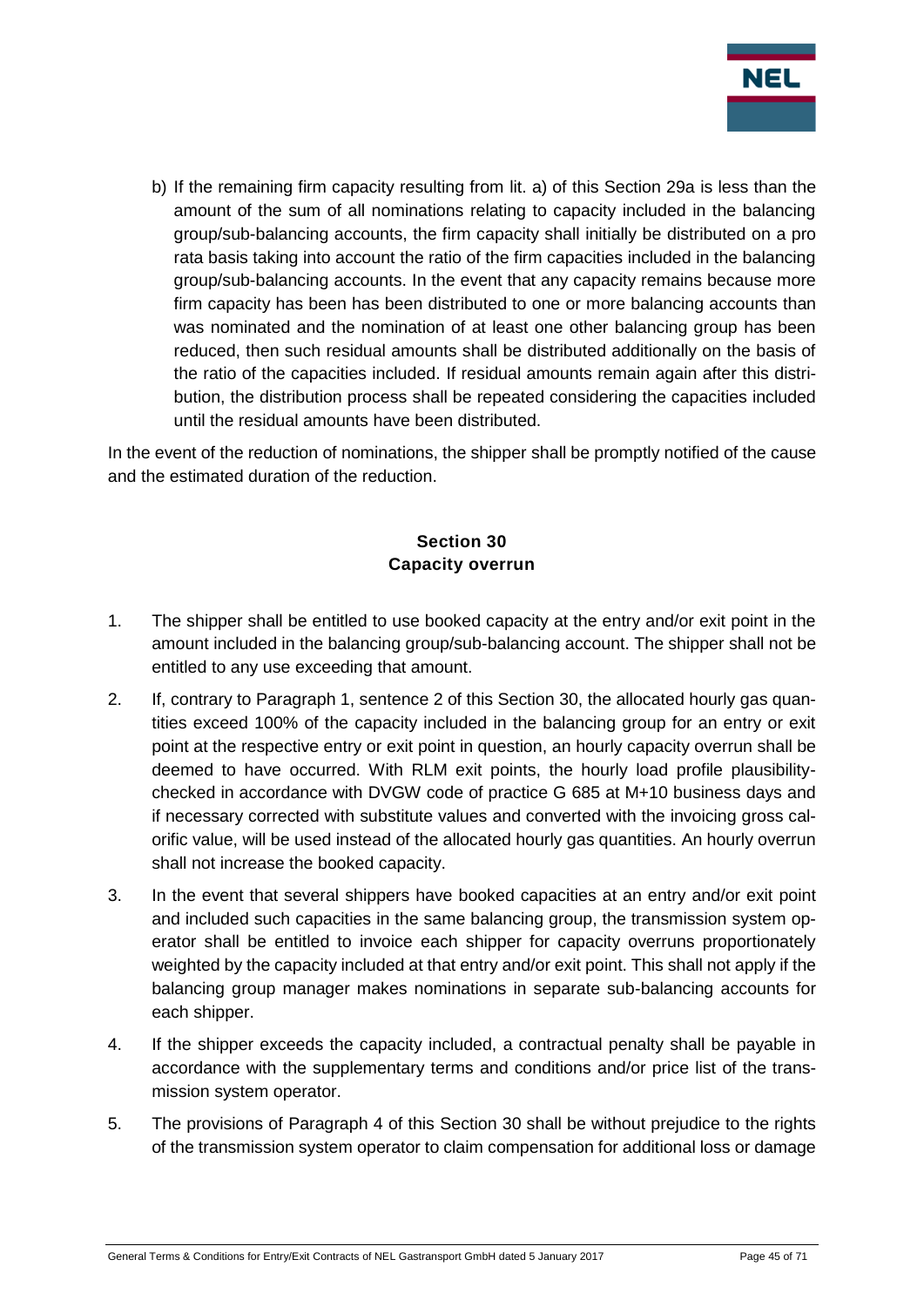

caused by overruns. Contractual penalties already paid shall be set off against such compensation payable for specific capacity overruns.

6. Paragraph 1 sentence 2 and Paragraphs 2 to 5 of this Section 30 shall not apply to market area interconnection points and cross-border interconnection points provided the overnomination requirements in accordance with Section 13d are met.

#### **Section 31 Suspension or amendment of contractual obligations**

- <span id="page-45-0"></span>1. In accordance with Section 16 EnWG, the transmission system operator shall be entitled to introduce capacity allocation restrictions or use restrictions for the necessary period, modify existing allocation requirements or use restrictions or convert booked firm capacity into interruptible capacity to the extent necessary to ensure the safety and reliability of the transmission system operator's network.
- 2. The transmission system operator shall also be entitled to adopt measures under Paragraph 1 of this Section 31 if capacity usage differs from the load flow simulation assumptions made in accordance with good gas industry practice under Section 9 (2) GasNZV, and if the different capacity usage forces the transmission system operator to modify the assumptions applied in determining capacity as per Section 9 GasNZV so that capacity can no longer be offered in the amount previously offered. The transmission system operator shall be entitled to adopt measures under Paragraph 1 of this Section 31 if capacity and steering instruments such as load flow commitments and balancing gas to secure the firm, freely allocable capacity required by the transmission system operator cannot be obtained, cannot be obtained in full or can only be obtained at conditions which are economically not reasonable and other network or market measures are not possible. Measures applied by the transmission system operator under this Paragraph shall be reported in advance to the Federal Network Agency, stating the reasons.
- 3. If the entire booked firm capacity at a point is not equally affected by the measures in accordance with Paragraph 1 of this Section 31, the transmission system operator shall determine on a non-discriminatory basis for which capacities or contracts these measures are to be implemented. In the case of the conversion of booked firm capacity into interruptible capacity, the booked firm capacity shall be converted into interruptible capacity in proportion to the firm capacity booked by the shippers. For the interruption of this capacity, Section 29 shall apply provided, however, that interruption shall be carried out in the chronological order in which firm capacity was booked. Interruption shall be carried out following the interruption of existing interruptible capacity bookings. Section 29 (4) sentences 2, 3 and 4 shall apply mutatis mutandis.
- 4. The transmission system operator shall notify the shipper promptly in advance in the event that the shipper's rights are to be restricted under Paragraphs 1 to 3 of this Section 31; in the event of developments which can be foreseen by the transmission system operator well in advance (e.g. as a result of market area mergers) the transmission system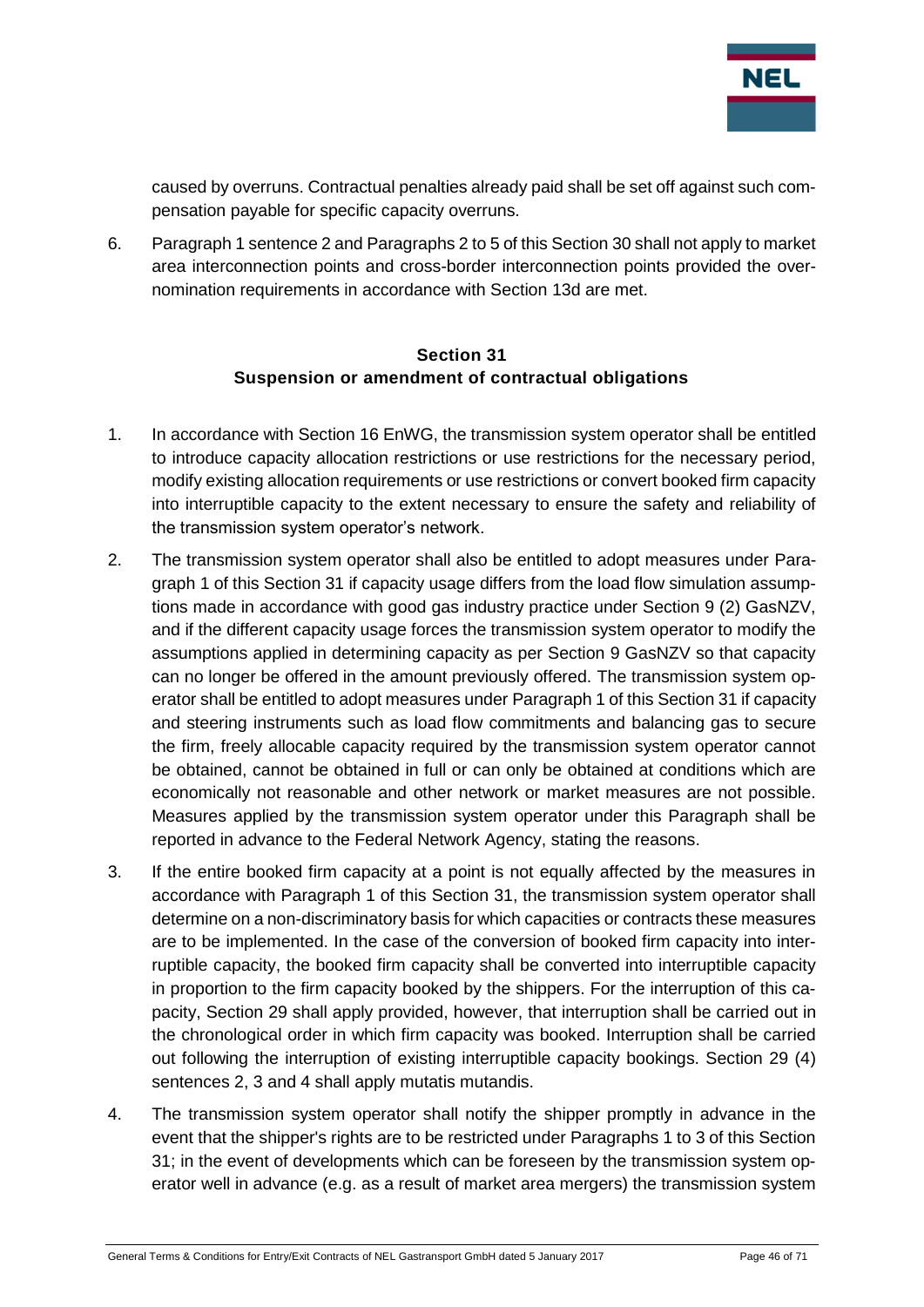

operator shall normally give the shipper at least three months' advance notice of such restrictions. In each case, the transmission system operator shall notify the shipper of the reasons for such restrictions.

- 5. The shipper shall be entitled to extraordinarily terminate the contracts concerned, in whole or in part, within 14 calendar days of the notification date, if the amendment continues for longer than 14 calendar days in any contract year. Termination shall take effect on the effective date of the amendments to the contracts concerned. If the terminated capacity is firm capacity at a cross-border interconnection point or market area interconnection point, the shipper shall be entitled to require the transmission system operator to auction the terminated capacity again at the same point.
- 6. The contracts concerned shall be amended accordingly if the shipper does not exercise its right of termination. If an amendment results in firm capacity being converted into interruptible capacity in whole or in part, the applicable charges for interruptible capacity in accordance with Section 25 shall apply to the converted portion. In any such case, any auction surcharges shall be eliminated pro rata from the date of adjustment by the transmission system operator. If capacity allocation limitations or use conditions are imposed or changed, the respective charges under the supplementary terms and conditions of the transmission system operator shall apply. Any auction surcharges shall continue to apply in any such case.
- 7. The transmission system operator may assign entry and exit points to another market area subject to 2 years and 4 months' advance notice given to the shipper. If a market area change has to take place within a shorter period of time, the transmission system operator shall give reasons for this. Reasons for a reassignment may include but shall not be limited to flow-mechanical requirements. The transmission system operator shall inform the shipper of the market area change without delay. The shipper may object to the market area change within a period of 4 weeks of becoming aware thereof, if the period of notice pursuant to sentence 1 was not observed and if there are supply contracts for the exit points in question with a term ending after the reallocation date. The shipper shall provide proof thereof to the transmission system operator, stating the end of the contract term, the expected supply quantity and the service. Entry and exit points for which such proof has been furnished will be reassigned to the new market area but, for the shipper in question, they will be accounted for in the previous market area until the end of the contract term but no later than until the end of the period pursuant to sentence 1. The shipper shall assign the entry and exit points affected to a separate balancing group/sub-balancing account which only contains these exit points. The transmission system operator shall inform the market area manager about the separate balancing group and the separate sub-balancing account. If the proof pursuant to sentence 7 is not furnished by the shipper within 4 weeks, or if the entry and exit points affected have not been assigned to a separate balancing group/sub-balancing account, the points shall be accounted for in the new market area as of the reallocation date.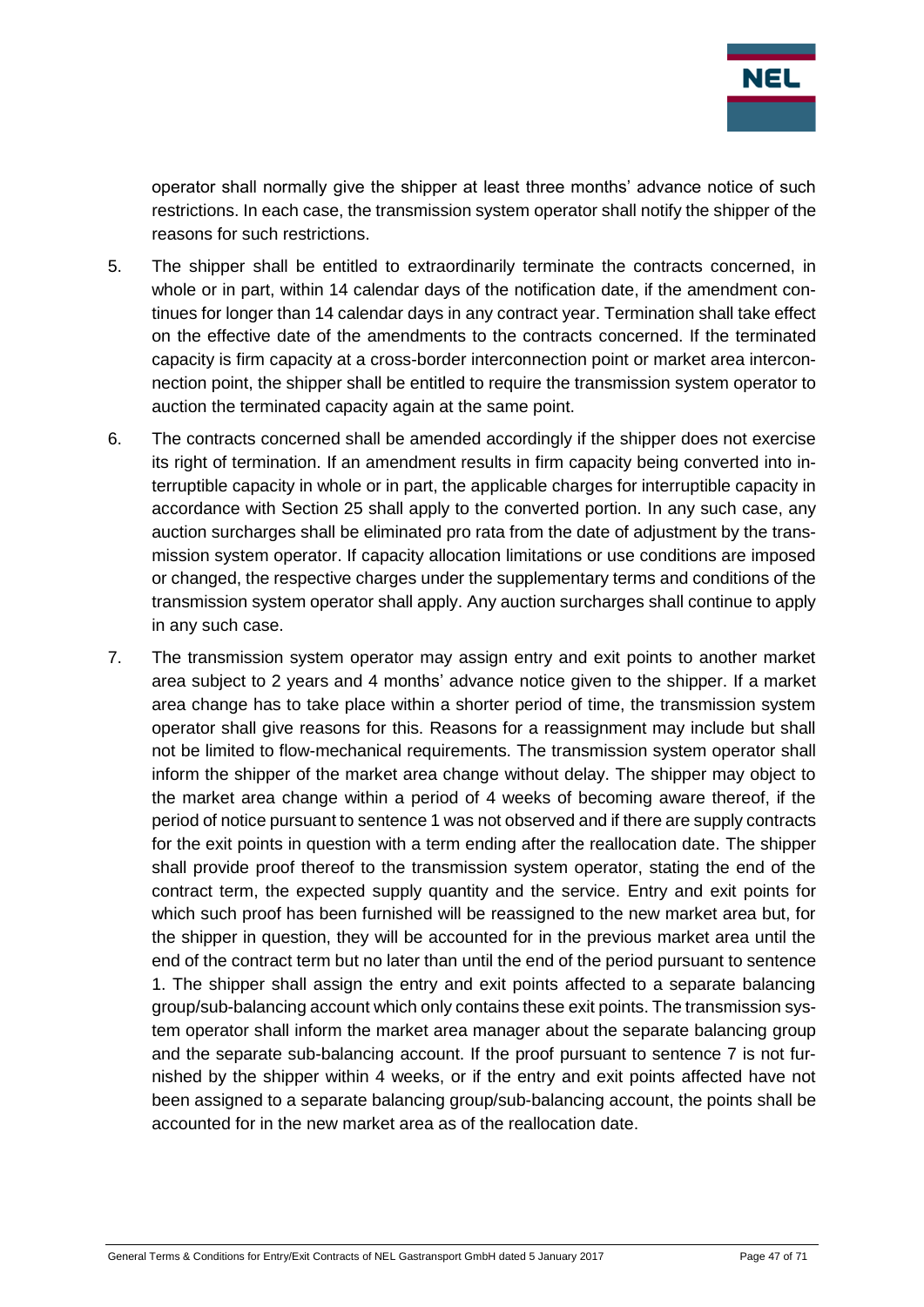

## <span id="page-47-0"></span>**Section 32 Transmission System Operator's contact persons and availability**

<span id="page-47-1"></span>The names of the transmission system operator's contact persons are posted on its website.

## **Section 33 Data transmission and data processing**

The transmission system operator shall be entitled to disclose consumption, invoicing and contract data to other system operators or market area managers to the extent that and for such time as such disclosure is necessary for the proper performance of the respective contract. The transmission system operator shall also be entitled to gather, store and process data received from the shipper or the shipper's user as part of the use of the primary capacity platform or of its systems for processing network access, and as permitted under data protection acts. The shipper consents to automated data processing by the transmission system operator or provider contracted by the transmission system operator in accordance with data protection laws.

## **Section 34 Force majeure**

- <span id="page-47-2"></span>1. A party to the contract shall be released from its obligations to the extent that it is prevented from performing such obligations by force majeure in accordance with Paragraph 2 of this Section 34. The other party in each case shall be released from its obligations to the extent that and for such time as the first party is prevented from performing its obligations by force majeure.
- 2. Force majeure is defined as any unforeseeable external event that is unavoidable, even by the exercise of due care reasonably to be expected and the deployment of resources which the party concerned could be reasonably expected to deploy from the technical and economic point of view. Such events shall include without limitation natural disasters, terrorist attacks, power failures, telecommunications failures, strikes and lawful lockouts or statutory provisions or acts of governments, courts or authorities (regardless of their legality).
- 3. The affected party to the contract shall notify the other party promptly, stating the circumstances of force majeure and their expected duration. The affected party shall endeavour to restore its ability to fulfil its obligations as soon as possible, deploying all technically feasible and economically viable resources to do so.
- 4. If a party to the contract utilises third-party services to perform contractual obligations, an event which would constitute force majeure or other circumstances within the meaning of Paragraph 2 of this Section 34 for the third party concerned shall also constitute circumstances of force majeure for that party to the contract.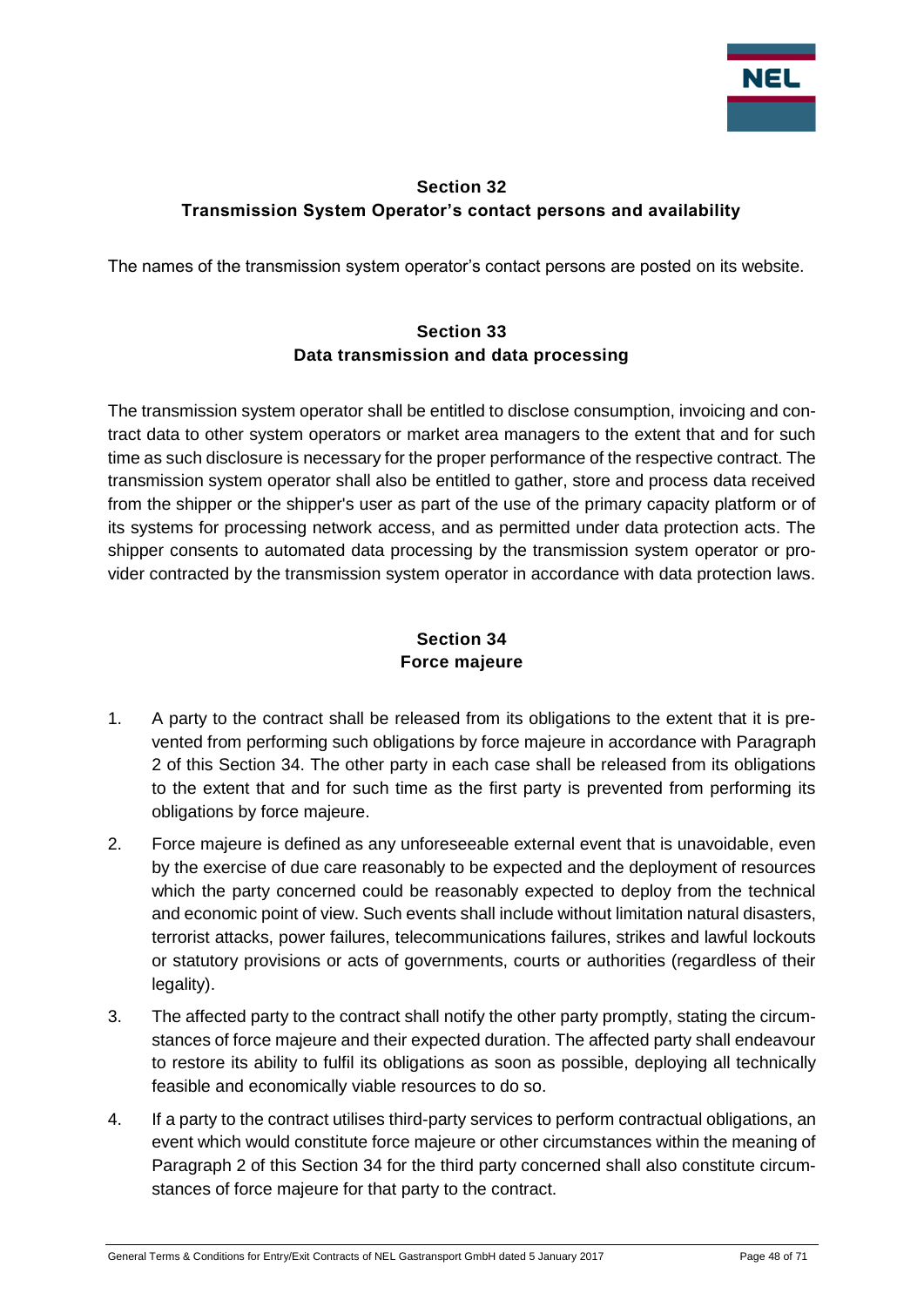

## **Section 35 Liability**

- <span id="page-48-0"></span>1. The transmission system operator shall be liable for damage to property ("Sachschäden") and financial loss ("Vermögensschäden") suffered by the shipper at all pressure levels as a result of the interruption of or disturbances in network access in accordance with Section 5 GasNZV in conjunction with Section 18 NDAV (Ordinance Concerning General Conditions for Network Connection). (see Appendix 1)
- 2. Each of the parties shall be liable to the other party for death, personal injury or damage to health, unless the party itself and its statutory representatives or vicarious agents ("Erfüllungs- und Verrichtungsgehilfen"), have neither acted wilfully nor negligently.
- 3. In all other respects each of the parties shall be liable to the other party for damage to property and financial loss arising out of a culpable breach of their contractual obligations.
	- a) In the event of a breach of a material contractual obligation ("wesentliche Vertragspflichten"), each of the parties shall be liable to the other party for damage to property ("Sachschäden") and financial loss ("Vermögensschäden"), unless such loss or damage was not caused by a wilful act or omission or negligence on the part of the party itself, its statutory representatives or vicarious agents. The liability of the parties in the event of damage to property or financial loss caused by slight negligence shall be limited to the loss or damage typically foreseeable in connection with such contracts.

(i) Material contractual obligations are obligations the performance of which is prerequisite to the proper performance of the contract, and the performance of which the parties to the contract normally rely on and may at all times expect.

(ii) Loss or damage typically foreseeable is loss or damage a party to the contract foresaw as a possible consequence of a breach of contract or ought to have foreseen as a possible consequence of a breach of contract under the circumstances of which the party was aware at that time or ought to have been aware at that time if it had exercised due care ("verkehrsübliche Sorgfalt").

(iii) It is to be assumed that the typical loss or damage in connection with contracts of this type is EUR 2.5 million for damage to property and EUR 1 million for financial loss.

b) In the event of a breach of non-material contractual obligations, each of the parties shall be liable to the other party for damage to property and financial loss, unless such loss or damage was not caused by a wilful act or omission or gross negligence on the part of the party itself, its statutory representatives or vicarious agents.

(i) In the case of damage to property or financial loss caused by gross negligence, the liability of the parties and their statutory representatives or managing vicarious agents ("Leitende Erfüllungs- und Verrichtungsgehilfen")shall be limited to the loss or damage typically foreseeable in connection with such contracts.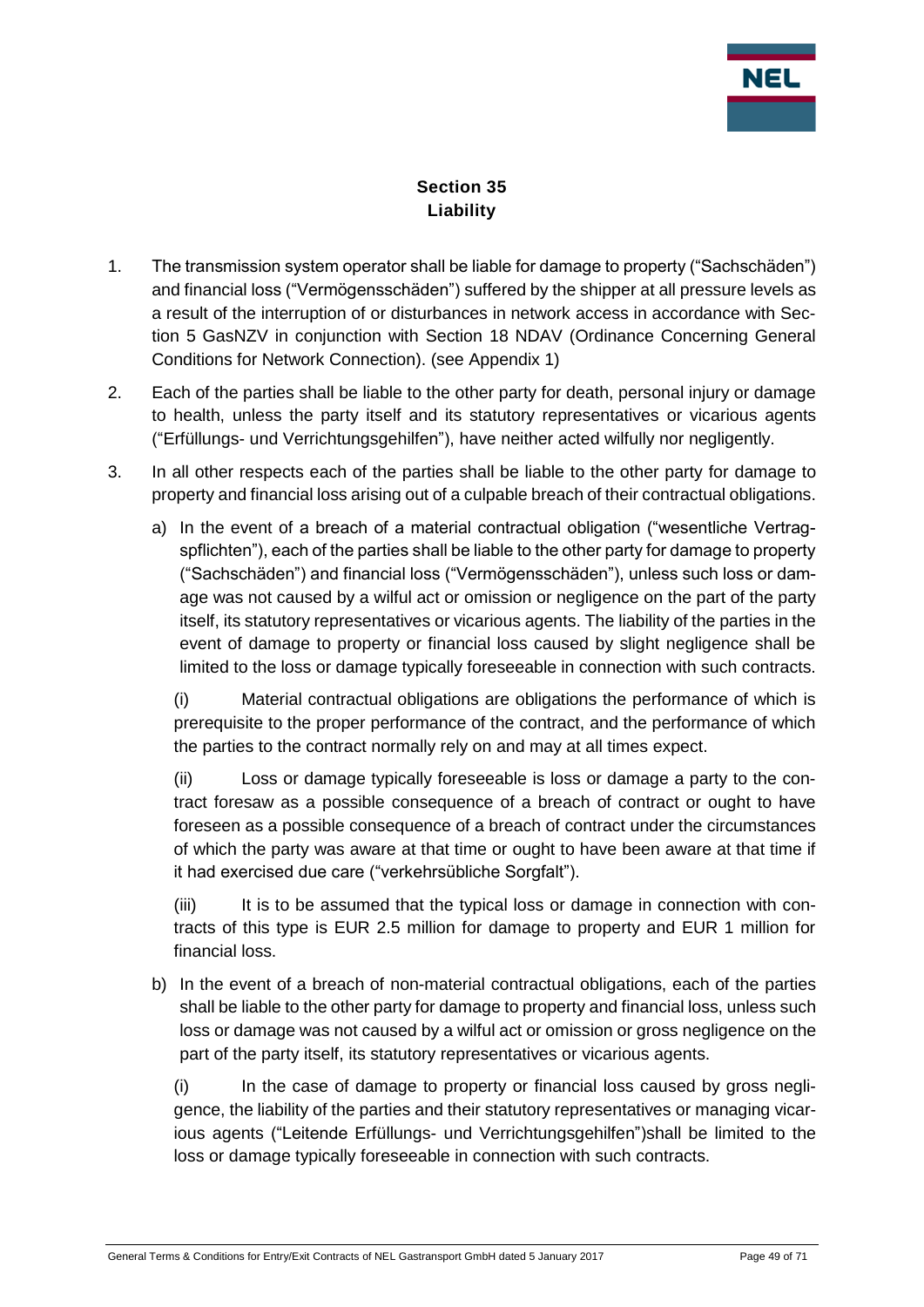

(ii) In the case of damage to property caused by gross negligence, the parties' liability for ordinary vicarious agents ("einfache Erfüllungsgehilfen") shall be limited to EUR 1.5 million for damage to property, and EUR 0.5 million for financial loss.

- 4. Section 16 and 16a EnWG shall not be affected. Measures in accordance with Section 16 (2) EnWG shall include, without limitation, action taken to ensure a secure natural gas supply for domestic customers in accordance with Section 53a EnWG.
- 5. The parties' liability under mandatory provisions of the Public Liability Act ("Haftpflichtgesetz") and other laws shall not be affected.
- 6. Paragraphs 1 to 5 of this Section 35 shall also apply to the statutory representatives, employees, vicarious agents of the parties, if and to the extent that these conditions are applicable to the respective party.

## **Section 36 Deposit**

- <span id="page-49-0"></span>1. The transmission system operator may in justified cases require the shipper to pay a reasonable deposit or to make advance payment in accordance with Section 36a for all payment claims arising from the commercial relationship with the shipper. The reasons for any such request for a deposit or advance payment shall be stated to the shipper in text form. If the transmission system operator has requested a deposit from the shipper, the transmission system operator can, if there still is a justified case, at any time request a changeover to advance payment in accordance with Section 36a. In such case, the deposit, if used, shall be refunded without delay upon receipt of the first advance payment.
- 2. Without limitation, the transmission system operator shall be deemed to have reasonable cause for requiring a deposit or advance payment if:
	- a) the shipper

aa) is in arrears with a significant amount, i.e. usually at least 10% of the charge payable by this shipper according to the last invoice or a request for a down-payment, and has failed to make the payment in full upon receipt, after having gone into arrears, of an explicit request for payment in writing threatening withdrawal of the shipper's network access and termination of the shipping contracts or bb) has been in arrears twice in twelve months with payments due, or

- b) enforcement measures have been initiated against the shipper for financial claims (Sections 803 - 882a Code of Civil Procedure (ZPO)), unless said financial claims are insignificant
- c) an earlier entry or exit contract between the transmission system operator and the shipper has been terminated effectively in accordance with Section 37 (2), lit. b) within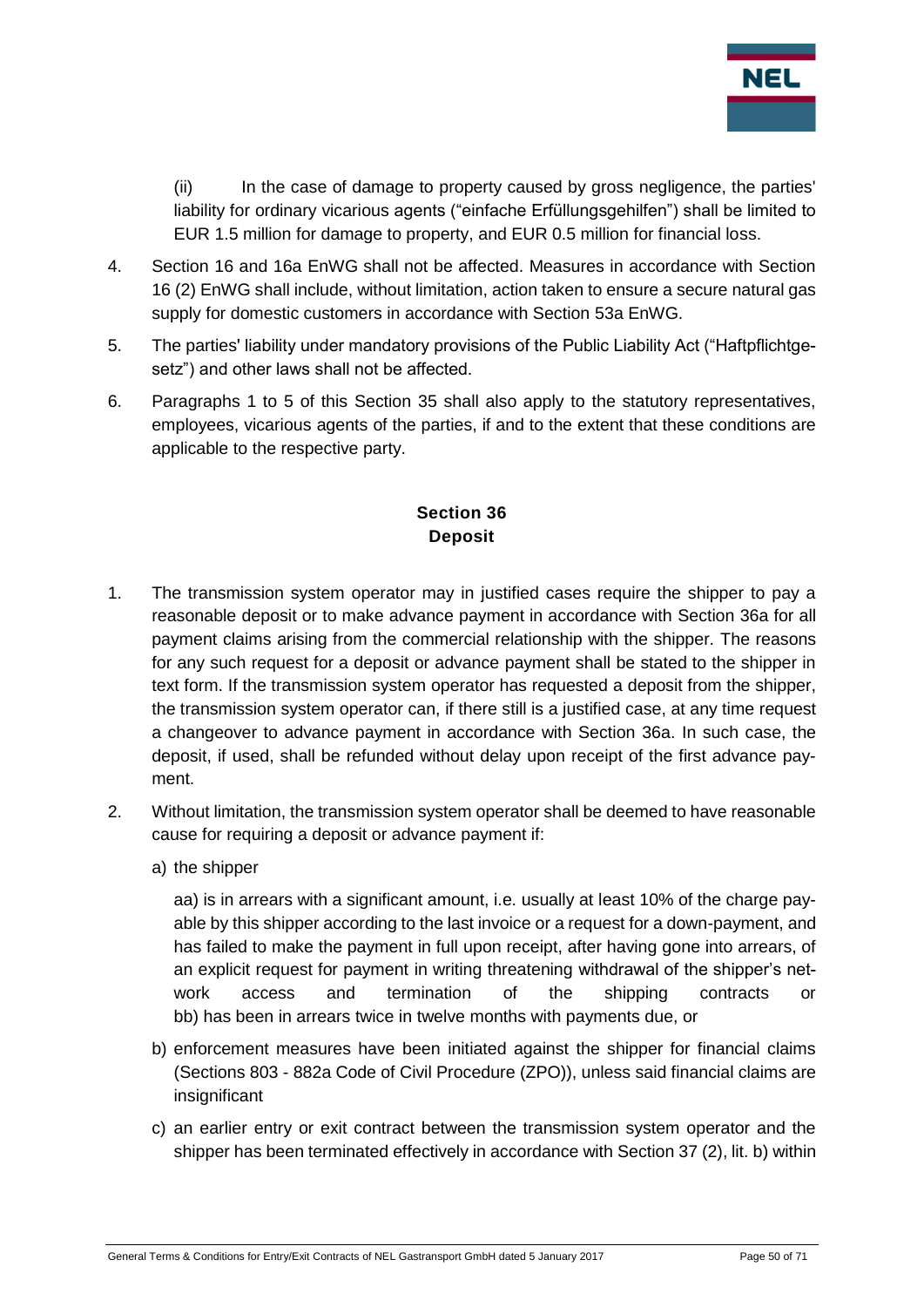

the last 2 years before the signing of this contract, or the permission to use the primary capacity platform has been effectively withdrawn from the shipper during this time.

In addition, the transmission system operator shall be deemed to have reasonable cause for requiring a deposit or advance payment if, according to information obtained from a generally recognised credit agency or rating agency, the shipper does not have an appropriate credit rating.

Without limitation, the shipper's credit rating shall be deemed inappropriate if it fails to meet at least one of the following requirements:

- a Standard & Poor's long-term rating of BBB- or better,
- a Fitch rating of BBB- or better,
- a Moody's long-term rating of Baa3 or better, or,
- a Dun & Bradstreet Risk Indicator 3 or better
- a Creditreform rating (credit index score 2.0) of at least risk class II or better (in accordance with Creditreform Rating Map Germany as of 30 ).September 2015 or, if risk classes according to Creditreform (credit index score 2.0) are not available for the shipper,
- 235 points or less according to Creditreform (credit index score 2.0).

This shall also apply if the shipper does not have a corresponding comparable rating of any other recognised rating agency.

The transmission system operator shall disclose to the shipper in full the data and the essential content of the information obtained that gives the transmission system operator reasonable cause for concern.

The shipper may rebut the claim that it does not have an appropriate credit rating by furnishing appropriate proof of its creditworthiness within 5 business days. Such proof can be submitted e.g. in the form of an auditor's certificate, a confirmation of sufficient liquidity by a bank authorised to do business in Germany, an up-to-date annual report as well as any other information relevant to the shipper's creditworthiness, as may be required.

- 3. Deposit types include irrevocable, unconditional bank guarantees, irrevocable unconditional corporate guarantees (binding letters of comfort and affiliate guarantees), and irrevocable, unconditional, abstract guarantees of a bank authorised to do business in the Federal Republic of Germany. The type of deposit shall be determined at the discretion of the shipper. The transmission system operator may also accept cash or assignments of receivables.
- 4. The shipper shall provide the deposit to the transmission system operator within 7 business days of the corresponding request.
- 5. The requirements for individual deposit types are as follows: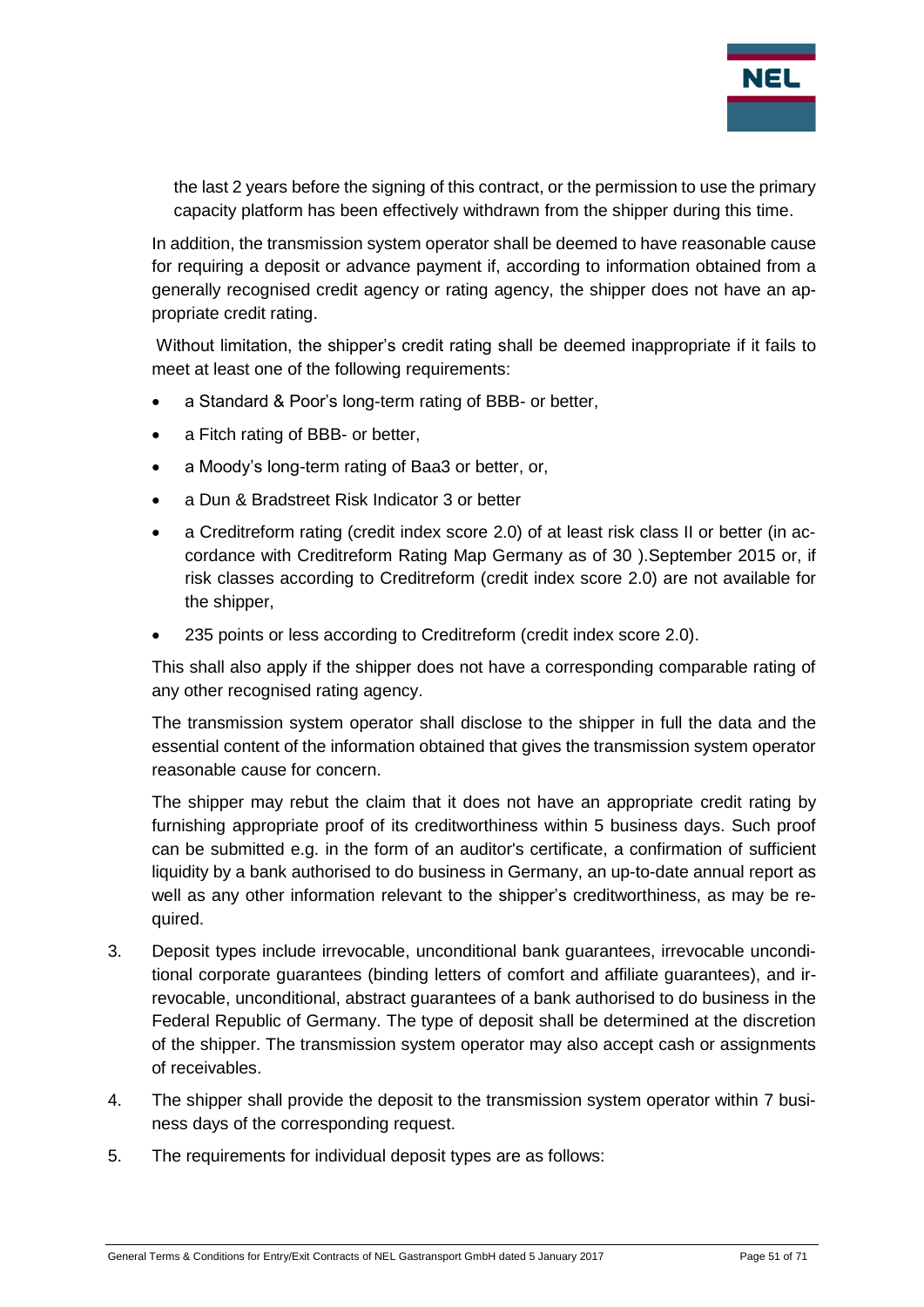

- a) Bank securities must be provided in the form of an unconditional, irrevocable and abstract indemnity letter or guarantee of a bank authorised to do business in the Federal Republic of Germany. The bank issuing the deposit shall have a Standard & Poor's long-term rating of A- or better, a Moody's long-term rating of A3 or better, or be part of the German savings and cooperative bank sector.
- b) For corporate guarantees and indemnity letters, the issuing company providing the deposit shall have
	- a Standard & Poor's long-term rating of BBB- or better,
	- a Fitch rating of BBB-, or better
	- a Moody's long-term rating of Baa3 or better
	- a Dun & Bradstreet credit rating with a Risk Indicator 3 or better,
	- a Creditreform credit index score (credit index score 2.0) of risk class II or better (in accordance with Creditreform Rating Map Germany as of 30). September 2015) or, if risk classes according to Creditreform (credit index score 2.0) risk classes are not available for the shipper
	- 235 points or less according to Creditreform (credit index score 2.0).

The corporate guarantee or indemnity amount shall not exceed 10% of liable equity capital of the company providing the deposit. The shipper shall document compliance with this requirement to the transmission system operator upon providing the deposit.

- c) Any cash deposit provided shall be deposited to an account specified by the transmission system operator. Interest shall be payable on such amounts at the base rate published by Deutsche Bundesbank on the first bank business day of the month.
- d) The indemnity or guarantee amount shall be payable and shall include a general waiver of the right to insist on prior failed attempt at direct enforcement, waiver of contestability and waiver of offset against claims unless undisputed or upheld by legal judgment. An abstract indemnity or guarantee letter shall be valid for at least 12 calendar months, and shall expire no later than two months after the end of the contract term.
- 6. The deposit amount shall be the higher of the following amounts:
	- a) twice the average monthly capacity charges receivable from the shipper for the past 12 months. If the network use period is less than 12 months, this period shall be used as a basis for calculation of the deposit amount, or
	- b) the capacity charges receivable from the shipper for the two following months.

In deviation from sentence 1 of this Paragraph 6, for a period of 6 months from the moment of admission according to Section 2a (2), the amount of the deposit shall amount to twice the average monthly capacity charges for expected capacity bookings for a period of 12 months. The shipper shall be obligated to provide the transmission system operator with any requested information necessary for this in text form.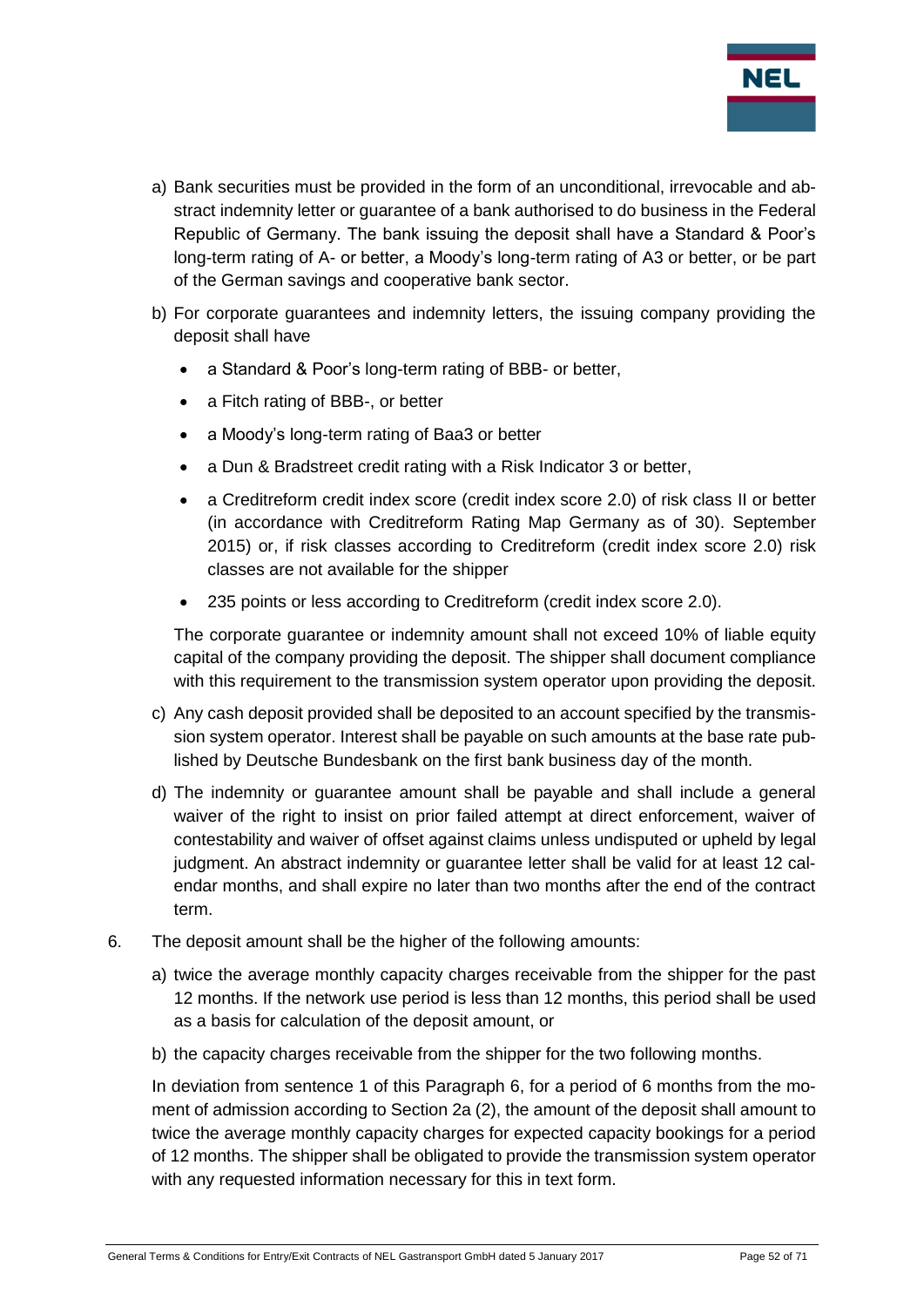

- 7. The transmission system operator may restrict the shipper's admission to the primary capacity platform in accordance with Section 2a so that the shipper can only book capacities up to the extent to which the total charge for the capacities requested correspond to the amount of the deposits made. It is possible at any time to adapt the extent of admission after the shipper has previously increased its deposit in accordance with the amended expected capacity.
- 8. The transmission system operator may have recourse to the deposit provided that it has issued a payment due notice for overdue amounts after payment has been delayed and the reasonable deadline set for making payment has not been met. In such a case the transmission system operator may request that another deposit be made under the conditions detailed in Paragraph 8 of this Section 36. The shipper shall make said deposit within 7 days of the request.
- 9. Deposits provided shall be returned promptly in the event that the reasons for the requirement of securities no longer apply. The transmission system operator shall review the reasons justifying the requirement for a deposit or advance payment every six months. During such review, the transmission system operator shall verify whether the deposit amount meets the requirements of Paragraph 6 of this Section 36. In the event that such review reveals that the realisable value of all securities provided exceeds the amount of the applicable value in accordance with Paragraph 6 of this Section 36 temporarily, the transmission system operator shall return the corresponding portion of the deposit. If several deposits have been provided, the transmission system operator may choose at its discretion which deposits to return. In the event that the realisable value of all deposits provided falls below the amount of the applicable value in accordance with Paragraph 7 of this Section 36 by a more than insignificant amount, the transmission system operator may require the shipper to adjust the amount of such securities accordingly.
- 10. The transmission system operator may also return a deposit if the shipper has not booked any capacity 12 months after its admission to the primary capacity platform. At the same time as the deposit is returned, the shipper's right to book capacity or its admission to the primary capacity platform will be withdrawn. In this case the transmission system operator shall give the shipper 8 weeks advance notice in text form of the withdrawal of its admission. The deposit will not be returned and admission will not be withdrawn if the shipper appeals in text form within 4 weeks of the advance notice. The period according to sentence 1 begins to run again on receipt of the appeal by the transmission system operator.

#### **Section 36a Advance payment**

<span id="page-52-0"></span>1. The shipper shall be entitled to make an advance payment instead of providing a deposit. To do so, the shipper shall state to the transmission system operator in text form within five business days of the receipt of the request for a deposit by the transmission system operator that it will make an advance payment instead of the deposit.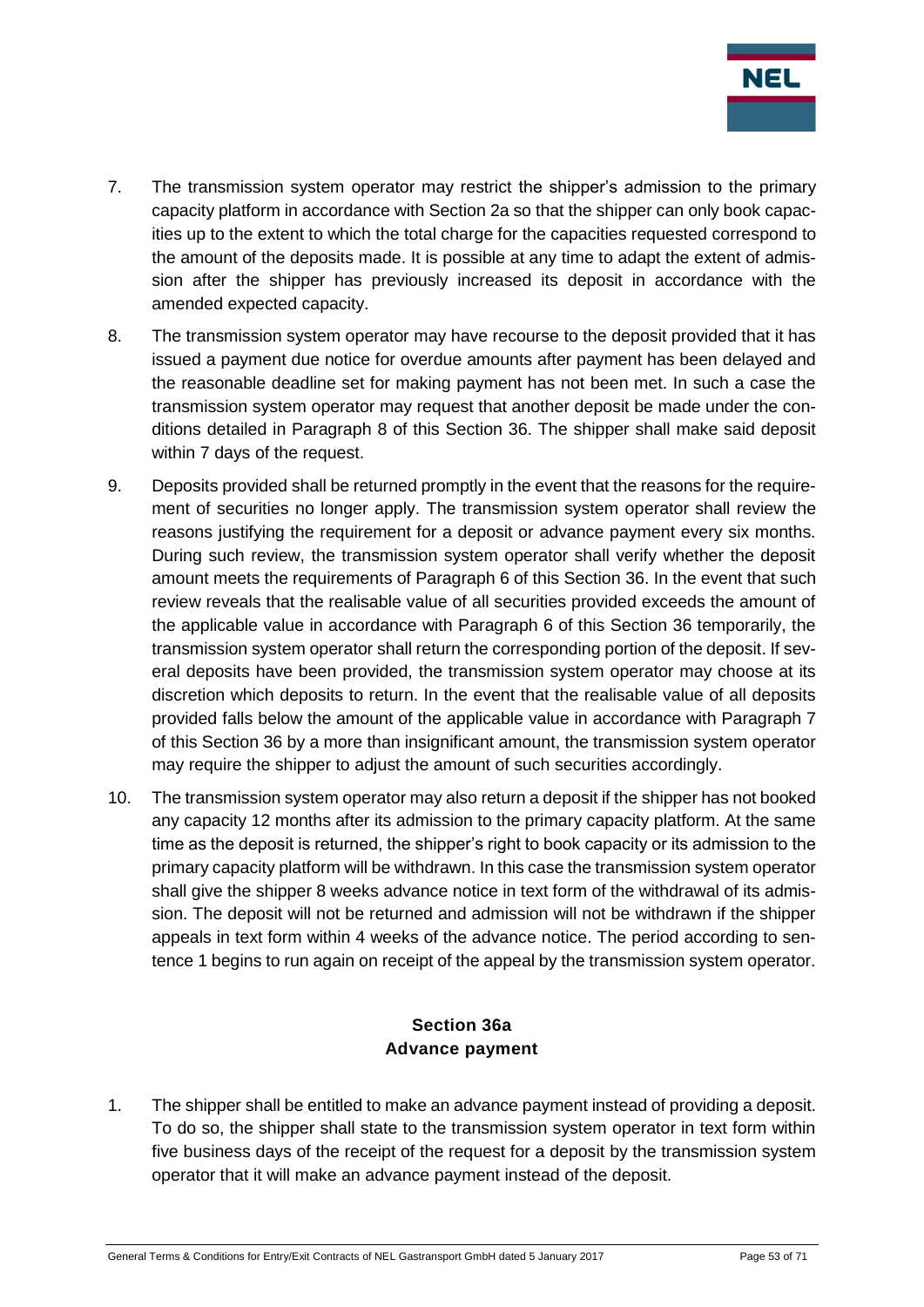

- 2. If the transmission system operator requests an advance payment in accordance with Section 36, Paragraph 1 or if the shipper avoids providing a requested deposit in accordance 36a, Paragraph 1, the shipper shall be required to make future payments in response to capacity charge requests as advance payments.
- 3. The transmission system operator may request an advance payment once every month, every fortnight or every week.
- 4. The amount of the advance payment shall be determined on the basis of the average monthly capacity charge requests made to the shipper over the past 12 months. If the actual period of use is less than 12 months, said actual period shall be used as a basis for calculating the average monthly capacity charge requests. If the circumstances of a particular case give reason to believe that the actual capacity charge requests are higher or lower than the average capacity charge requests calculated, then this shall be duly taken into account by the transmission system operator when determining the amount of the advance payment. To this end the transmission system operator may ask the shipper to provide a booking forecast, or the shipper may submit a booking forecast. However, the transmission system operator shall not be bound by any such forecast in a given case.
- 5. The transmission system operator shall advise the shipper by the 13<sup>th</sup> business day of the month preceding the month M of the amount of the monthly advance payment and the advance payment to be made according to the selected period. The advance payment shall be made in time so that it is credited to the transmission system operator's account by the last business day of the month preceding the month M, and for advance payments made every two weeks or every week, by the last business day of the week preceding the delivery week. The transmission system operator shall be entitled to request proof from the shipper that the payment order was issued in good time.
- 6. The advance payment shall be offset from the capacity charge requests made by the transmission system operator for the month M in which the payment was made.
- 7. If a particular advance payment does not suffice to cover the charge requests for the month M in question, the shipper shall pay the difference by the date on which the charges are due and payable in accordance with the transmission system operator's terms and conditions concerning charges and payment If a particular advance payment exceeds the capacity charge request for the month in question, the difference shall be reimbursed to the shipper.
- 8. The transmission system operator may restrict the shipper's admission to the primary capacity platform in accordance with Section 2a so that the shipper can only book capacities up to the extent to which the total charges for the capacities requested correspond to the amount of the advance payment made. It is possible at any time to adjust the scope of admission after the shipper has previously increased its advance payment in accordance with the amended expected capacity.
- 9. The transmission system operator shall check the first time after 6 months of the first advance payment, and then every 6 months thereafter, whether there is reasonable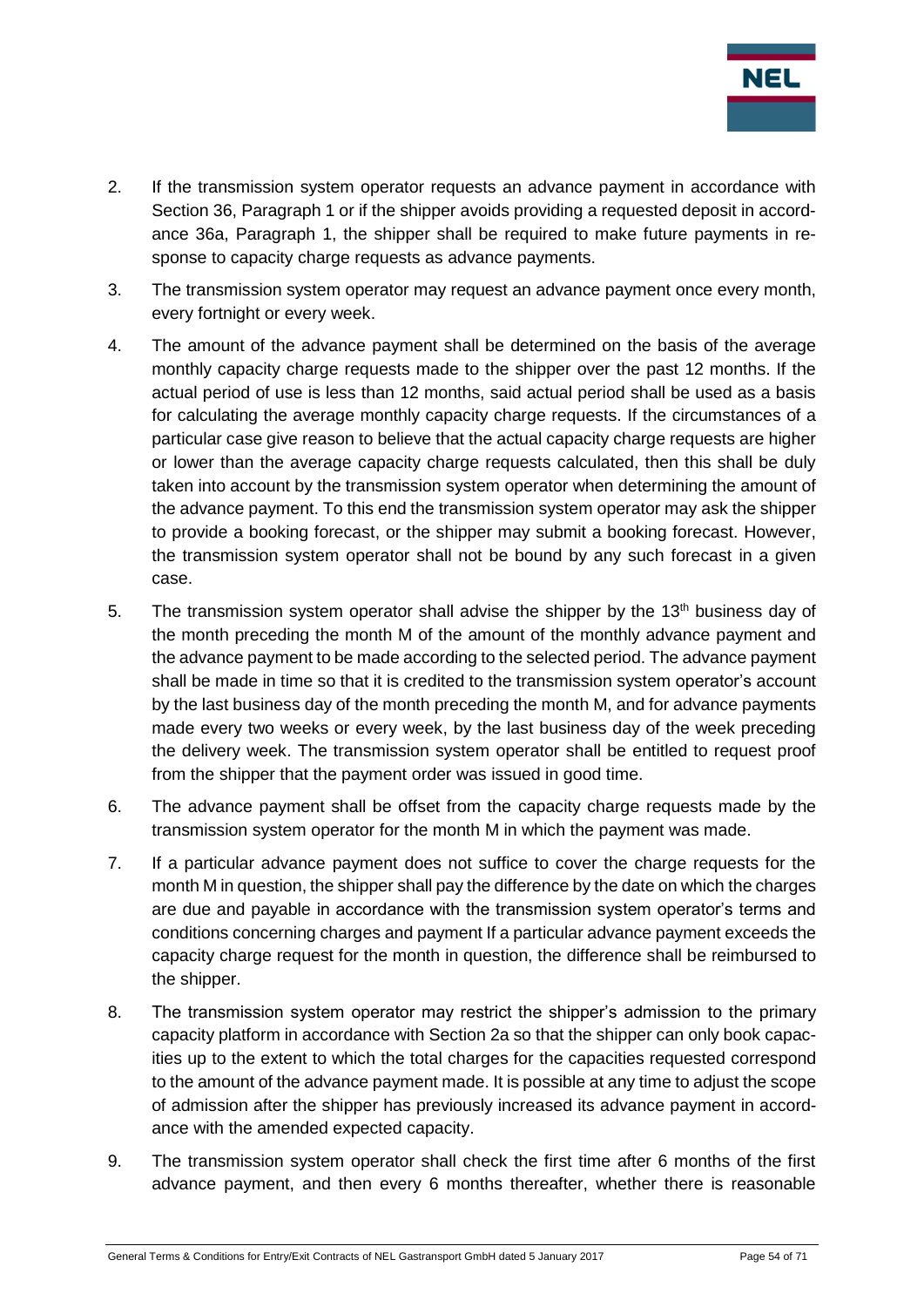

cause for requiring an advance payment as provided for in Section 36 (2). The shipper may request after 18 months at the earliest that the advance payments be stopped, provided there is no longer any reasonable cause for requiring advance payments as provided for in Section 36 (2) above and provided that the shipper's payments over the previous 18 months have been made in full and on time. If it has been established that the conditions requiring advance payments to be made no longer exist, the transmission system operator shall confirm to the shipper that advance payment are no longer required. The duty to make advance payments ends upon receipt of said confirmation.

10. The transmission system operator may include additional provisions on payment intervals and due dates in the supplementary terms and conditions. The foregoing shall be without prejudice to the transmission system operator's option to agree upon preliminary invoices as part of the conditions concerning charges and payment.

## **Section 37 Termination of contract**

- <span id="page-54-0"></span>1. This contract may be terminated with immediate effect for good cause ("wichtiger Grund").
- 2. Without limitation, the following shall be deemed to constitute reasonable cause for the termination of the contract with immediate effect:
	- a) serious, repeated breach of material contractual obligations despite the issue of a notice to desist or
	- b) failure of the shipper to promptly meet its obligation to provide a deposit in accordance with Section 36 or make advance payment in accordance with Section 36a or to pay such deposit or make such advance payment in full.

## **Section 38 Good faith clause**

- <span id="page-54-1"></span>1. Should unforeseen circumstances arise during the term of the contract which have significant technical, economic, commercial or legal impact on the contract and for which there are no provisions in the contract or the standard terms and conditions or which were not taken into consideration upon the conclusion of the contract and should it therefore become unreasonable for either party to remain bound by any of the provisions of the contract, the party affected by any such change shall be entitled to require the other party to amend the provisions of the contract to reflect the changed conditions and to take into account all the commercial, technical and legal effects on the other party.
- 2. The party relying on such circumstances shall set forth and prove the facts of the matter.
- 3. The party concerned shall become entitled to require an amendment of the contract provisions as a result of changes in circumstances upon the date when the party concerned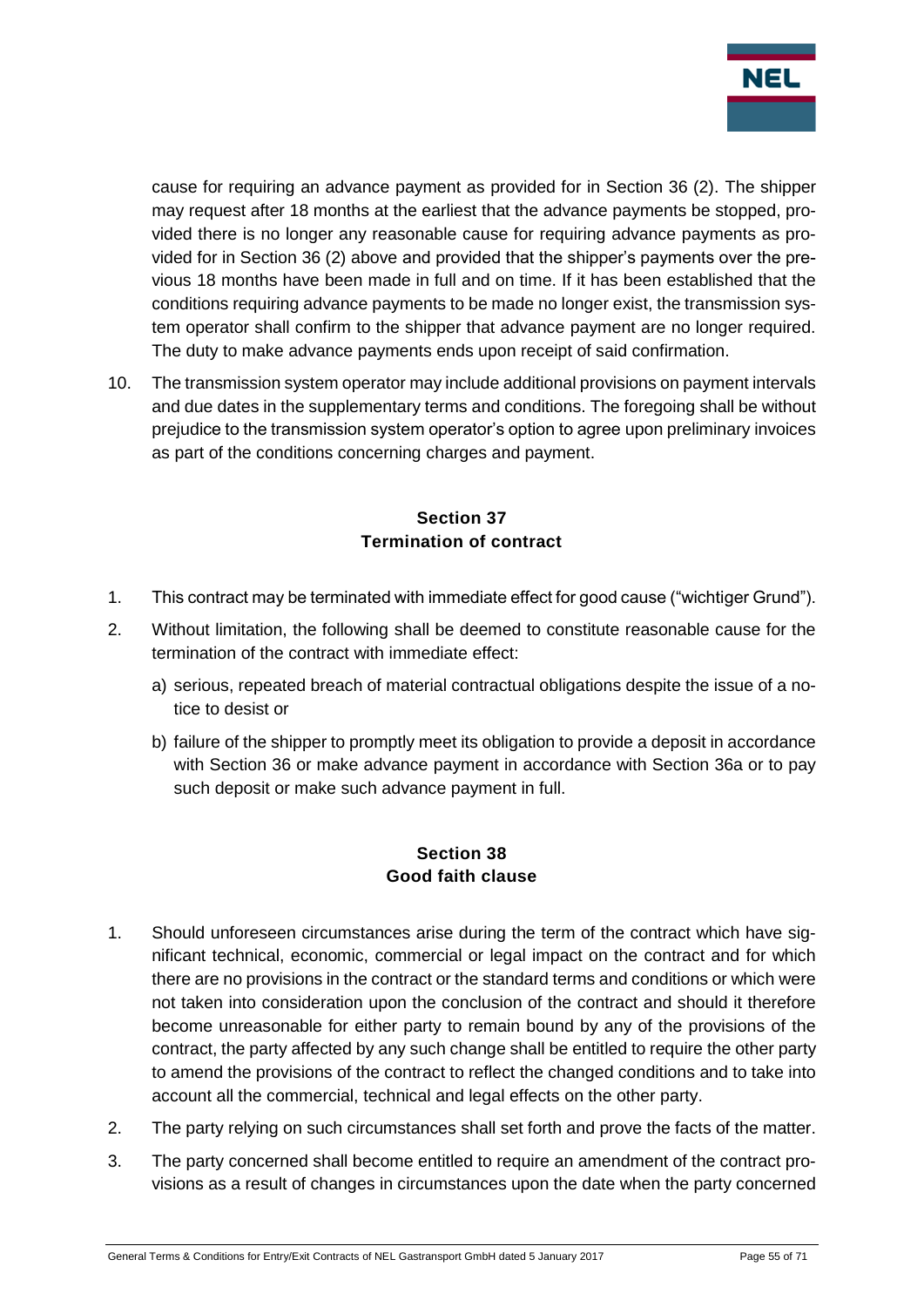

first requests such amendments, except where the party concerned cannot reasonably be expected to have made such request at an earlier date.

## **Section 39 Confidentiality**

- <span id="page-55-0"></span>1. The parties shall keep the content of the contract and all information obtained thereunder by one party from the other party (hereinafter referred to as "confidential information") confidential and shall not disclose or make available such confidential information to third parties without the prior written consent of the other party, except as provided under Paragraph 2 of this section 39 and Section 33. Each party shall use the confidential information solely for the purpose of performing the respective contract.
- 2. Either party shall be entitled to disclose confidential information obtained from the other party without written consent:
	- a) to an affiliated company which is subject to the same confidentiality obligations as the disclosing party,
	- b) to its representatives, advisors/consultants, banks and insurance companies if and to the extent that such disclosure is required for the proper performance of contractual obligations and prior to making such disclosure such person or company has itself has entered into an obligation to keep the confidential information confidential or is under a statutory obligation of confidentiality by virtue of its profession; or
	- c) to the extent that such confidential information
		- has already been lawfully disclosed to the party receiving such information prior to the date of its receipt from the other party,
		- is already public knowledge or becomes available to the public other than through the act or omission of the obtaining party,
		- is required to be disclosed by a party under applicable law or by a judicial or government order, or by a request of a regulatory authority.
- 3. The confidentiality obligation shall end 2 years after expiry of the respective contract.
- <span id="page-55-1"></span>4. Section 6a EnWG shall not be affected.

#### **Section 40 Legal succession**

1. Subject to Section 19, contractual rights and obligations shall not be assigned whether in whole or in part without the prior written permission of the other party, which permission shall not be withheld except for reasonable cause.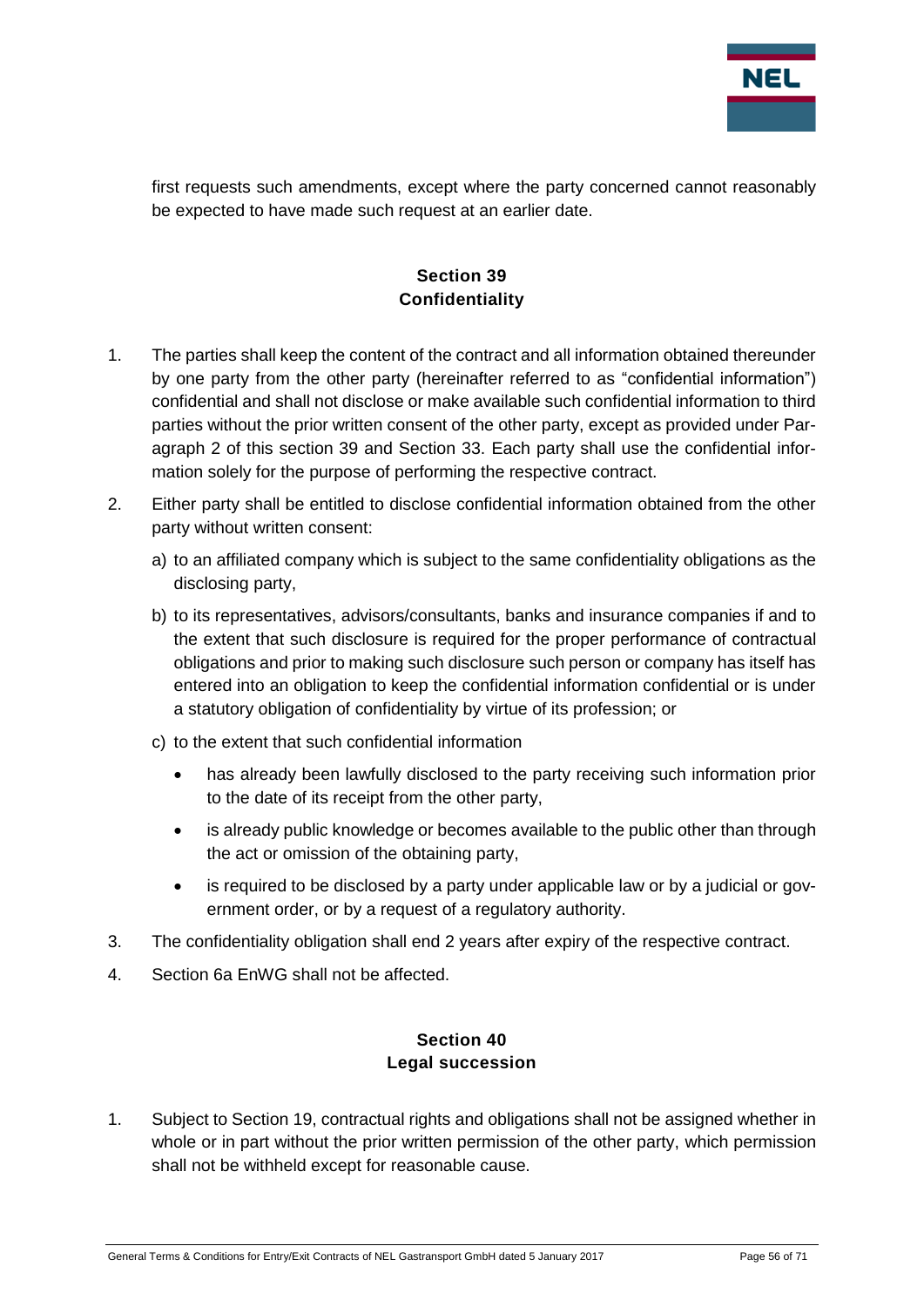

2. Assignment of all of the rights and obligations of a party under the contract to an affiliated company as defined by Section 15 Joint Stock Corporation Act (AktG) shall not require the prior permission but only the written notification of the other party.

#### **Section 41 Contract amendments**

- <span id="page-56-0"></span>1. The transmission system operator may amend the general terms and conditions outlined in this contract for the future if
	- a) a change is required in order to comply with applicable laws, requiations or legally binding orders by national or international courts or authorities – including without limitation determinations and related announcements of the Federal Network Agency – or to comply with generally approved technical standards; this also covers relevant common network operating tools (including Business Requirements Specification) according to Article 8 (3a) of Regulation (EC) No. 715/2009its. or
	- b) in the event that the transmission system operator has a justified interest in changes to the contractual arrangements for network access. Without limitation, the transmission system operator shall be deemed to have such a justified interest if the changes are in connection with the issue of standardised entry and exit contracts in accordance with Section 3 (3) GasNZV.
- 2. The transmission system operator shall give the shipper two months' advance notice of any such amended terms and conditions of the contract in text form and publish the amended terms and conditions of the contract on its website. In justified cases, the transmission system operator may deviate from said notice period of two months, but the notice period should in any case not be less than 15 business days. Without limitation, a justified case shall be deemed to exist if a change pursuant to Paragraph 1, lit. (a) of this Section 41 is required Amendments to the terms and conditions of this contract shall be deemed to have been accepted by the shipper unless the shipper terminates the contract within 30 days of the receipt of notification thereof, with said termination taking effect from the time the amendments to the terms and conditions of this contract become effective. The termination notice period shall be reduced to an appropriate period if the transmission system operator deviates from said notice period of two months pursuant to Paragraph 2, sentences 2 and 3. No compensation shall be payable to the shipper. The shipper shall not be entitled to terminate the contract if the amendment concerned does not represent any or any significant commercial or financial disadvantage to the shipper. In the event that the shipper considers that any such amendment would represent significant financial disadvantage to the shipper, the shipper shall submit evidence of such disadvantage. The transmission system operator shall notify the shipper of the start of the termination notice period, and in the case described in Paragraph 2, sentence 5, of a reduced period, and of the fact that the amended contract terms and conditions will be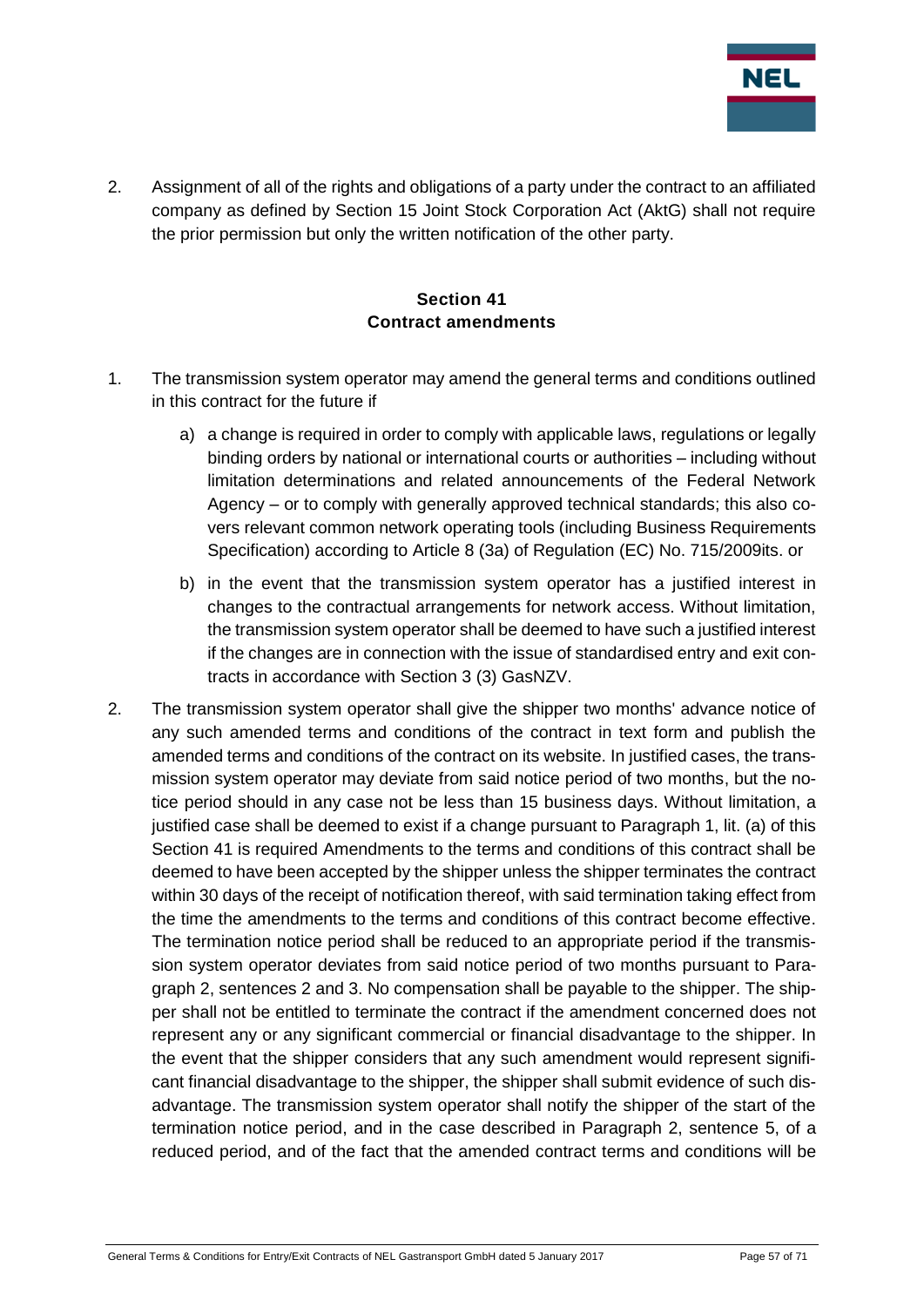

deemed to have been accepted by the shipper in the event that the shipper does not terminate the contract.

<span id="page-57-0"></span>3. Adjustments of charges shall be subject to Section 25.

## **Section 42 Severability**

- 1. If any provision of this contract or the appendices hereto is or becomes ineffective or inoperable, the other provisions of this contract or appendices hereto shall remain in full force and effect.
- 2. The parties shall replace any ineffective or inoperable provision by a provision with as near as reasonably possible the commercial and financial effect intended by the provision so replaced. This shall apply mutatis mutandis to matters not provided for in the contract.

## **Section 43 Text form**

<span id="page-57-1"></span>Any amendment to or termination of a contract shall not be effective unless made in text form. The same shall apply to any waiver of the requirement for amendments or terminations to be made in text form.

#### **Section 44 Venue for disputes and applicable law**

- <span id="page-57-2"></span>1. Any disputes arising between the parties out of or in connection with the contract shall be submitted to the courts of ordinary jurisdiction.
- 2. The venue for disputes shall be the place where the transmission system operator has its registered office.
- 3. The contract shall be governed by and construed and interpreted in accordance with German law to the exclusion of interstate conflict of law rules shall not apply as long as these are not mandatory law. The UN Convention on Contracts for the International Sale of Goods shall not apply.

## **Section 45 List of appendices**

<span id="page-57-3"></span>The following appendix shall constitute an integral part of this contract: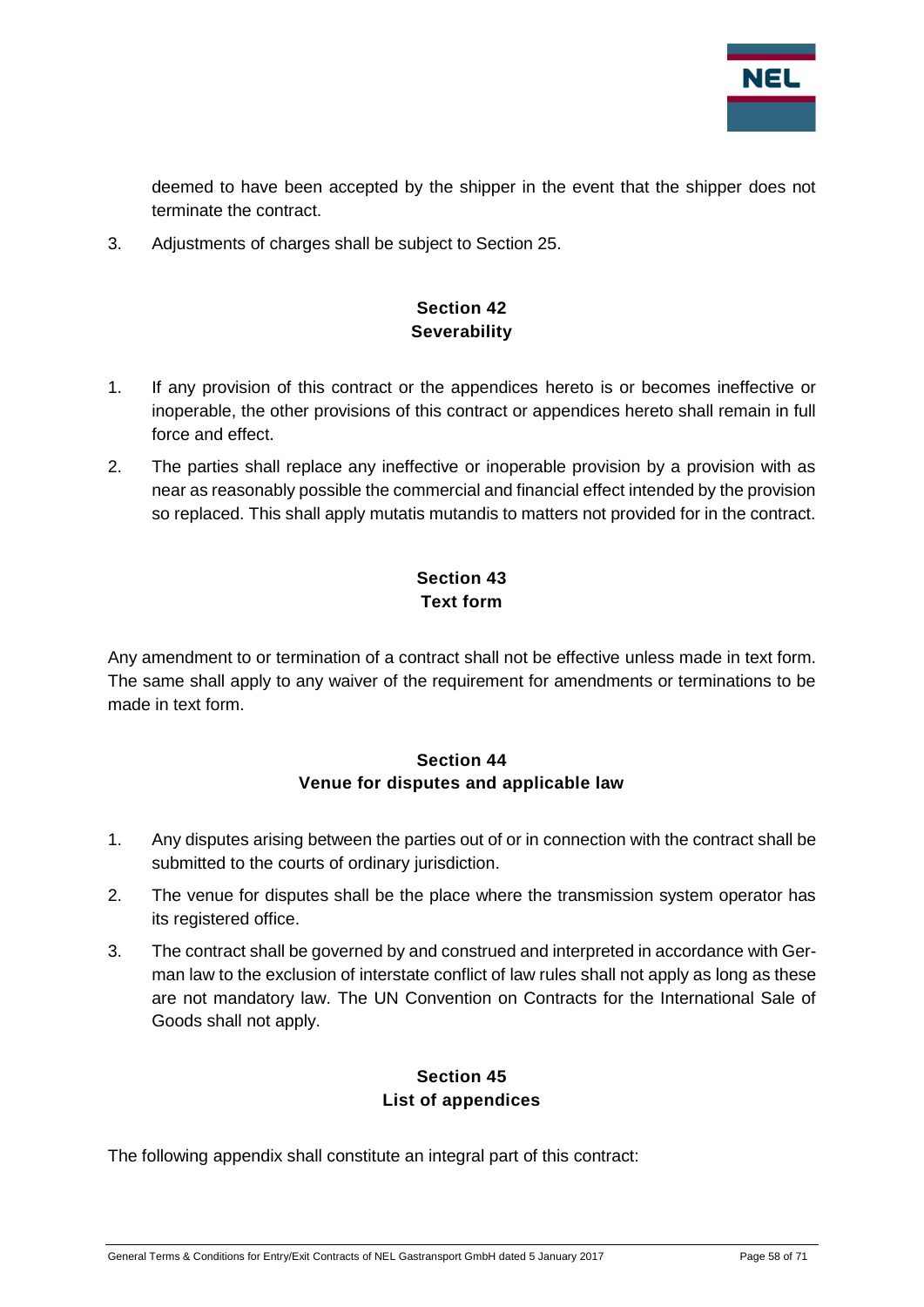

- Appendix 1 Section 18 NDAV
- Appendix 2 Supplementary Terms & Conditions of NEL Gastransport GmbH
- Appendix 3 Supplementary Terms & Conditions of Business of NEL Gastransport GmbH for allocating new technical capacities as of 6 March 2017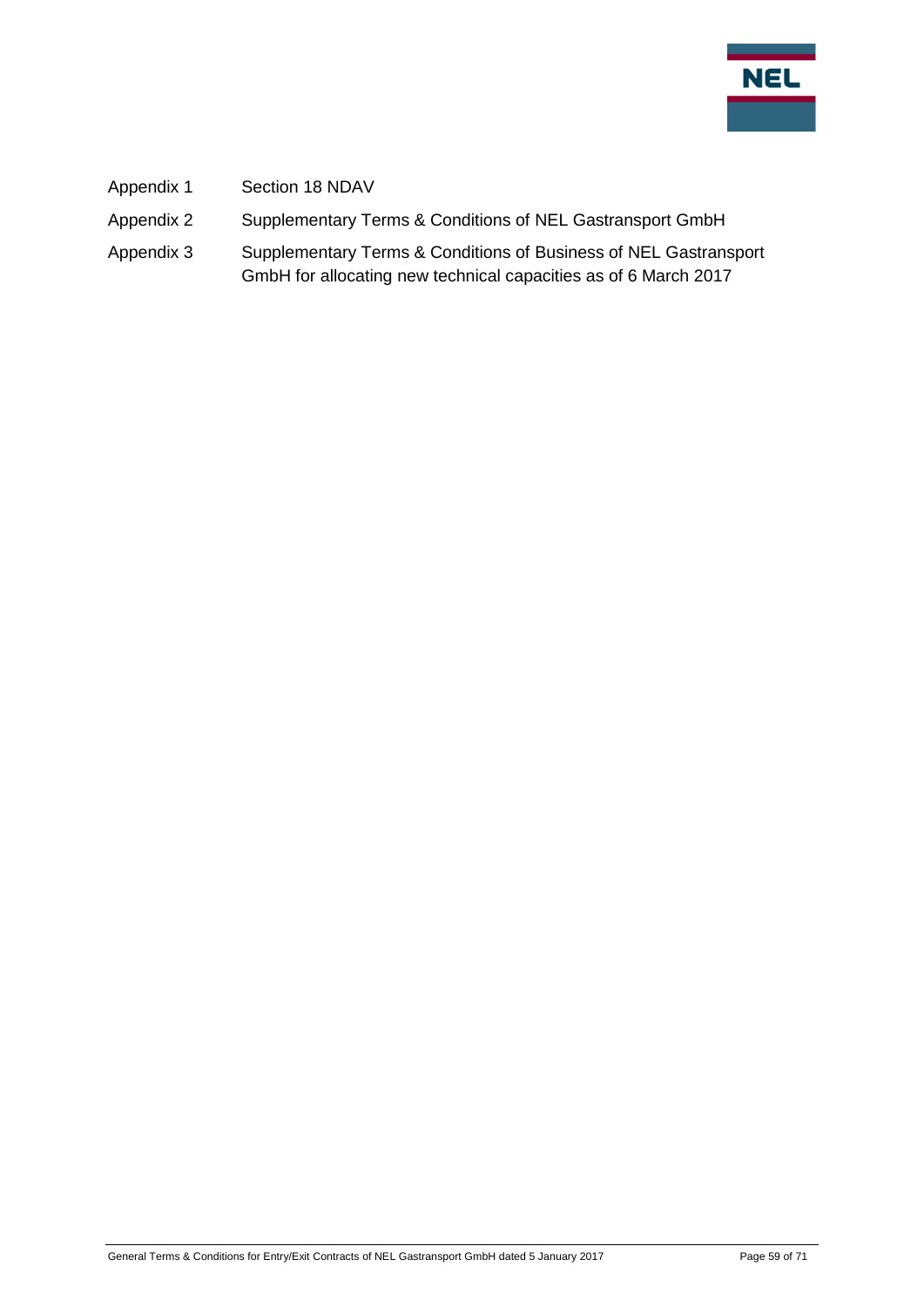

## <span id="page-59-0"></span>**Appendix GTC 1: § 18 Low Pressure Connection Ordinance (Niederdruckanschlussverordnung / NDAV)**

- 1. To the extent the network operator is liable due to contract, connection usage relation or tortious acts for damages suffered by the shipper due to interruptions or irregularities of the connection usage and default of the company or its vicarious agents or servants is required
	- a. regarding financial loss willful misconduct or gross negligence shall be assumed subject to refutation,
	- b. regarding damages to property willful misconduct or negligence shall be assumed subject to refutation.

In case of financial loss pursuant to sentence 1 number 1 liability due to other negligence shall be excluded.

- 2. Liability of the network operator for damages to property towards its connection users caused neither by willful misconduct nor gross negligence shall be respectively limited to 5.000 Euro. Liability for damages to property not caused by willful misconduct shall per damaging event be limited to
	- a. 2,5 million Euro in case of up to 25.000 connection users connected to its own network;
	- b. 10 million Euro in case of 25.001 to 100.000 connection users connected to its own network;
	- c. 20 million Euro in case of 100.001 to 200.000 connection users connected to its own network;
	- d. 30 million Euro in case of 200.001 to one million connection users connected to its own network;
	- e. 40 million Euro in case of more than one million connection users connected to its own network.

Damages of connection users connected to mid and high pressure shall be implied in the aforementioned limits.

3. Paragraph 1 and 2 shall also apply to connection users' claims in tort against third-party network operators in terms of § 3 number 27 Energy Industrial Act. Liability of third-party network operators in terms of § 3 number 27 Energy Industrial Act shall totalling be limited per damaging event to three times the maximum amounts it is liable towards its own connection users in accordance to paragraph 2 sentence 2. If the third-party network operator has no own connection users connected to its network in terms of this Ordinance, the liability shall totalling be limited to  $\epsilon$  200 million. Damage claims of costumers who are not covered by this Ordinance and which are claimed against the third party due to tort may be regarded for the maximum amounts pursuant to sentences 2 and 3 if case by case these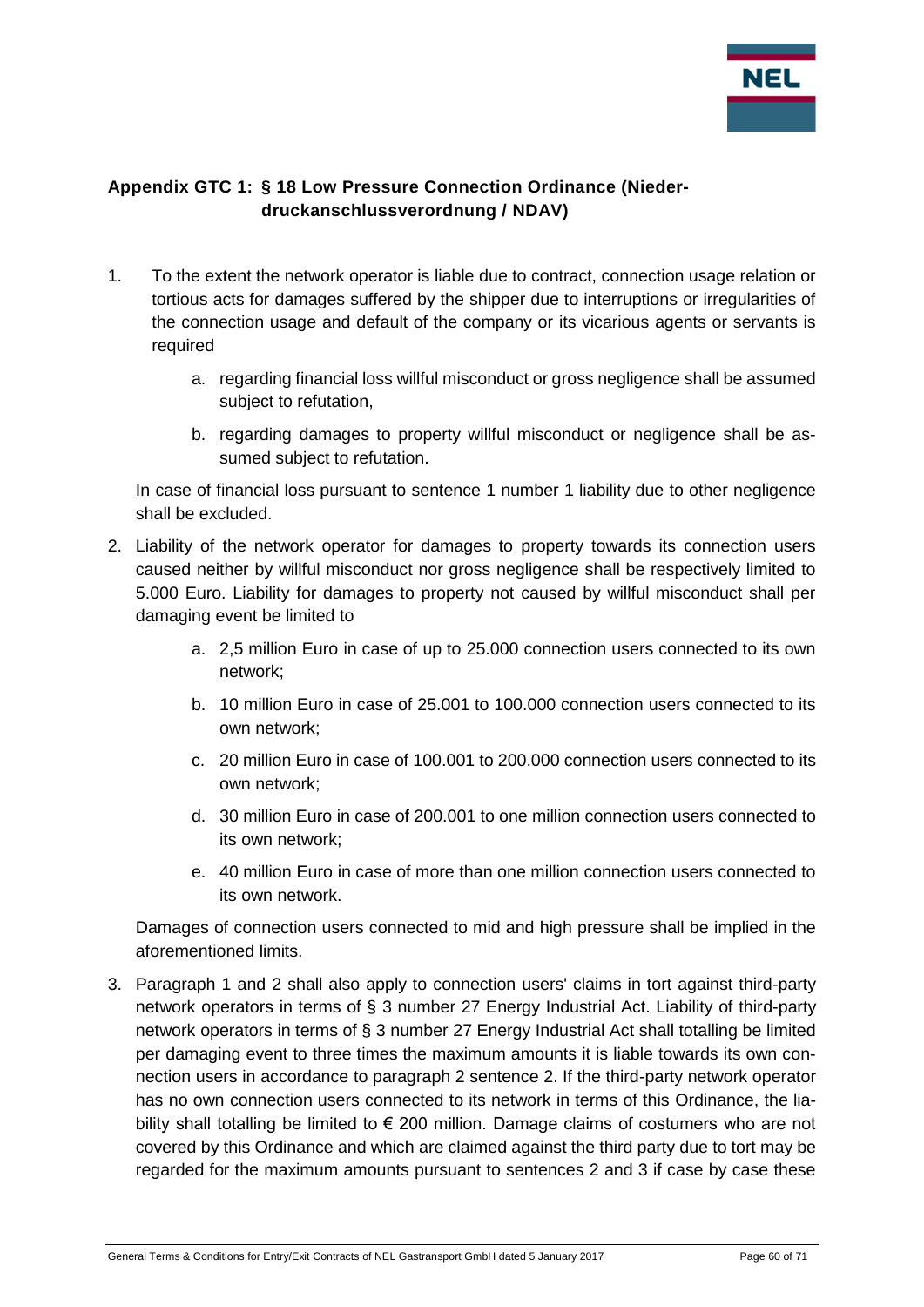

claims are limited in accordance with paragraph 2 sentence 1. At request the network operator shall be obliged to inform its connection users about the facts related to the damaging caused by a third-party network operators in terms of § 3 number 27 Energy Industrial Act to the extent the facts are known to it or can be cleared up by it using reasonable effort and its knowledge is necessary to claim for damages.

- 4. Liability for financial loss of the network operator to whose network the connection user is connected, or of a third-party network operator to whom the connection user claims for damages, caused by gross negligence shall be respectively limited towards its connection users to 5.000 Euro and per damaging event to 20% of the maximum amounts listed under paragraph 2 sentence 2 and paragraph 3 sentence 2 and 3. Paragraph 2 sentence 3 and paragraph 3 sentence 1, 4 and 5 shall apply accordingly.
- 5. If the sum of individual damage claims exceeds the respective limit, the damage claim shall be proportionately reduced in relation of the sum of all damage claims to the respective limit. If costumers who are not covered by this Ordinance are regarded for the maximum amounts in accordance with paragraph 2 sentence 2 or paragraph 3 sentence 4 in connection with paragraph 4 respectively, such customer shall be regarded with respect to the reduction in accordance with sentence 1. In case of claims pursuant to paragraph 3 the quota of damaging claims may not exceed the quota of customers of the third-party network operator.
- 6. Claims for damages below 30 Euro neither caused by willful misconduct nor by gross negligence shall be precluded.
- 7. The aggrieved connection user shall inform the network operator or if it is certain the company liable to pay compensation about the damage.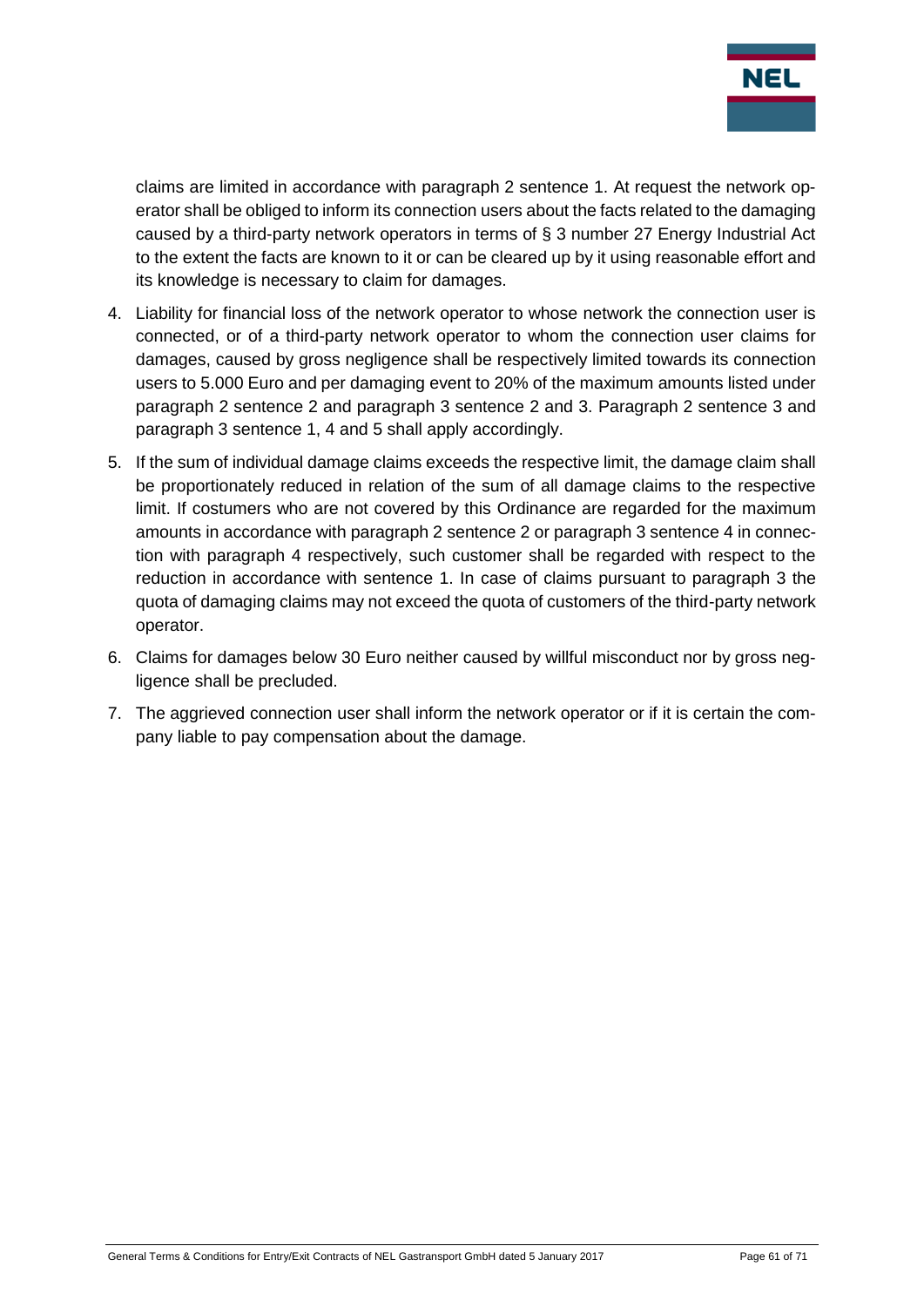

#### <span id="page-61-0"></span>**Appendix GTC 2: Supplementary Terms & Conditions of NEL Gastransport GmbH**

The supplementary Terms & Conditions supplement the GTC of NEL Gastransport GmbH (NGT) dated 5 January 2016.

#### <span id="page-61-1"></span>**Section 1 Dynamically Allocable Capacity**

- (1) In addition to the capacity products pursuant to Section 9 (1) GTC NGT shall also offer dynamically allocable capacities. NGT publishes on its website a list of all network points at which NGT shall make available a dynamically allocable entry capacity or dynamically allocable exit capacity available.
- (2) The dynamically allocable entry capacity shall enable network access on a firm basis from the booked entry point up to one or more agreed exit points. The energy quantity in kWh of the gas injected and withdrawn at the network points defined in accordance with sentence 1 must be the same in each hour. Where the shipper withdraws quantities at exit points other than those defined or at variance with the provision in sentence 2 (hereinafter referred to as "Variance"), the dynamically allocable entry capacity in the amount of the Variance may be used solely on an interruptible basis. The Variance shall be calculated in each balancing group or sub-balancing account. Consequently, a firm usage of dynamically allocable entry capacity can only then be ensured, when the dynamically allocable entry capacity will be included in the same balancing group or sub-balancing account as the capacity at the agreed exit points.
- (3) The dynamically allocable exit capacity shall enable network access on a firm basis from one or more agreed entry points up to the booked exit point. The energy quantity in kWh of the gas injected and withdrawn at the network points defined in accordance with sentence 1 must be the same in each hour. Where the shipper withdraws quantities at exit points other than those defined or at variance with the provision in sentence 2 (hereinafter referred to as "Variance"), the dynamically allocable exit capacity in the amount of the Variance may be used solely on an interruptible basis. The Variance shall be calculated in each balancing group or sub-balancing account. Consequently, a firm usage of dynamically allocable exit capacity can only then be ensured, when the dynamically allocable exit capacity will be included in the same balancing group or sub-balancing account as the capacity at the agreed entry points

#### <span id="page-61-2"></span>**Section 2 Allocation Procedure**

NGT shall upon request provide information about the allocation procedure in accordance to section 22 (1) and (3) GTC.

#### <span id="page-61-3"></span>**Section 3 Usage of IT-portals**

As a service NGT offers the opportunity to use IT-portals, for example for management of nominations or for data administration. The terms of service shall be agreed upon registration or activation.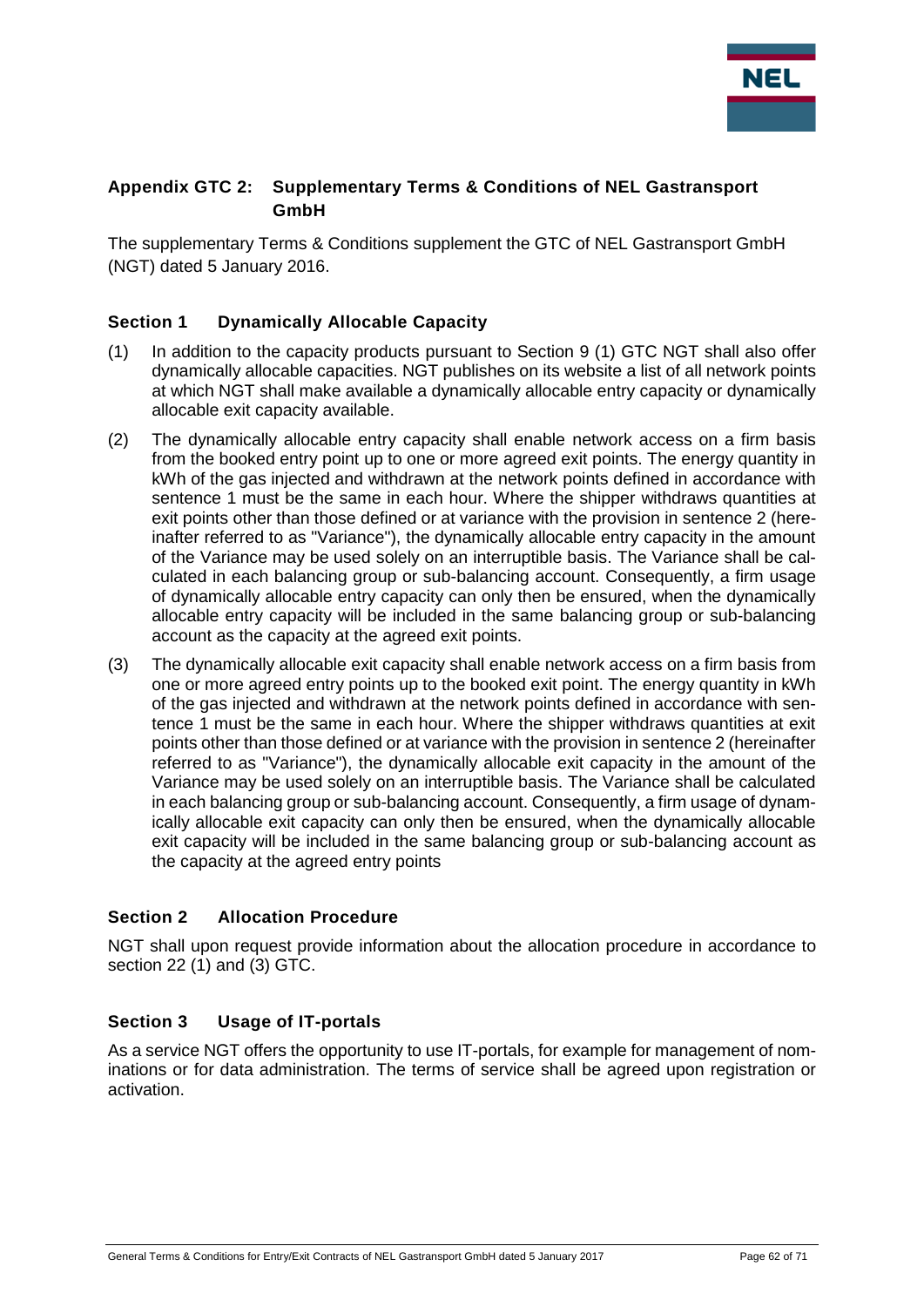

#### <span id="page-62-0"></span>**Section 4 Invoicing and Payment**

- (1) Booked entry and exit capacity shall be invoiced in advance in monthly instalments, at prices in accordance with NGT price list. Entry and exit capacity which has been booked after invoicing in accordance with sentence 1 shall be settled separately ex- post. The shipper shall make said payments by the tenth (10<sup>th</sup>) working day following receipt of the invoice.
- (2) The contractual penalty for capacity overrun, as set out in NGT Price List, shall be billed on a monthly basis in arrears. The shipper shall make said payments by the tenth  $(10<sup>th</sup>)$ working day following receipt of the invoice.
- (3) The place of performance for payments shall be the administrative headquarters of NGT. Payment shall be deemed to have been made in a timely manner if the invoice amount is irrevocably credited to an account of NGT within the deadlines specified in this section.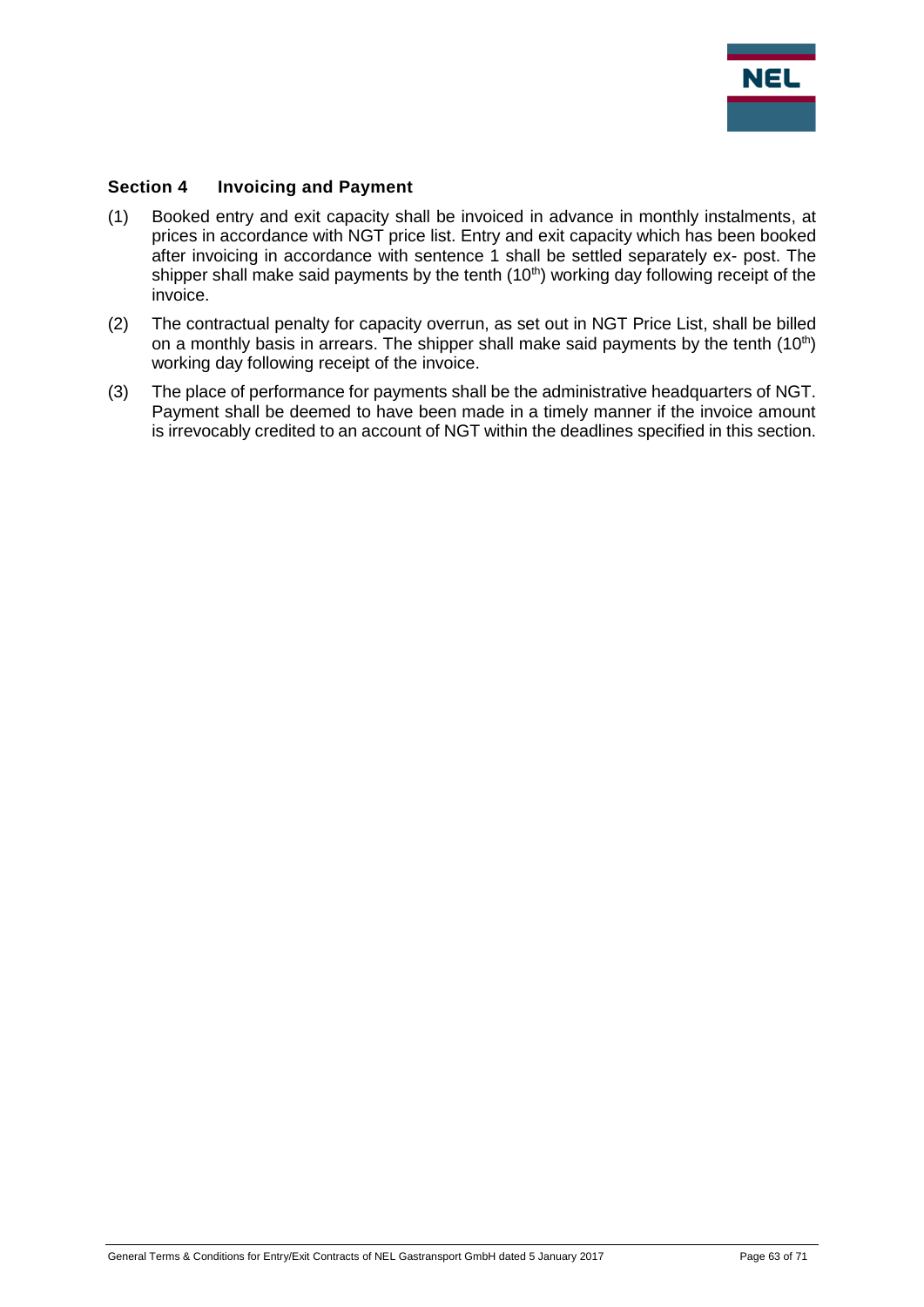

#### <span id="page-63-0"></span>**Appendix GTC 3: Supplementary Terms & Conditions of Business of NEL Gastransport GmbH for allocating new technical capacities as of 06 March 2017**

These Supplementary Terms and Conditions of Business define provisions that supplement or differ from the General Terms and Conditions of Service of GASCADE Gastransport GmbH ("transmission system operator") in the version dated 5 January 2017 governing new technical capacities at the cross border points listed in Annex 1 of these Supplementary Terms and Conditions of Business in accordance with Article 2 Section 3 of Commission Regulation (EU) No. 984/2013 of 14 October 2013 establishing a Network Code on Capacity Allocation Mechanisms in Gas Transmission Systems and supplementing Regulation (EC) No 715/2009 of the European Parliament and of the Council, in the version applicable on October 1, 2016.

#### <span id="page-63-1"></span>**Article 1 General, scope**

- 1. In addition to the procedure for the Network Development Plan Gas 2016, the transmission system operators GASCADE Gastransport GmbH ("GASCADE"), Gasunie Deutschland Transport Services GmbH ("Gasunie") and ONTRAS Gastransport GmbH ("ONTRAS") jointly carried out a market survey from 21 August until 16 October 2015 under the name "more capacity" to determine the need for new transport capacities for high calorific natural gas at the boundaries of the GASPOOL market area. The aim of the market survey was to be able to estimate the future need for new cross-market-area transport capacities as early and as realistically as possible. Fluxys Deutschland GmbH has been involved in the "more capacity" project since April 2016; NEL Gastransport GmbH ("NGT") has also been involved in it since July 2016. Offering levels have been derived from the non-binding demand for cross-market-area capacities determined on the basis of the survey. The new technical capacities determined in the above manner are to be allocated in capacity auctions.
- 2. The new technical capacities will not exist at the time the capacity auctions are held, and the transmission system operator has not made a final decision on network expansion measures to create the new technical capacities (hereinafter referred to as "network expansion"). Creation of the new technical capacities depends in particular on all necessary permissions for network expansion and operation of the network being obtained, as well as on the regulatory framework and the permissions required in this regard. In view of the above, Article 2 Sections 3 and 4 of the current version of the cooperation agreement and Article 1 Section 5 of the transmission system operator's General Terms and Conditions of Service specify that the transmission system operators can conclude in their Supplementary Terms and Conditions of Business arrangements for new technical capacities which supplement or differ from their General Terms and Conditions of Service.
- 3. As long as no provisions that supplement or differ from the General Terms and Conditions of Service are concluded in these Supplementary Terms and Conditions of Business, the General Terms and Conditions of Service of the transmission system operator shall otherwise apply to new technical capacities.
- 4. Definitions:
	- a. New technical capacities: New technical capacities at cross border points in accordance with Article 2 Section 3 of Commission Regulation (EU) No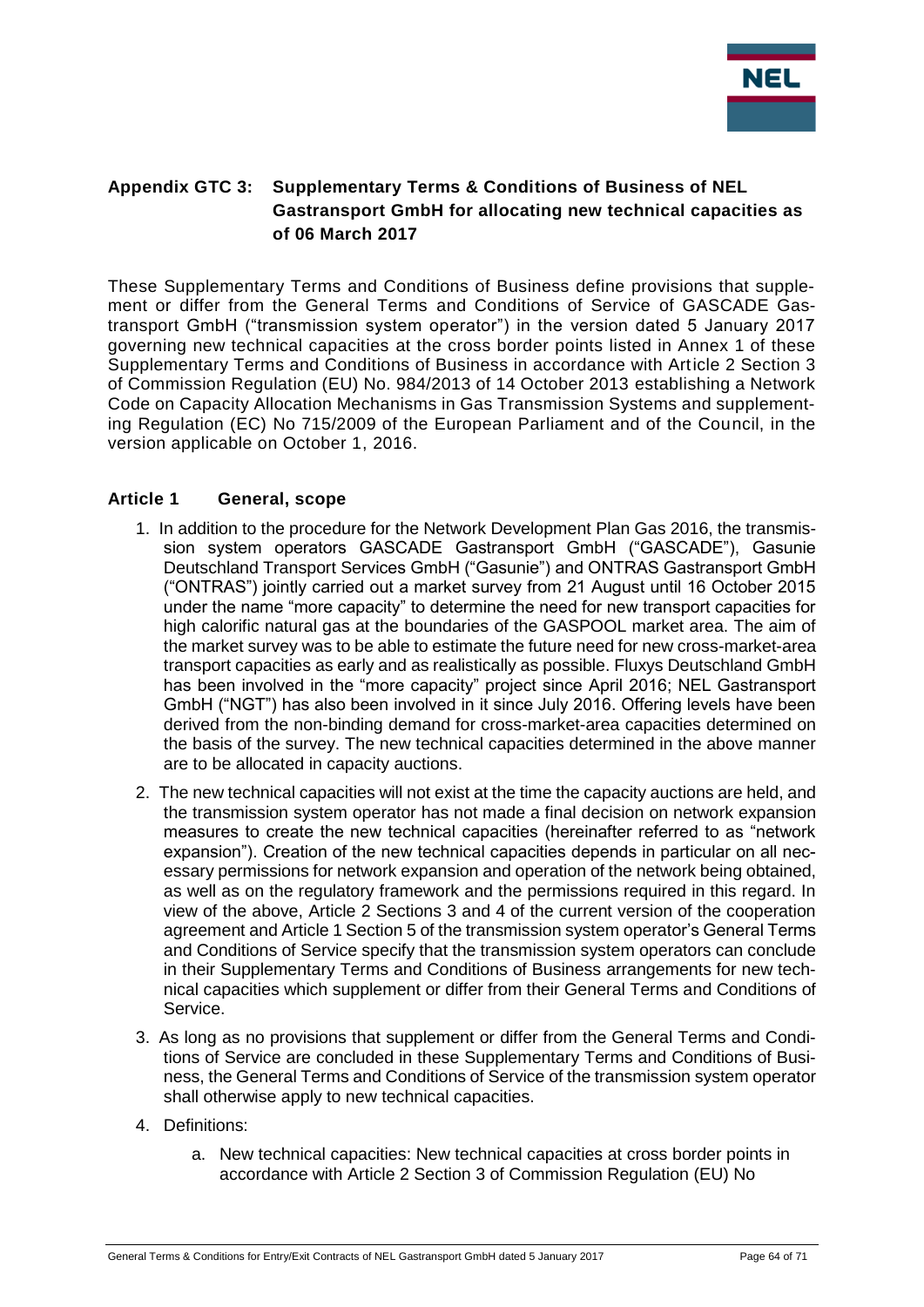

984/2013 of 14 October 2013 establishing a Network Code on Capacity Allocation Mechanisms in Gas Transmission Systems and supplementing Regulation (EC) No 715/2009 of the European Parliament and of the Council, in the version applicable on 1 October 2016 ("NC CAM").

- b. Existing capacities: Available capacities in accordance with Article 2 Section 1 No. 20 of Regulation (EC) No 715/2009 of the European Parliament and of the Council of 13 July 2009 on conditions for access to the natural gas transmission networks and repealing Regulation (EC) No 1775/2005 at the time of the 2017 annual auction, not including the new technical capacities.
- c. Performance period of the entry or exit contract: The period of time for which the contractual rights and obligations of the transmission system operator and the transport customer apply in accordance with Articles 3 and 4 of the transmission system operator's General Terms and Conditions of Service.

#### <span id="page-64-0"></span>**Article 2 Marketing horizon**

- 1. New technical capacities shall be offered for a period of up to 25 years as of the anticipated commissioning of the underlying network expansion measures.
- 2. In deviation from Article 2 Section 1, new technical capacities shall be offered at cross border points in accordance with Article 11 NC CAM to the extent that a bundled capacity product is formed with the new technical capacities and this product does not represent a new technical capacity in accordance with Article 2 Section 3 NC CAM on the part of the neighboring transmission system operator.

#### <span id="page-64-1"></span>**Article 3 Conclusion of contracts**

- 1. The entry or exit contract relating to new technical capacities between the transport customer and the transmission system operator shall be formed by allocation of the capacities in accordance with Article 1 Section 2 of the transmission system operator's General Terms and Conditions of Service. Subject to the provisions in Section 3 of this Article 3 and contrary to Article 1 Section 2 of the transmission system operator's General Terms and Conditions of Service, the entry or exit contract shall be fully effective subject to the condition precedent that the following conditions a) to e) are met cumulatively:
	- a) Upon completion of the respective auctions for new technical capacities on the primary capacity platform, all offered standard capacity products of the existing capacities with an equivalent or higher quality at the cross border points have been marketed across the transmission system operators in the respective flow direction (existing capacities are booked out with priority). The existing capacities of OPAL Gastransport GmbH shall be exempt from booking out with priority.
	- b) As part of an economic assessment based on the entry and exit contracts concluded subject to the condition precedent, the transmission system operator has determined that the measures to create new technical capacities for an offering level are costeffective.
	- c) All necessary regulatory permissions for capacity allocation for the new technical capacities have been obtained.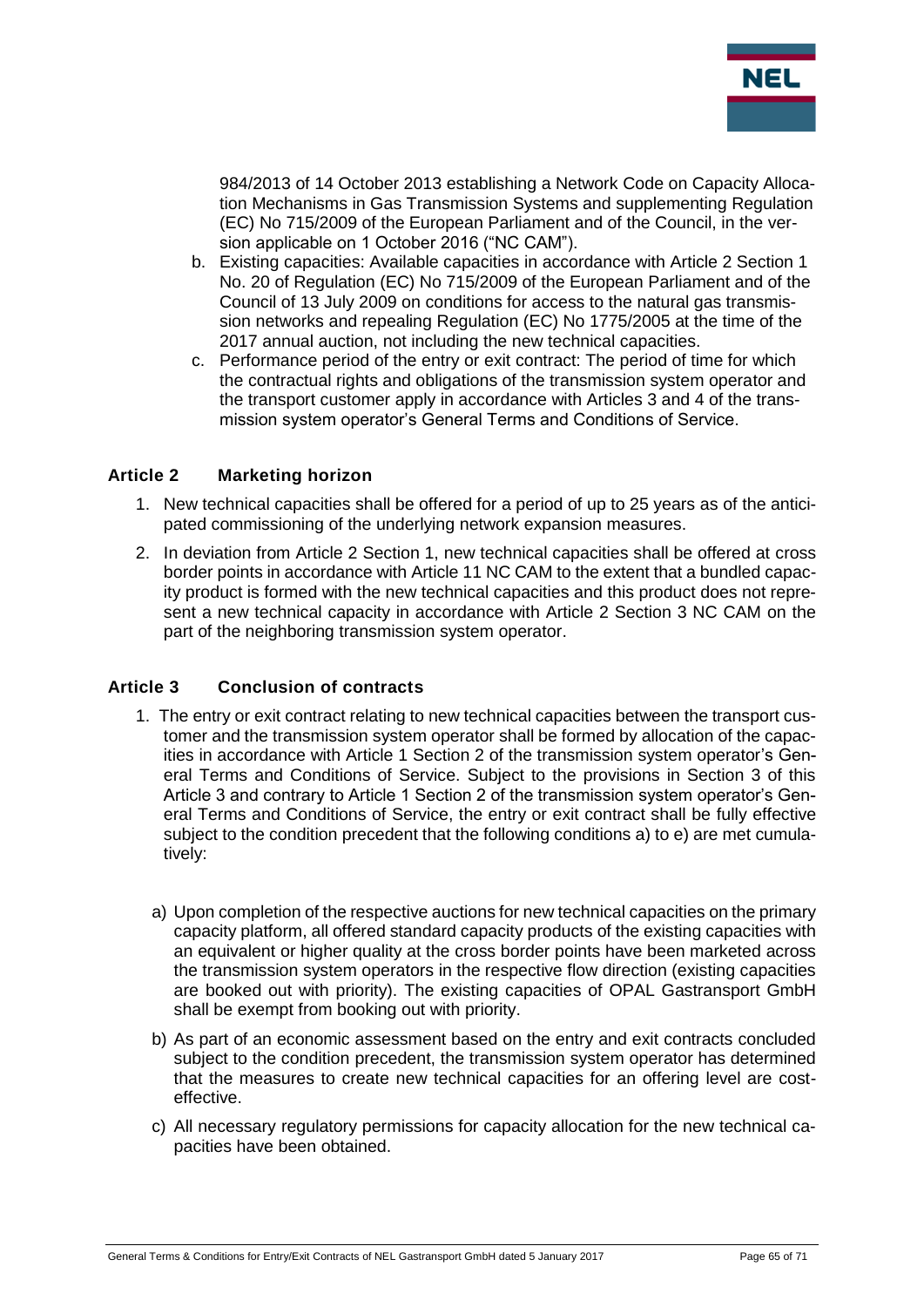

- d) The costs of the expansion measures required for creating the new technical capacities have been acknowledged by the regulatory authorities.
- e) The transmission system operator's management has agreed to expansion of the network. Management shall not deny this consent arbitrarily or for irrelevant reasons.
- 2. If one or more of the conditions in Section 1 a) to e) of this Article 3 are not met by 30 June 2019 or the entry or exit contract has not been declared fully effective by the transmission system operator in accordance with Article 3, they shall be regarded as not having occurred and the entry or exit contract shall become definitively ineffective.
- 3. Regardless of the occurrence or non-occurrence of one or more conditions in accordance with Section 1 a) to e) of this Article 3, the transmission system operator shall be authorized at any time to decide by 30 June 2019 that the entry or exit contract shall be fully effective.
- 4. The transmission system operator shall give the transport customer written notice of the occurrence or non-occurrence of the conditions in accordance with Section 1 a) to e) or in accordance with Section 3 of this Article 3. With regard to the conditions in Section 1 a), the information shall be provided no later than 30 June 2017, with regard to Section 1 b), the information shall be provided no later than 28 February 2018, with regard to Section 1 c), the information shall be provided no later than 31 August 2017, and with regard to Section 1 d) and Section 1 e), the information shall be provided no later than 30 June 2019.
- 5. The transmission system operator shall give the transport customer written notice that the entry or exit contract is fully effective immediately after the occurrence of the conditions in accordance with Section 1 a) to e) of this Article 3 or in accordance with Section 3 of this Article 3.
- 6. If one or more conditions in accordance with Section 1 a) to e) of this Article 3 do not occur or the transmission system operator exercises its special right of termination in accordance with Article 7 Section 1, all and any claims for liability against the transmission system operator shall be excluded.
- 7. The capacity allocation of the auctions shall be published by the transmission system operator in aggregated form after the end of the auctions, taking into account the need to keep business and trade secrets confidential. Transport customers who take part in the capacity auctions shall receive separate confirmations of the respective capacity allocation of the capacity auctions from the transmission system operator.

#### <span id="page-65-0"></span>**Article 4 Auction process**

- 1. New technical capacities shall be marketed in accordance with the terms and conditions of business of the primary capacity platform. The terms and conditions of business shall be published by the platform operator on its website.
- 2. As part of the auctions on the primary capacity platform, multiple auctions per cross border point for similar capacity products can be held simultaneously for new technical capacities in order to present multiple offering levels. Without prejudice to the provisions in Article 3, only the entry or exit contract that corresponds to the highest offering level for which the transmission system operator has determined the cost-effectiveness of the expansion measure in accordance with Article 3 Section 1 b) shall become effective. The transmission system operator shall cancel the other allocations by giving the transport customer written notice.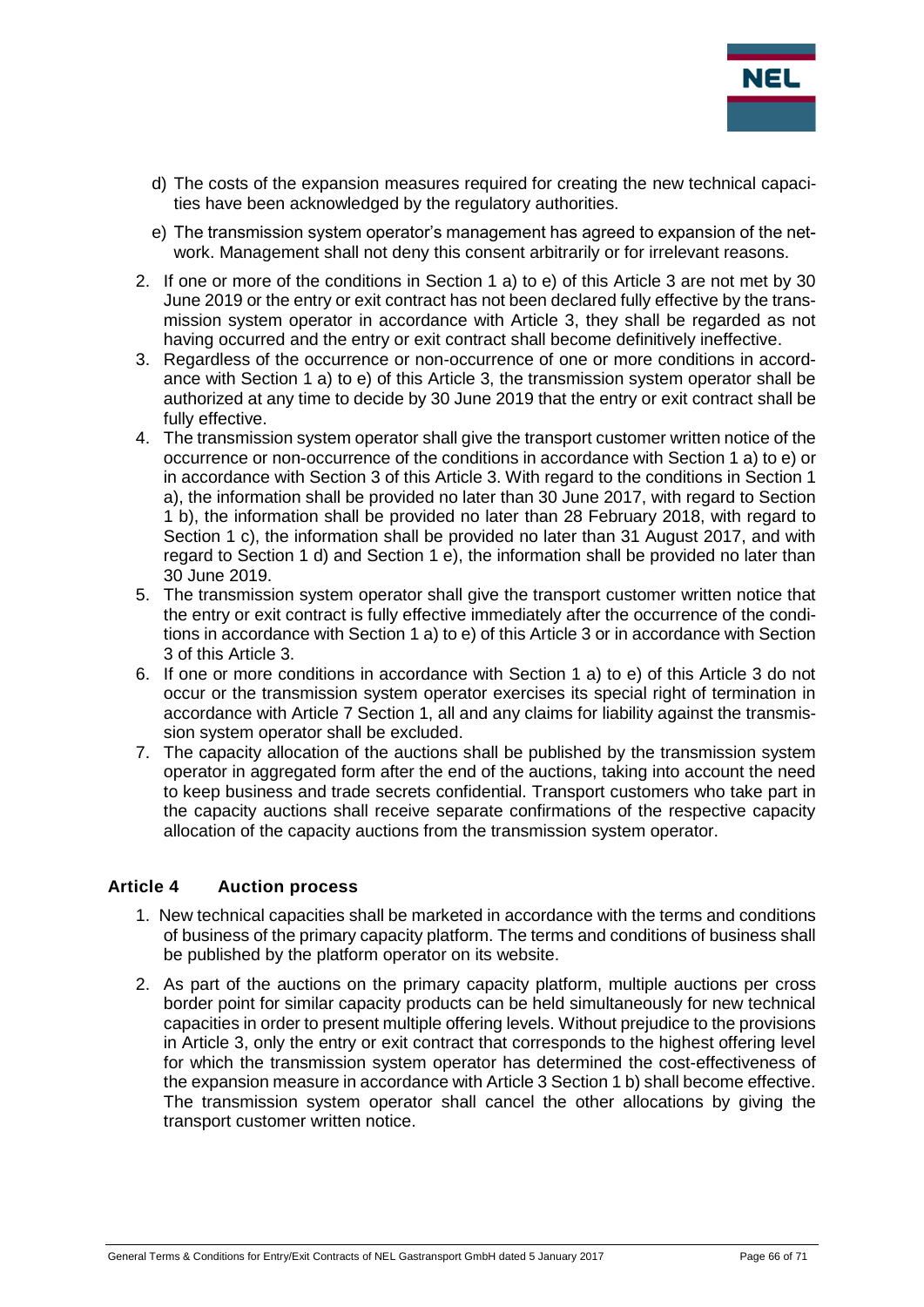

#### <span id="page-66-0"></span>**Article 5 Tariffs**

- 1. The transmission system operator shall generally charge variable tariffs for the new technical capacities in accordance with Article 5 Section 2. The transmission system operator shall examine whether and to what extent charging fixed tariffs instead of variable tariffs can be applied. Legal and regulatory permissibility, and necessary official permissions, in particular the approval of fixed tariffs by the Federal Network Agency, are requirements for the potential charging of fixed tariffs by the transmission system operator. Furthermore, the charging of fixed tariffs must be at least equivalent for the transmission system operator in economic terms to charging variable tariffs. If the aforementioned requirements are met, the transmission system operator may specify by the end of 31 December 2017 for each cross border point that fixed tariffs are applied instead of variable tariffs in accordance with Article 5 Section 2. If the transmission system operator does not specify by the end of 31 December 2017 that fixed tariffs are to be applied, variable tariffs shall continue to apply in accordance with Article 5 Section 2. The transmission system operator shall notify the transport customer immediately as soon as it has been established that fixed tariffs will be charged.
- 2. Article 25 of the transmission system operator's General Terms and Conditions of Service shall apply both for charging variable tariffs and for charging fixed tariffs subject to the provision that the Parties
	- a) agree variable and/or fixed tariffs for the performance period of the entry or exit contract in each case from 1 October to 31 December. The tariffs as defined here are the variable and/or fixed tariffs that are formed in future in accordance with regulatory requirements or are approved in future by the regulatory authorities, as well as the other tariffs or tariff components stated in Article 25 Section 1 of the General Terms and Conditions of Service and any future cost allocations that will apply in each case on 1 October of a year in the respective performance period of the entry or exit contract according to the price sheet published on the transmission system operator's website; and
	- b) agree variable and/or fixed tariffs for the performance period of the entry or exit contract in each case from 1 January to 30 September. The tariffs as defined here are the variable and/or fixed tariffs that are formed in future in accordance with regulatory requirements or are approved in future by the regulatory authorities, as well as the other tariffs or tariff components stated in Article 25 Section 1 of the General Terms and Conditions of Service and any future cost allocations that will apply in each case on 1 January of a year in the respective performance period of the entry or exit contract according to the price sheet published on the transmission system operator's website.
	- c) Without prejudice to the provisions in Sections 2 and 3 of Article 7, Article 25 Section 3 Sentence 1 and Article 4 of the transmission system operator's General Terms and Conditions of Service shall not apply in the cases specified in a) and b) since price adiustments are not involved.
- 3. As part of the auction, the specific capacity tariff currently applying at the time of the auction and formed in accordance with regulatory requirements shall be used. However, use of the specific capacity tariff in accordance with Sentence 1 shall not constitute an agreement on the tariffs and shall say nothing about the level of the actually agreed tariffs to be charged for the performance period of the entry or exit contract in accordance with Section 1of this Article 5. There is consequently no price adjustment within the meaning of Article 25 Section 3 Sentence 1 and Article 4 of the transmission system operator's General Terms and Conditions of Service.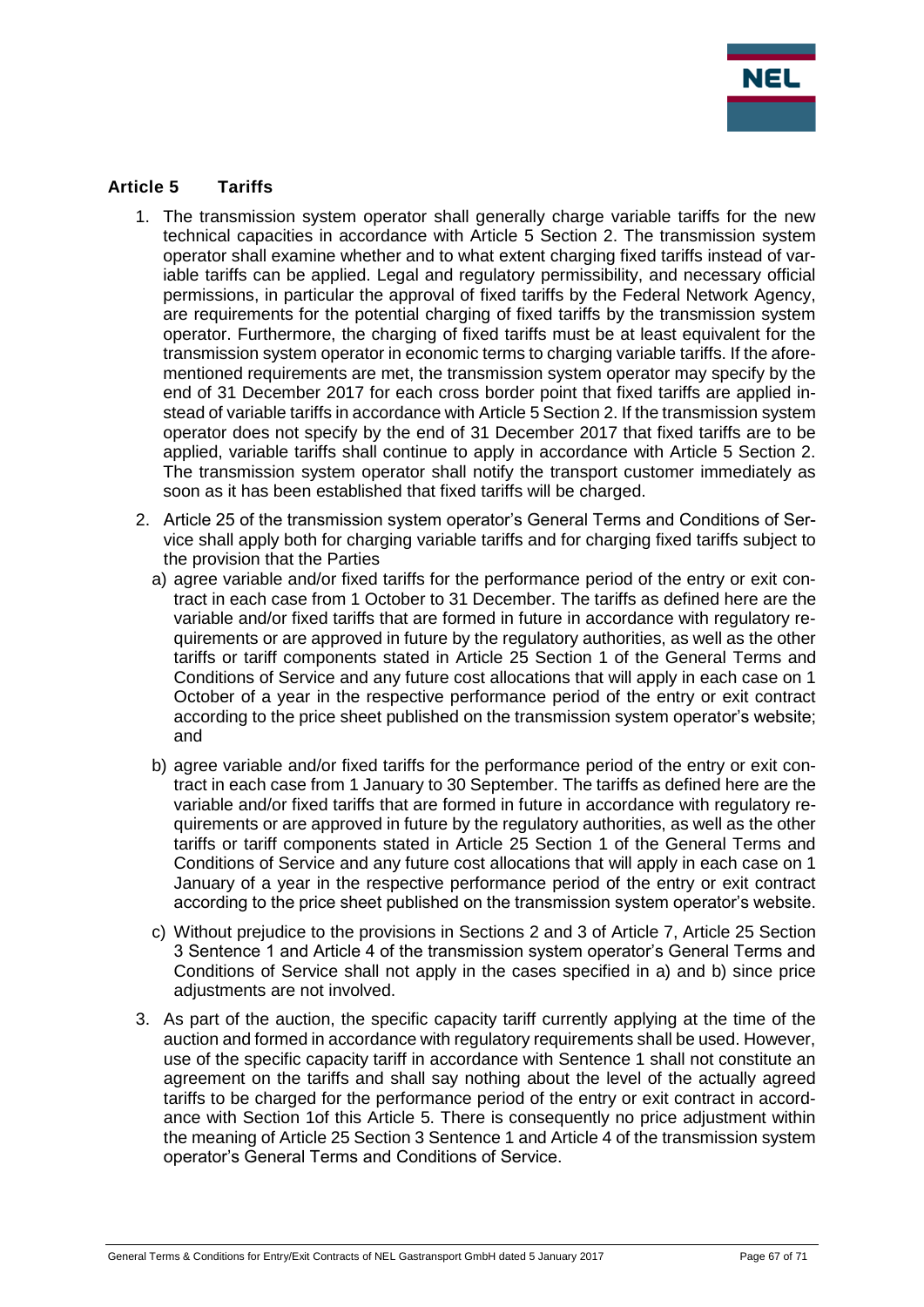

#### <span id="page-67-0"></span>**Article 6 Rights and obligations of the transmission system operator and the transport customer**

- 1. Prior to the expiry of the deadline for the special right of termination in accordance with Article 7 Section 1, or until the transport customer prematurely waives the special right of termination in accordance with Article 7 Section 1, the transmission system operator shall not be obliged to take measures to provide new technical capacities. Following expiry of the deadline for the special right of termination in accordance with Article 7 Section 1, or after the transport customer has prematurely waived the special right of termination in accordance with Article 7 Section 1, the transmission system operator shall endeavor to take economically justifiable measures to ensure that the capacities allocated to the transport customer are made available in good time for the performance period of the entry or exit contract. In particular, the full scope of the waiver of all transport customers of the special right of termination in accordance with Article 7 Section 1, in relation to the allocated new technical capacities in accordance with Article 3 Section 1 Sentence 1 per cross border point for the respective performance periods of the entry or exit contracts, shall be taken into account in assessing whether the measures are economically justifiable within the meaning of Section 1. Overall, the transport customers' waiver of the special right of termination in accordance with Article 7 Section 1 has to occur at least to the extent that it would enable the transmission system operator to determine the cost-effectiveness of the new technical capacities of an offering level offered in the 2017 annual auction in accordance with Article 3 Section 1 b). In addition, the status of the necessary permissions under public law and the regulatory framework shall be taken into account, especially the approval of the costs of the required expansion measures needed for the creation of the new technical capacities, without an economical tenability of the transmission system operator is not fulfilled, shall be taken into consideration. To the extent that the transmission system operator is not required to endeavour to implement measures or in the case of measures not being economically justifiable, the performance period of the respective entry- or exit contract can be affected and Article 6 Section 3 will be applicable mutatis mutandis. If it is requested by the transport customer, the transmission system operator will review possible measures to provide the new technical capacities at an earlier date to reduce the postponement of the performance period of the respective entry- or exit contract. For this purpose the transmission system operator can submit an offer to the transport customer in which the transport customer would have to accept the costs, responsibilities and risks of the measures required for the new technical capacities in case the conditions precedent in accordance with article 3 section 1 do not come to bear or the special right of termination in accordance with Article 7 Section 1has been exercised by transport customer.
- 2. Furthermore, the transmission system operator shall, once the entry or exit contract has become fully effective in accordance with Article 3, endeavor to take all economically justifiable measures in order to coordinate the commissioning of the infrastructure for the new technical capacities with the upstream or downstream network operators at cross border points. In particular, the necessary permissions under public law and the regulatory framework shall be taken into account in assessing whether the measures are economically justifiable within the meaning of Section 2.
- 3. If in the course of the network expansion that falls under the responsibility of the transmission system operator it turns out that the new technical capacities at the cross border points cannot be created to the beginning of the performance period of the entry or exit contract, in particular due to the lack of definitive permissions under public law, the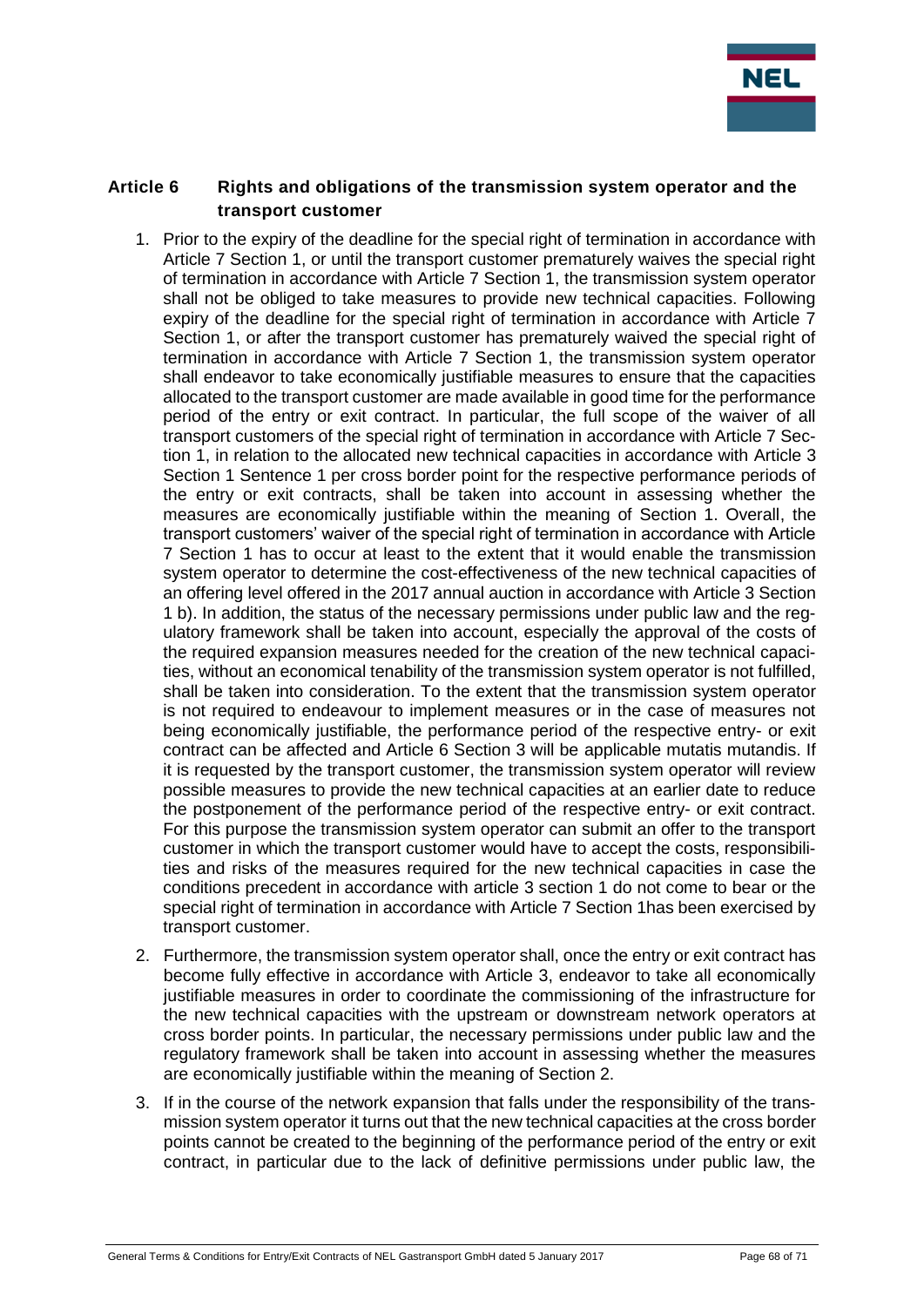

transmission system operator shall notify the transport customer immediately and inform it whether and when the start of the performance period of the entry or exit contract can be expected. The delay may also cover the entire performance period of the entry or exit contract. During the delay both the transmission system operator's obligations to provide capacities and the transport customer's obligations to pay tariffs shall be suspended. Any further claims by the Parties against each other shall be excluded.

- 4. If transport capacities upstream or downstream of the cross border points of the transmission system operator are not available at the start of the performance period of the entry or exit contract, the transport customer shall still be obliged to fulfill the contract, in particular to pay the tariffs agreed in the entry or exit contract, and shall not be authorized to rescind or otherwise terminate the entry or exit contract
- 5. In relation to Section 4, that shall mean in particular that the transport customer shall not be authorized to plead Article 313 of the German Civil Code (*BGB*) (Interference with the basis of the transaction) or Article 314 *BGB* (Termination for a compelling reason of contracts for the performance of a continuing obligation).

#### <span id="page-68-0"></span>**Article 7 Special right of termination**

- 1. The transport customer and the transmission system operator shall be entitled to terminate the entry or exit contract until the end of 31 January 2018 with immediate effect ("special right of termination in accordance with Article 7 Section 1"). Provided that the transport customer prematurely waives its special right of termination in accordance with Article 7 Section 1 for all performance periods of the entry or exit contracts of new technical capacities at the respective cross border point, the provisions of Article 6 Section 1 Sentence 2 shall apply. In the event of a premature waiver of the special right of termination in accordance with Article 7 Section 1 by the transport customer, the transmission system operator shall also waive its special right of termination in accordance with Article 7 Section 1.
- 2. The transport customer shall be authorized to terminate the entry or exit contract, provided that variable tariffs are applied for it, after publication of the variable tariffs by the transmission system operator for the respective performance period in accordance with Article 5 Section 2 a) and b) of these Supplementary Terms and Conditions of Business with a period of notice of 10 working days to the respective start of the period as of when the tariffs apply, if the specific capacity tariff formed and agreed in accordance with Article 5 Section 2 a) and b) of these Supplementary Terms and Conditions of Business exceeds the maximum tariff limit defined for the performance period in accordance with Annex 1 of these Supplementary Terms and Conditions of Business. The special right of termination in accordance with Sentence 1 shall exist solely in relation to the respective performance period of the entry or exit contract in accordance with Article 5 Section 2 a) and b) to which the published tariffs apply.
- 3. The transport customer can terminate the respective entry or exit contract in relation to the performance period that can be terminated in accordance with Section 2 in full or in part in accordance with the level of the capacity booking. A partial termination in accordance with Sentence 1 shall be permitted only as a uniform reduction of the originally booked capacity for the respective performance period in accordance with Article 5 Section 1 a) and b).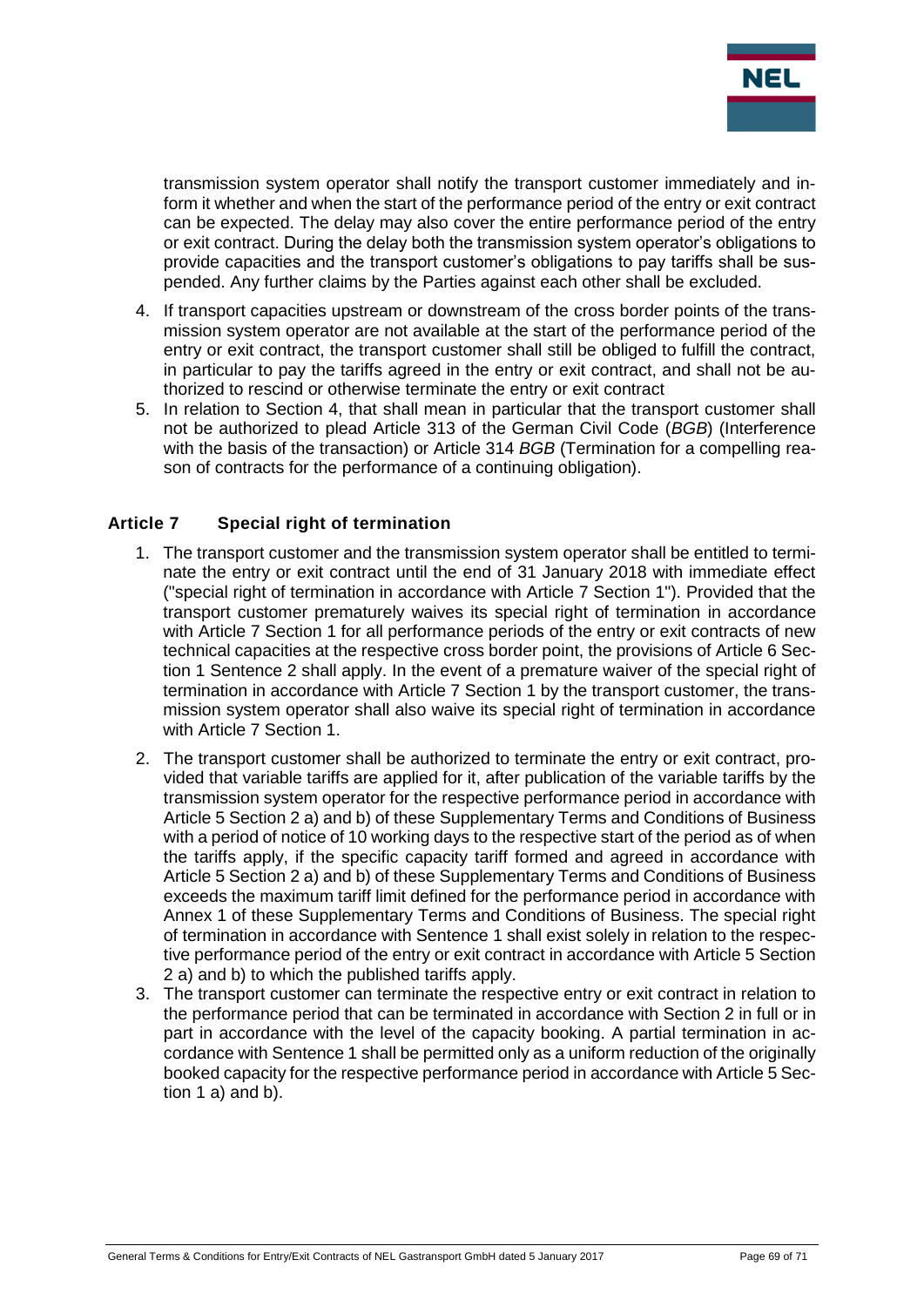

#### <span id="page-69-0"></span>**Article 8 List of appendices**

The following appendix shall constitute an integral part of these Supplementary Terms & Conditions of Business of NEL Gastransport GmbH for allocating new technical capacities as of 06 March 2017:

Appendix 1 STC for allocating new technical capacity

Maximum tariff limit for the special right of termination in accordance with article 7 (2) of the Supplementary Terms and Conditions of Business of NEL Gastransport GmbH for allocating new technical capacities as of 06 March 2017